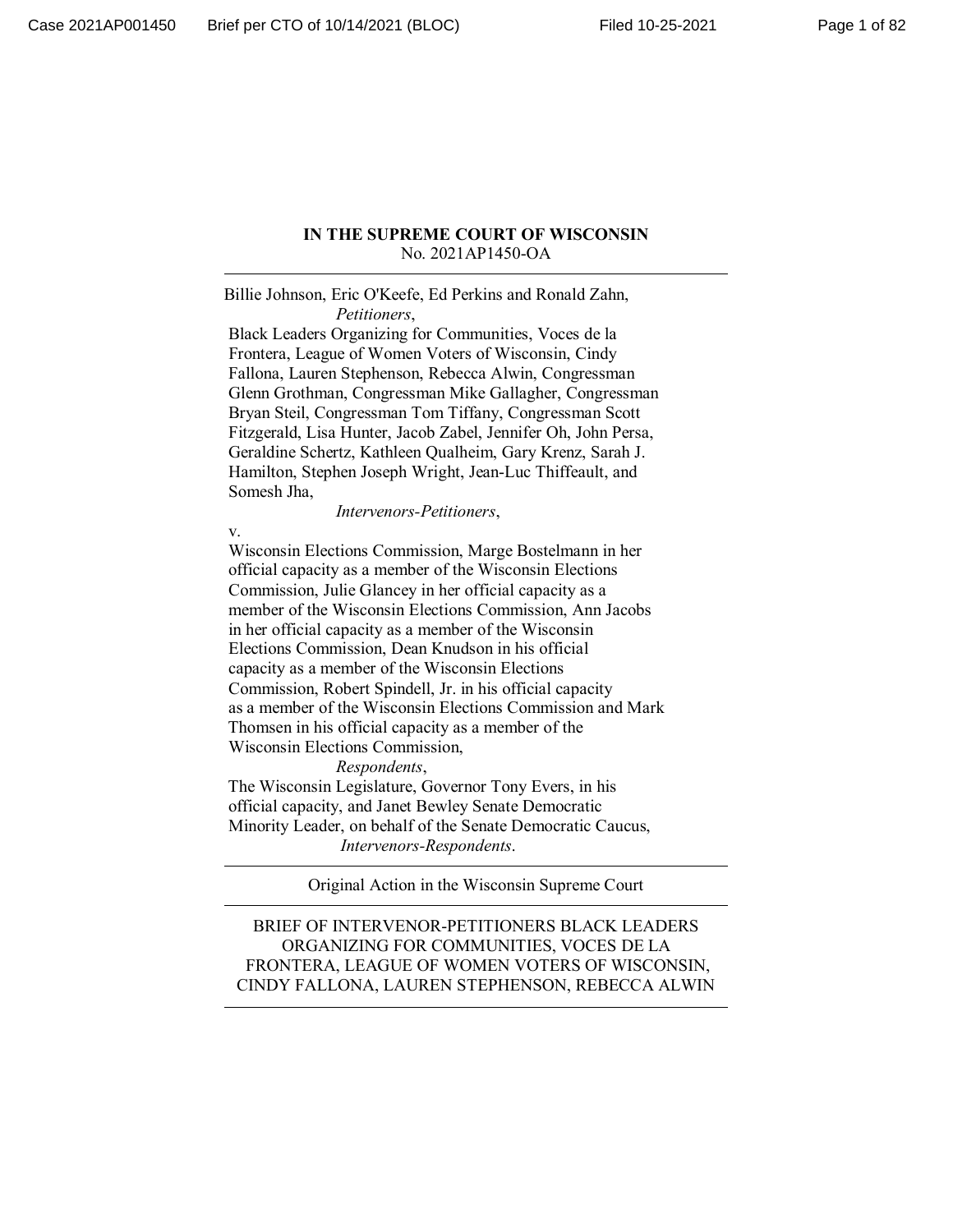Douglas M. Poland State Bar No. 1055189 Jeffrey A. Mandell State Bar No. 1100406 Rachel E. Snyder State Bar No. 1090427 Richard A. Manthe State Bar No. 1099199 Carly Gerads State Bar No. 1106808 STAFFORD ROSENBAUM LLP 222 West Washington Ave., #900 P.O. Box 1784 Madison, WI 53701-1784 dpoland@staffordlaw.com jmandell@staffordlaw.com rsnyder@staffordlaw.com rmanthe@staffordlaw.com cgerads@staffordlaw.com 608.256.0226

Mel Barnes State Bar No. 1096012 LAW FORWARD, INC. P.O. Box 326 Madison, WI 53703-0326 mbarnes@lawforward.org 608.535.9808

Mark P. Gaber\* Christopher Lamar\* CAMPAIGN LEGAL CENTER 1101 14th St. NW Suite 400 Washington, DC 20005 mgaber@campaignlegal.org clamar@campaignlegal.org 202.736.2200

Annabelle Harless\* CAMPAIGN LEGAL CENTER 55 W. Monroe St., Ste. 1925 Chicago, IL 60603 aharless@campaignlegal.org 312.312.2885

*Counsel for Intervenor-Petitioners, Black Leaders Organizing for Communities, Voces de la Frontera, the League of Women Voters of Wisconsin, Cindy Fallona, Lauren Stephenson, and Rebecca Alwin*

\*Admitted *pro hac vice*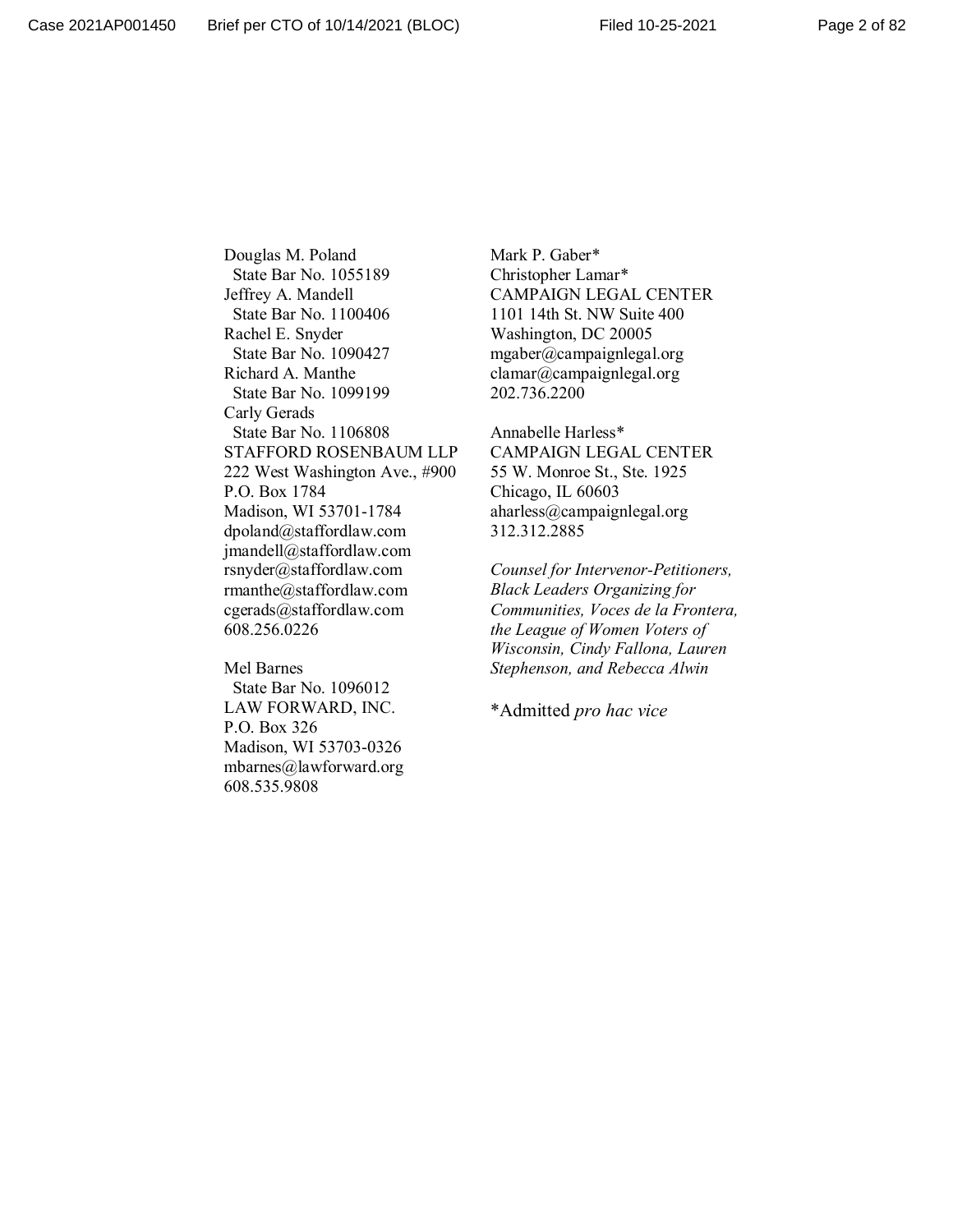# *TABLE OF CONTENTS*

| I. |           | The Court <i>Must</i> Consider The State And Federal<br><b>Constitutional And Statutory Criteria Governing</b><br>Apportionment Of State Legislative Districts; It May<br>Consider Other Traditional Redistricting Criteria.  3 |                                           |
|----|-----------|---------------------------------------------------------------------------------------------------------------------------------------------------------------------------------------------------------------------------------|-------------------------------------------|
|    | A.        |                                                                                                                                                                                                                                 |                                           |
|    |           | 1.                                                                                                                                                                                                                              |                                           |
|    |           | 2.                                                                                                                                                                                                                              | Compliance with the Voting Rights Act 7   |
|    |           | 3.                                                                                                                                                                                                                              |                                           |
|    |           | 4.                                                                                                                                                                                                                              |                                           |
|    |           | 5.                                                                                                                                                                                                                              | Preservation of the Unity of Political    |
|    | <b>B.</b> |                                                                                                                                                                                                                                 | Factors That The Court May Consider 15    |
|    |           | 1.                                                                                                                                                                                                                              | Preservation of Communities of Interest15 |
|    |           | 2.                                                                                                                                                                                                                              | Incumbents' Residences  16                |
|    |           | 3.                                                                                                                                                                                                                              | Partisan Makeup of Districts 18           |
|    | C.        |                                                                                                                                                                                                                                 | Factors That The Court May Not Or Should  |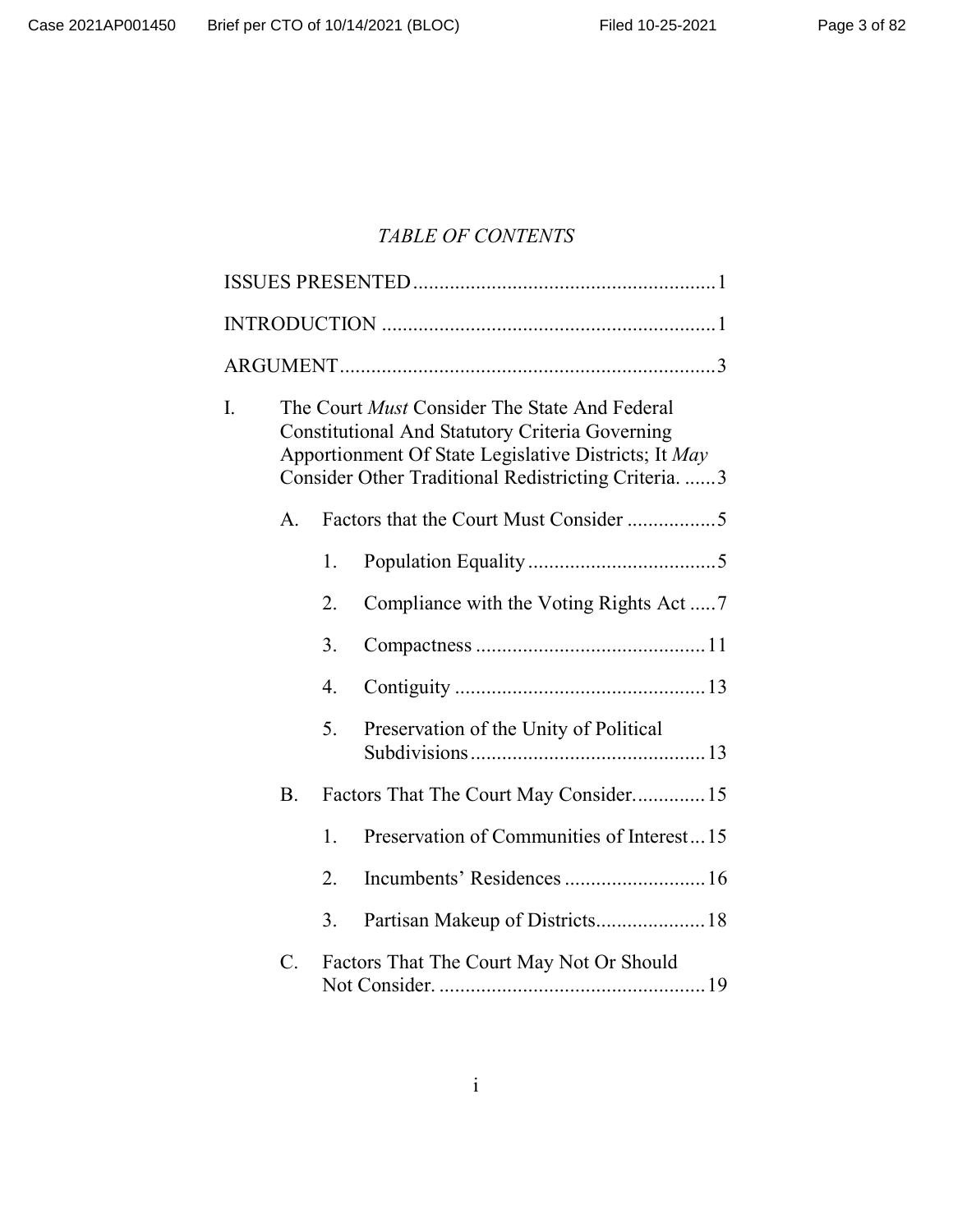|      |             | 1. | Excessive and Unjustified Use of Race19                                                                                                      |  |
|------|-------------|----|----------------------------------------------------------------------------------------------------------------------------------------------|--|
|      |             | 2. | Unfairly or Arbitrarily Advantaging One                                                                                                      |  |
|      |             | 3. |                                                                                                                                              |  |
| П.   |             |    | The "Least Change" Approach Suggested By The<br>Petitioners Is Constitutionally Infirm22                                                     |  |
|      | A.          |    | Petitioners' Approach Would Write Into<br>The Wisconsin Constitution A "Least<br>Change" Requirement That Does Not                           |  |
|      | <b>B.</b>   |    | Petitioners' Approach would Render Express<br>Language of the Wisconsin Constitution                                                         |  |
|      | $C_{\cdot}$ |    | Neither Precedent Nor History Supports<br>Petitioners' Least-Change Approach. 36                                                             |  |
|      | D.          |    | Endorsing A Least-Change Approach Gives The<br>Political Branches An Incentive To Shirk Their                                                |  |
| III. |             |    | The Court Must Consider Partisanship Because<br>It Is Obligated To Ensure It Neither Intentionally<br>Nor Unintentionally Imposes A Partisan |  |
| IV.  |             |    | Any Litigation Process Must Allow For<br>Developing Evidence And Holding A Trial57                                                           |  |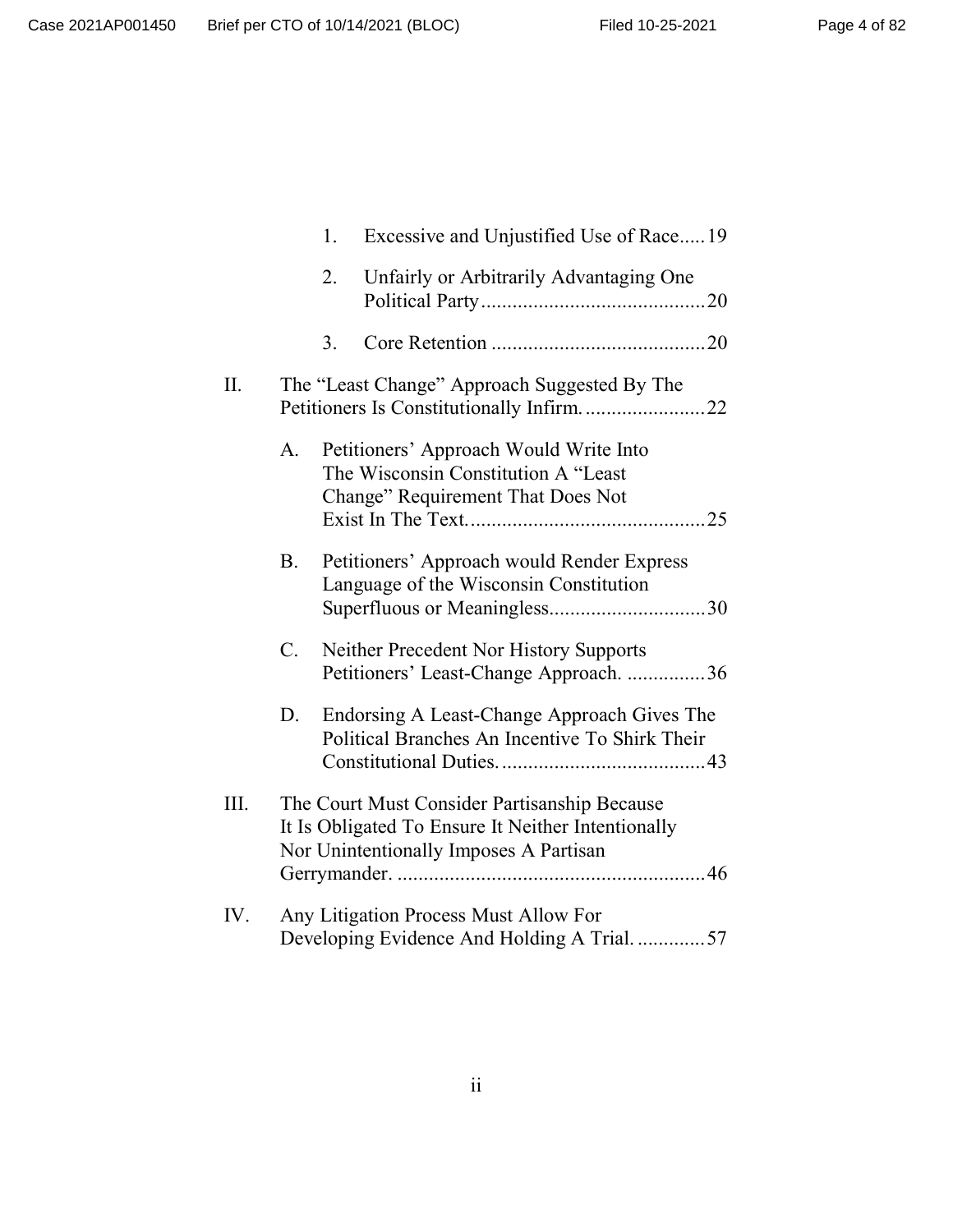| $\mathbf{A}$   | The Court Must Allow The Parties To                                             |
|----------------|---------------------------------------------------------------------------------|
| $\mathbf{B}$ . | The Court Should Hold a Trial on the Merits                                     |
| $\mathcal{C}$  | The Court Should Issue Its Final<br>Apportionment Plan by January 21, 2022.  65 |
|                |                                                                                 |
|                |                                                                                 |
|                | CERTIFICATION OF MAILING AND SERVICE 70                                         |
|                |                                                                                 |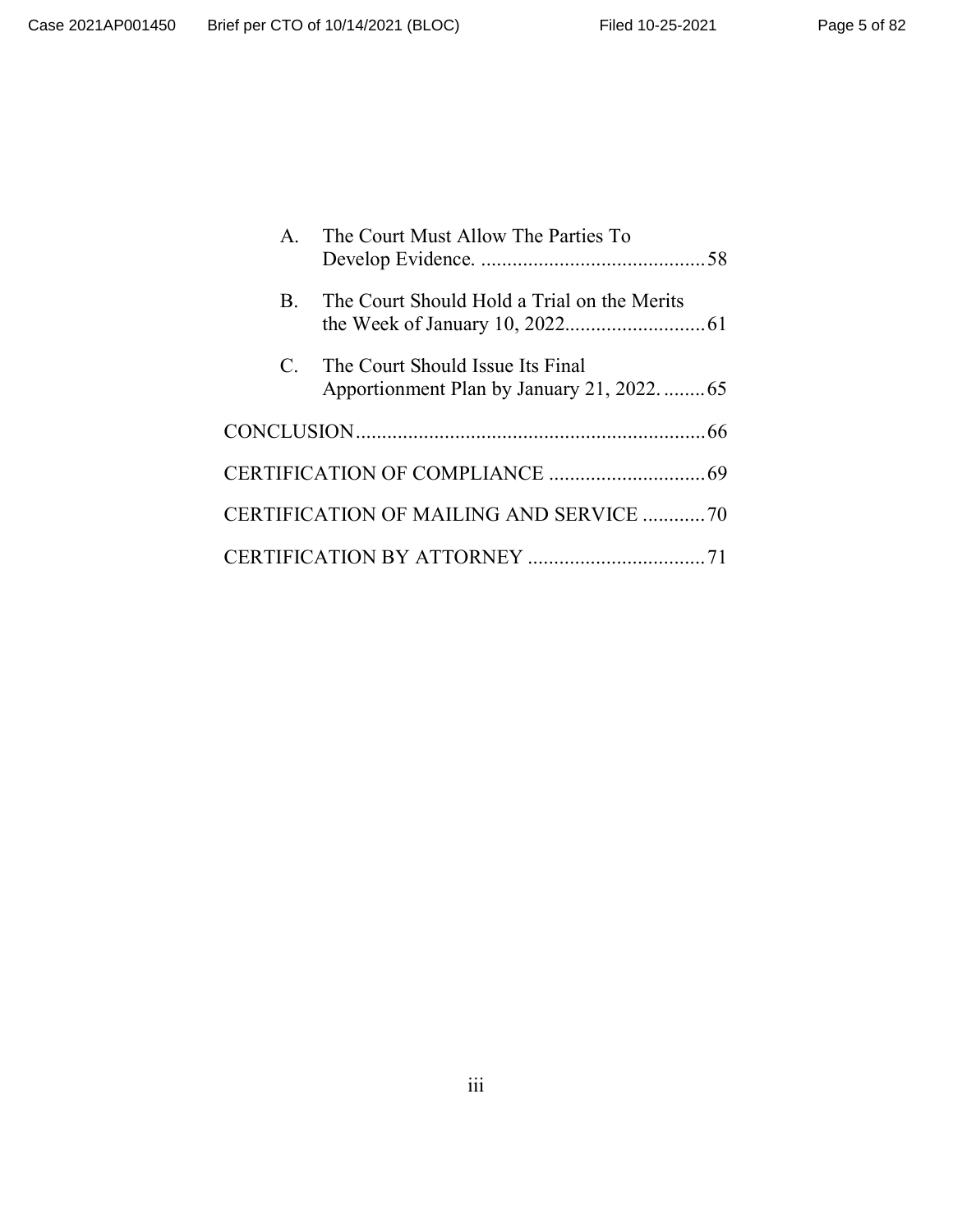# *TABLE OF AUTHORITIES*

# **Cases**

| Appling v. Walker,<br>2014 WI 96, 358 Wis. 2d 132, 154, 853 N.W.2d 888 26 |
|---------------------------------------------------------------------------|
| Ariz. State Legislature v. Ariz. Indep. Redistricting<br>$Comm'n$ ,       |
| Arrington v. Elections Bd.,                                               |
| Avalos v. Davidson,<br>No. 01CV2897, 2002 WL 1895406 (D. Colo. Jan. 25,   |
| Balderas v. Texas,<br>No. 6:01CV158, 2001 WL 36403750                     |
| Baldus v. Members of Wis. Gov't Accountability Bd.,                       |
| Bartlett v. Strickland,                                                   |
| Baumgart v. Wendelberger,<br>Nos. 01-C-0121 & 02-C-0366, 2002 WL 34127471 |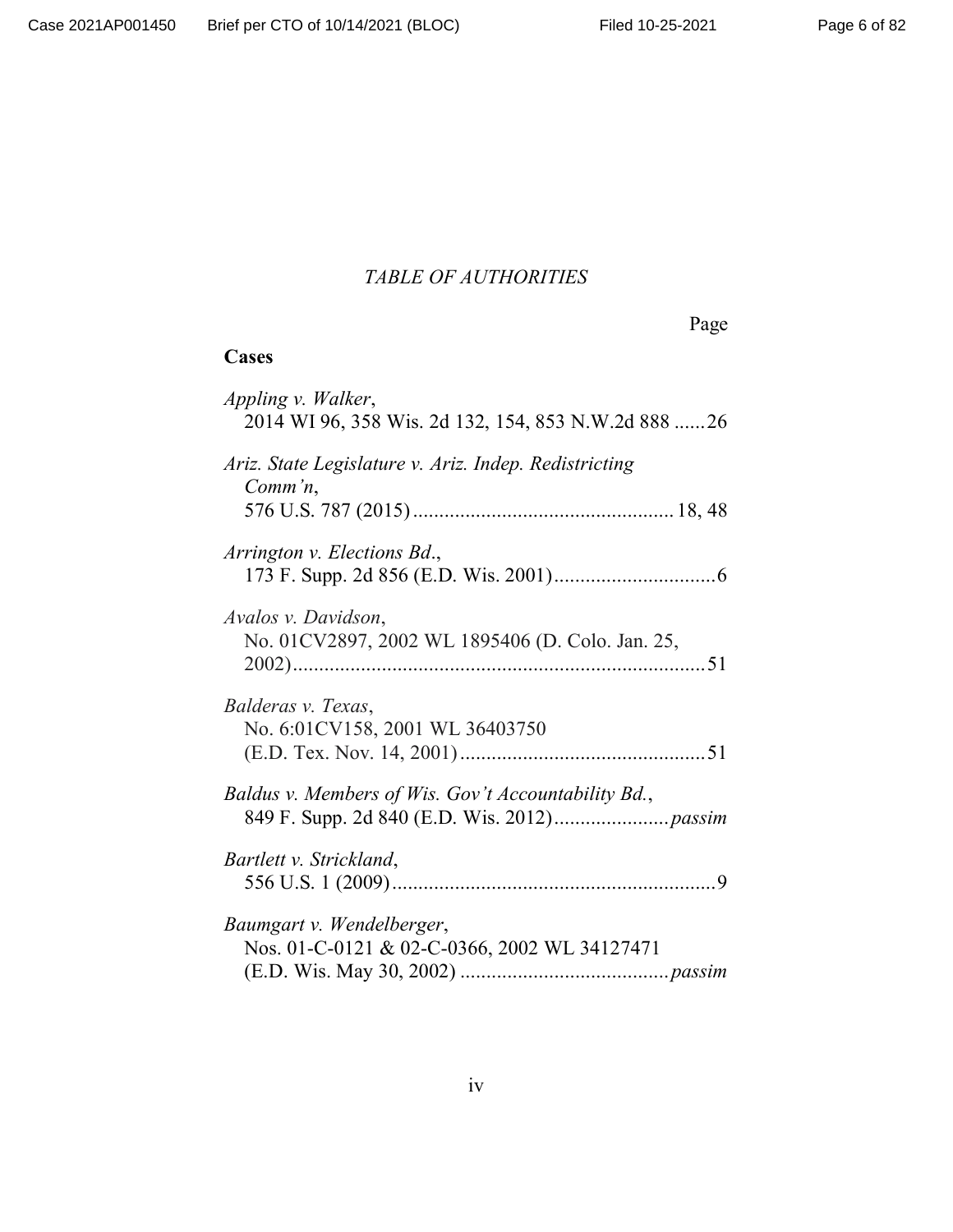| Brown v. Thomson,                                                            |  |
|------------------------------------------------------------------------------|--|
| Cnty. of Columbia v. Bylewski,                                               |  |
| Colleton Cnty. Council v. McConnell,                                         |  |
| Connor v. Finch,                                                             |  |
| Cooper v. Harris,                                                            |  |
| Coulee Cath. Sch. v. LIRC,<br>2009 WI 88, 320 Wis. 2d 275, 768 N.W.2d 868 26 |  |
| Democratic Nat'l Comm. v. Bostelmann,                                        |  |
| Diaz v. Silver,                                                              |  |
| Donatelli v. Mitchell,                                                       |  |
| Evenwel v. Abbott,                                                           |  |
| Gaffney v. Cummings,                                                         |  |
| Gill v. Whitford,                                                            |  |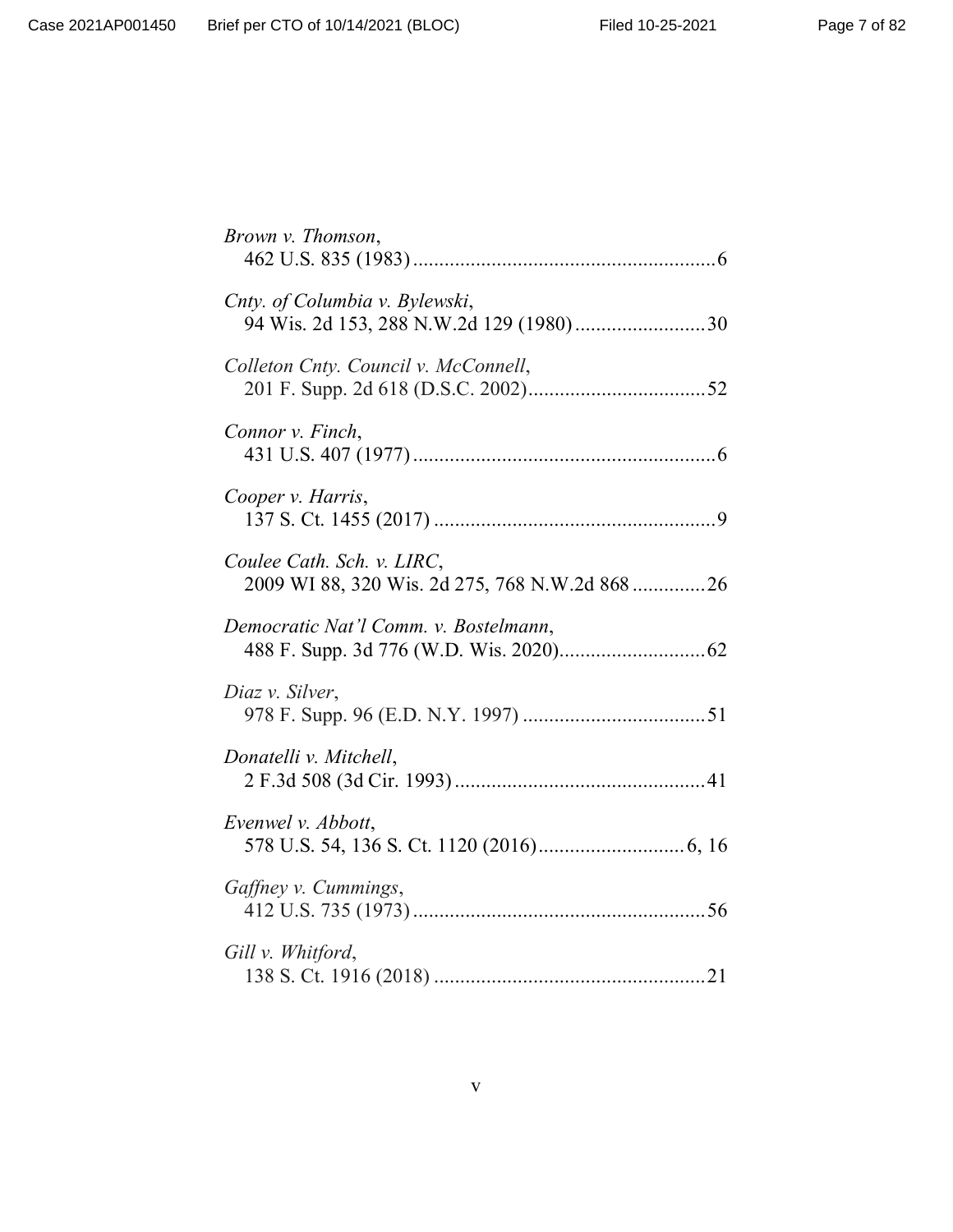| Good v. Austin,<br>800 F. Supp. 557 (E.D & W.D. Mich. 1992) 51                           |  |
|------------------------------------------------------------------------------------------|--|
| Growe v. Emison,                                                                         |  |
| Hastert v. State Bd. of Elections,                                                       |  |
| Heritage Farms, Inc. v. Markel Ins. Co.,<br>2009 WI 27, 316 Wis. 2d 47, 762 N.W.2d 65228 |  |
| Jacobs v. Major,<br>139 Wis. 2d 492, 407 N.W.2d 832 (1987) 47                            |  |
| Jefferson v. Dane Cnty.,<br>2020 WI 90, 394 Wis. 2d 602, 951 N.W.2d 556 28               |  |
| Karcher v. Daggett,                                                                      |  |
| League of United Latin Am. Citizens v. Perry,                                            |  |
| Miller v. Johnson,                                                                       |  |
| Prosser v. Elections Bd.,                                                                |  |
| Republican Party of Or. v. Keisling,                                                     |  |
| Reynolds v. Sims,                                                                        |  |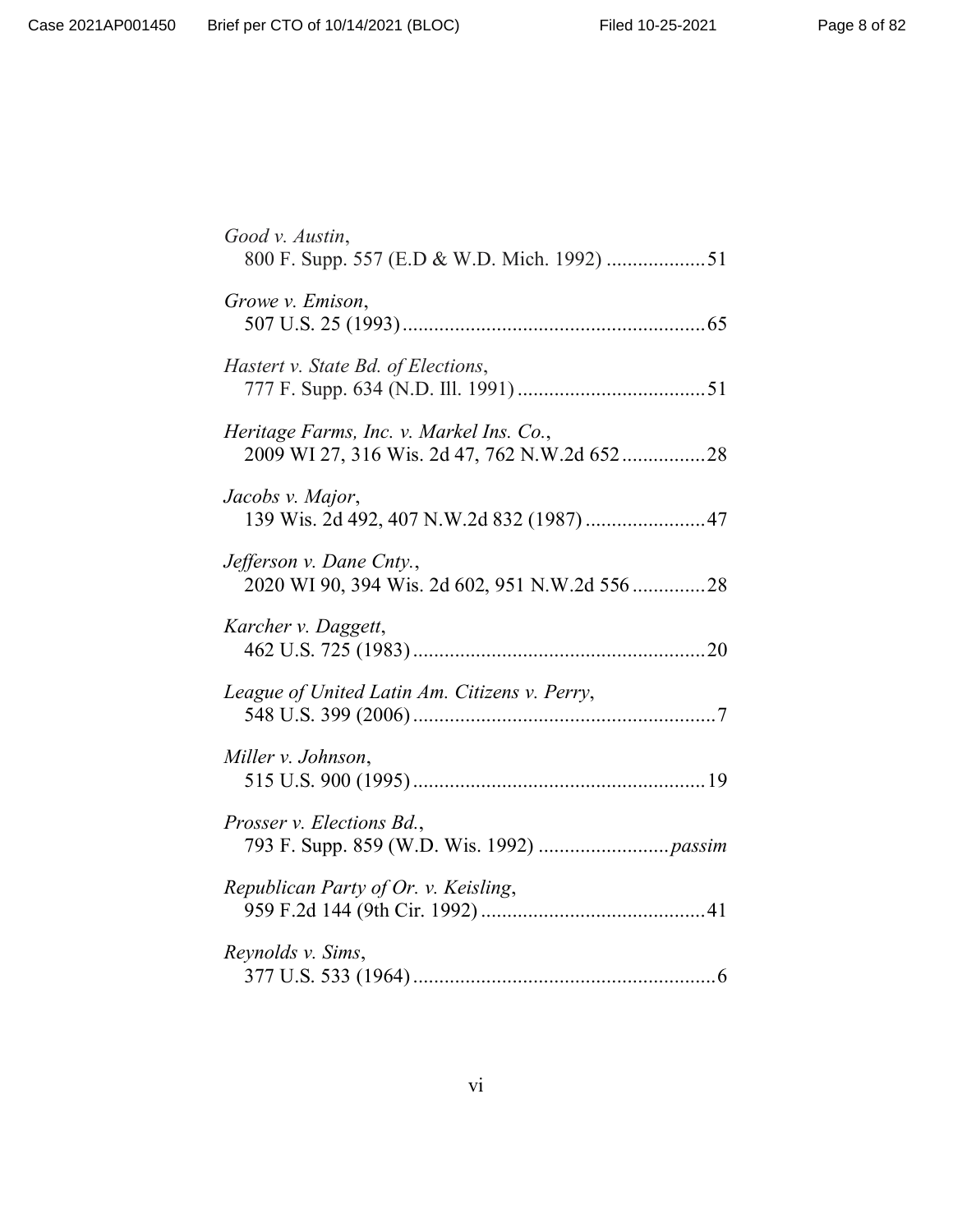| Rucho v. Common Cause,                                                                            |
|---------------------------------------------------------------------------------------------------|
| Serv. Emps. Int'l Union, Local 1 v. Vos,                                                          |
| Shaw v. Reno,                                                                                     |
| State ex rel Atty. Gen. v. Cunningham,                                                            |
| State ex rel. Kalal v. Cir. Ct. for Dane Cnty.,<br>2004 WI 58, 271 Wis. 2d 633, 681 N.W.2d 110 31 |
| State ex rel. Lamb v. Cunningham,<br>83 Wis. 90, 53 N.W. 35 (1892) 21, 22, 50                     |
| State ex rel. Lopez-Quintero v. Dittmann,<br>2019 WI 58, 387 Wis. 2d 50, 928 N.W.2d 48029         |
| State ex rel. Milwaukee Med. Coll. v. Chittenden,                                                 |
| State ex rel. Reynolds v. Zimmerman,<br>22 Wis. 2d 544, 126 N.W.2d 551 (1964)  6, 14, 50          |
| State v. City of Oak Creek,<br>2000 WI 9, 232 Wis. 2d 612, 605 N.W.2d 52626                       |
| State v. Lickes,                                                                                  |
| State v. Wiedmeyer,<br>2016 WI App 46, 370 Wis. 2d 187, 881 N.W.2d 805  28                        |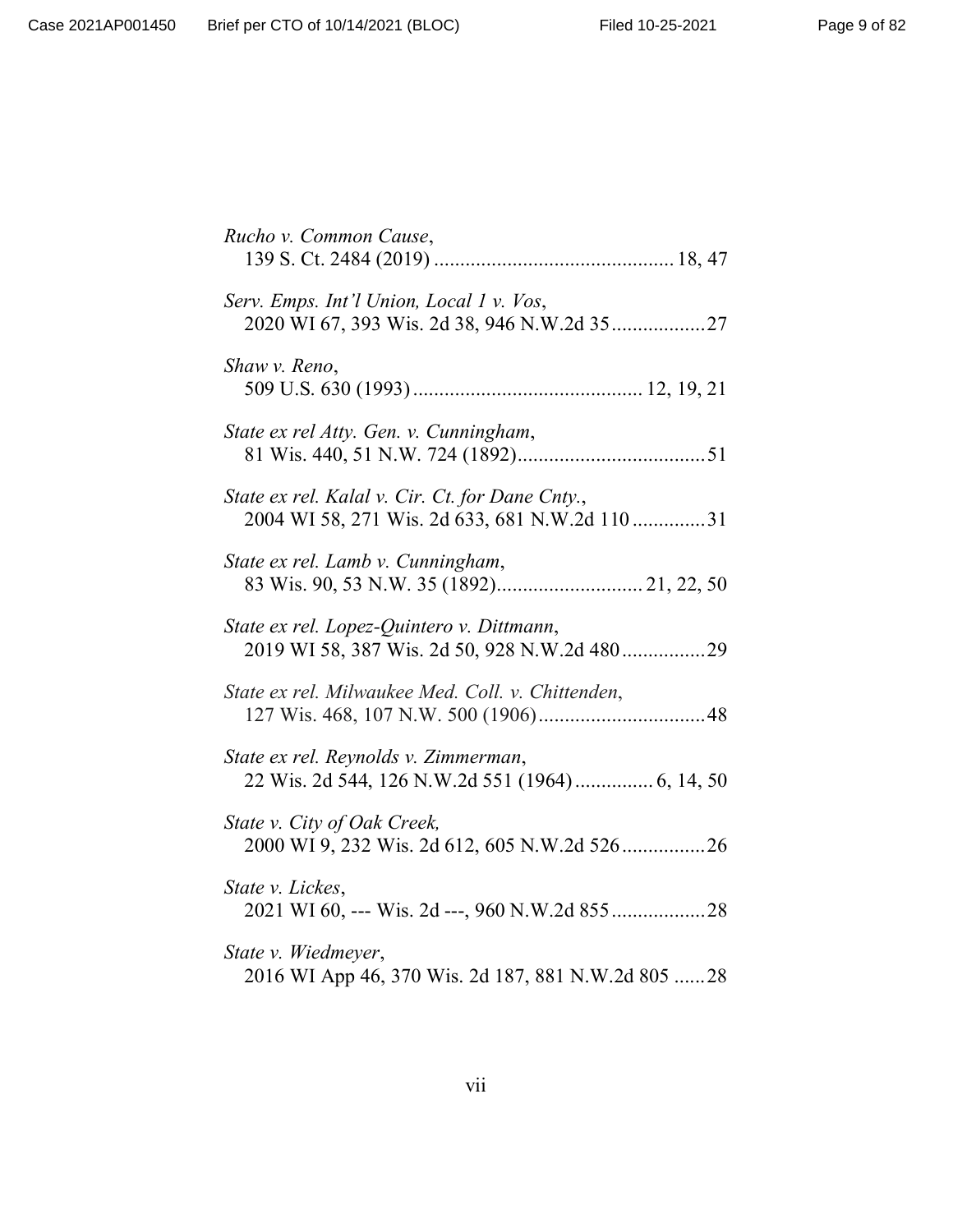| Thornburg v. Gingles,                                                                                      |
|------------------------------------------------------------------------------------------------------------|
| Voinovich v. Quilter,                                                                                      |
| <i>Wagner v. Milwaukee Cnty. Elections Comm'n,</i><br>2003 WI 103, 263 Wis. 2d 709, 666 N.W.2d 816  30, 34 |
| Wesberry v. Sanders,                                                                                       |
| White v. Regester,                                                                                         |
| Whitford v. Gill,                                                                                          |
| Wis. Legislature v. Palm,                                                                                  |
| Wis. State AFL-CIO v. Elections Bd.,                                                                       |

# **Statutes and Constitutional Provisions**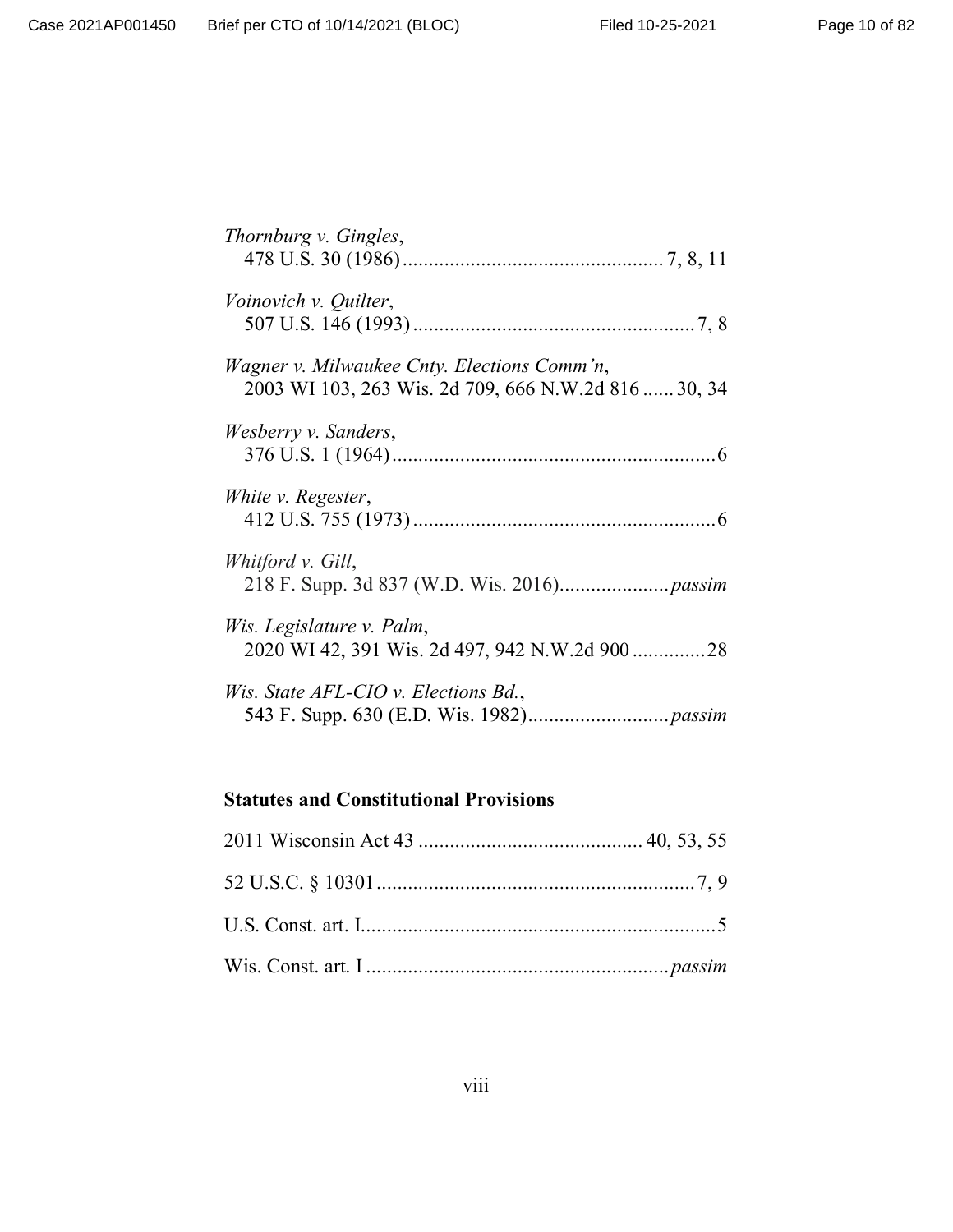# **Other Authorities**

| 2020 Wis. Legislative Reference Bureau, Redistricting in<br>Wisconsin 2020: The LRB Guidebook 5-22 (2020) 4, 11, 16 |
|---------------------------------------------------------------------------------------------------------------------|
| Antonin Scalia & Bryan A. Garner, Reading Law: The                                                                  |
|                                                                                                                     |
| Nicholas O. Stephanopoulos, Arizona and Anti-Reform, 2015                                                           |
| Nicholas O. Stephanopoulos, The Consequences of<br>Consequentialist Criteria, 3 U.C. Irvine L. Rev. 669 (2013)      |
| Noah Webster, An American Dictionary of the English                                                                 |
| Robert Yablon, Gerrylaundering, Univ. of Wis. L. Studies<br>Research Paper No. 1708 (Aug. 23, 2021), 97 N.Y.U. L.   |
| S. Rep. No. 90-417 (1982),                                                                                          |
|                                                                                                                     |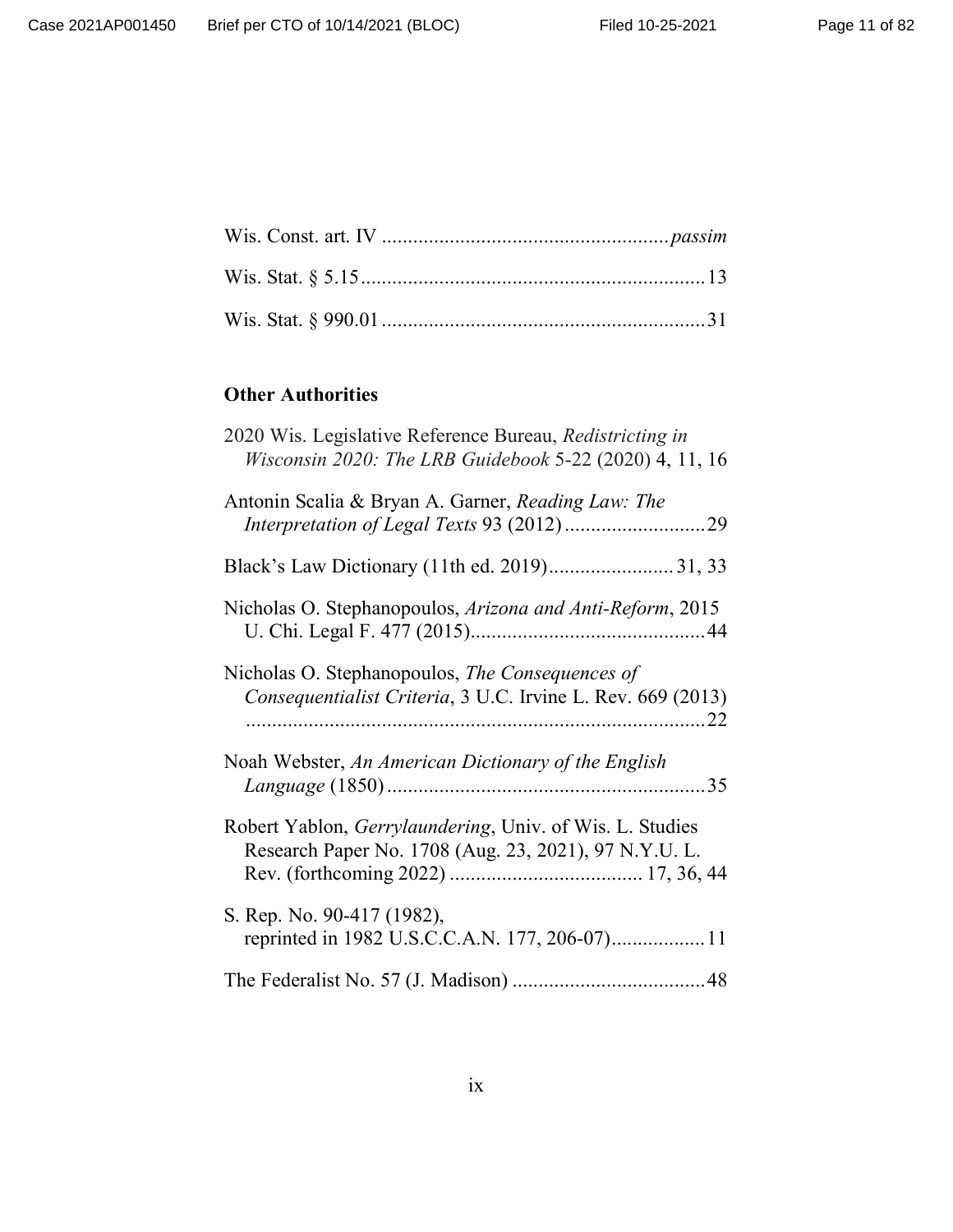#### **ISSUES PRESENTED**

1.) Under the relevant state and federal laws, what factors should the Wisconsin Supreme Court consider in evaluating or creating new maps?

2.) The Petitioners ask the Wisconsin Supreme Court to modify existing maps using a "least-change" approach. Should the Court do so, and if not, what approach should it use?

3.) Is the partisan makeup of districts a valid factor for the Wisconsin Supreme Court to consider in evaluating or creating new maps?

4.) As the Wisconsin Supreme Court evaluates or creates new maps, what litigation process should it use to determine a constitutionally sufficient map?

## **INTRODUCTION**

This Court asked all parties to address the four issues set forth above. Below, the BLOC Petitioners address each issue in turn. In short: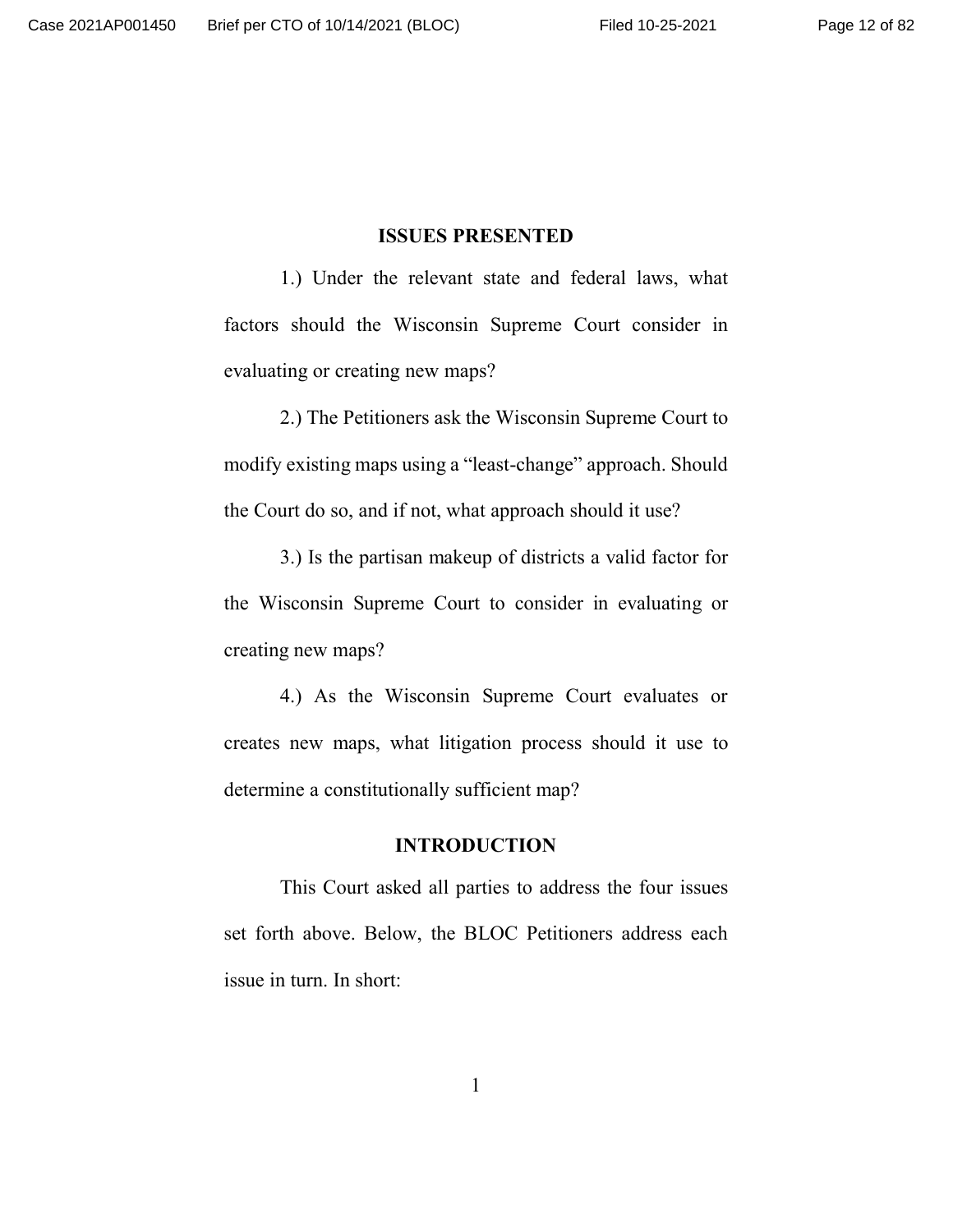Section I outlines the various factors this Court is required to consider (subsection A), those it should consider (subsection B), and then those it may not or should not consider (subsection C).

Section II explains why this Court should reject Petitioners' proposed least-change approach. Petitioners' invitation is irreconcilable with the text of the Wisconsin Constitution (subsections A and B), finds no support in precedent or history (subsection C), and creates perverse and undesirable incentives (subsection D).

Section III explains why it is essential that this Court consider the partisan effects of any maps it evaluates. The BLOC Petitioners represent nonpartisan interests and seek fair maps that promote fundamental small-d democratic values. Article 1, section 22 of the Wisconsin Constitution compels fair maps. The Court cannot adhere to the guardrails of that provision if it ignores the political data that demonstrate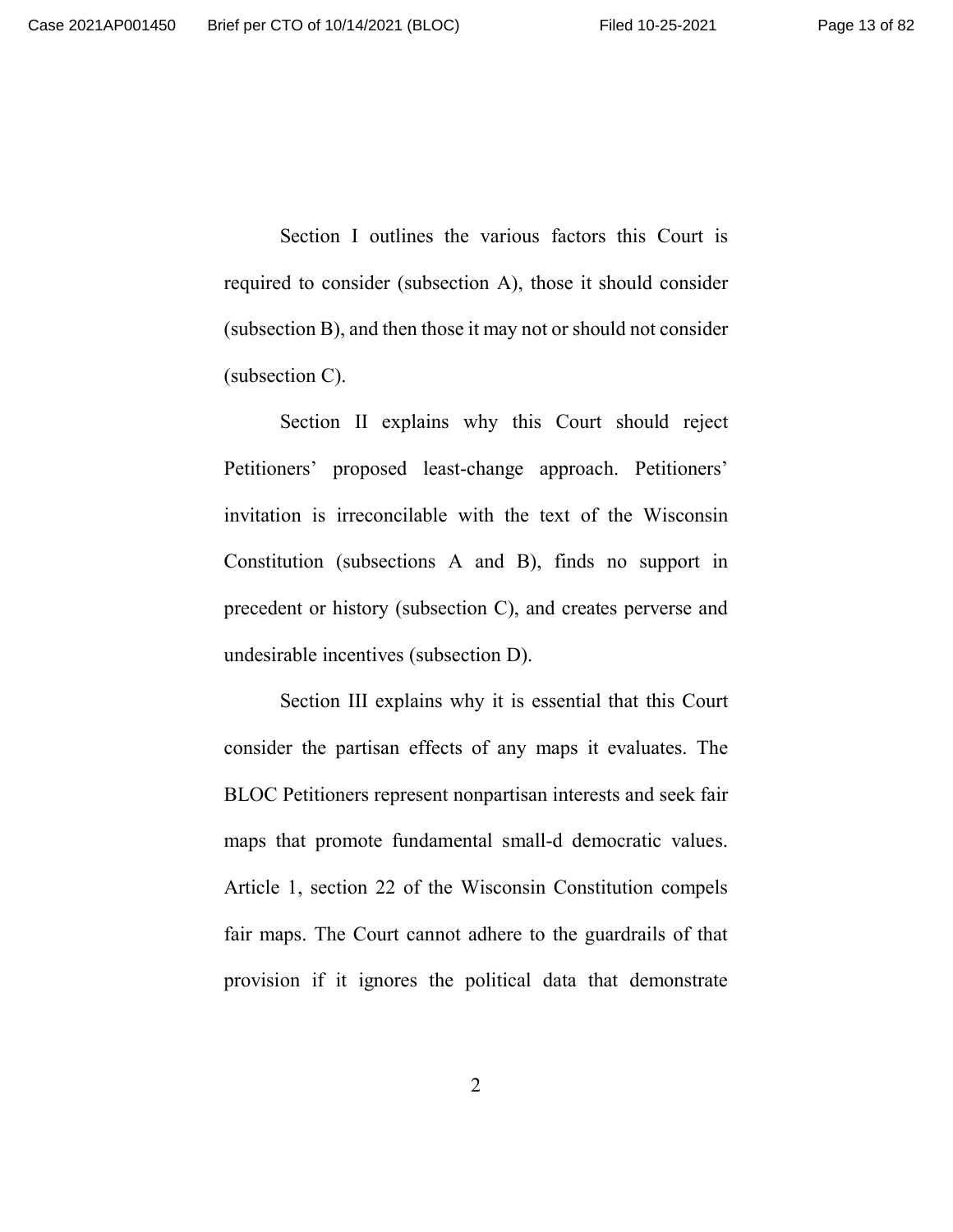whether the maps this Court imposes reflect the political will of Wisconsin's voters.

Section IV lays out the BLOC Petitioners' proposed process and schedule for litigating this case. This includes managing expedited discovery (subsection A), and holding a short trial that allows for the efficient presentation of evidence and testing of that evidence through the essential crucible of adversarial litigation (subsection B). It also explains how to mesh a workable schedule for trial in this Court with the anticipated trail before the federal court, scheduled to begin on January 31, 2022 (subsection C).

#### **ARGUMENT**

**I. The Court** *Must* **Consider The State And Federal Constitutional And Statutory Criteria Governing Apportionment Of State Legislative Districts; It** *May* **Consider Other Traditional Redistricting Criteria.**

Under relevant state and federal law, in evaluating or

creating new state legislative districts, the Court *must* consider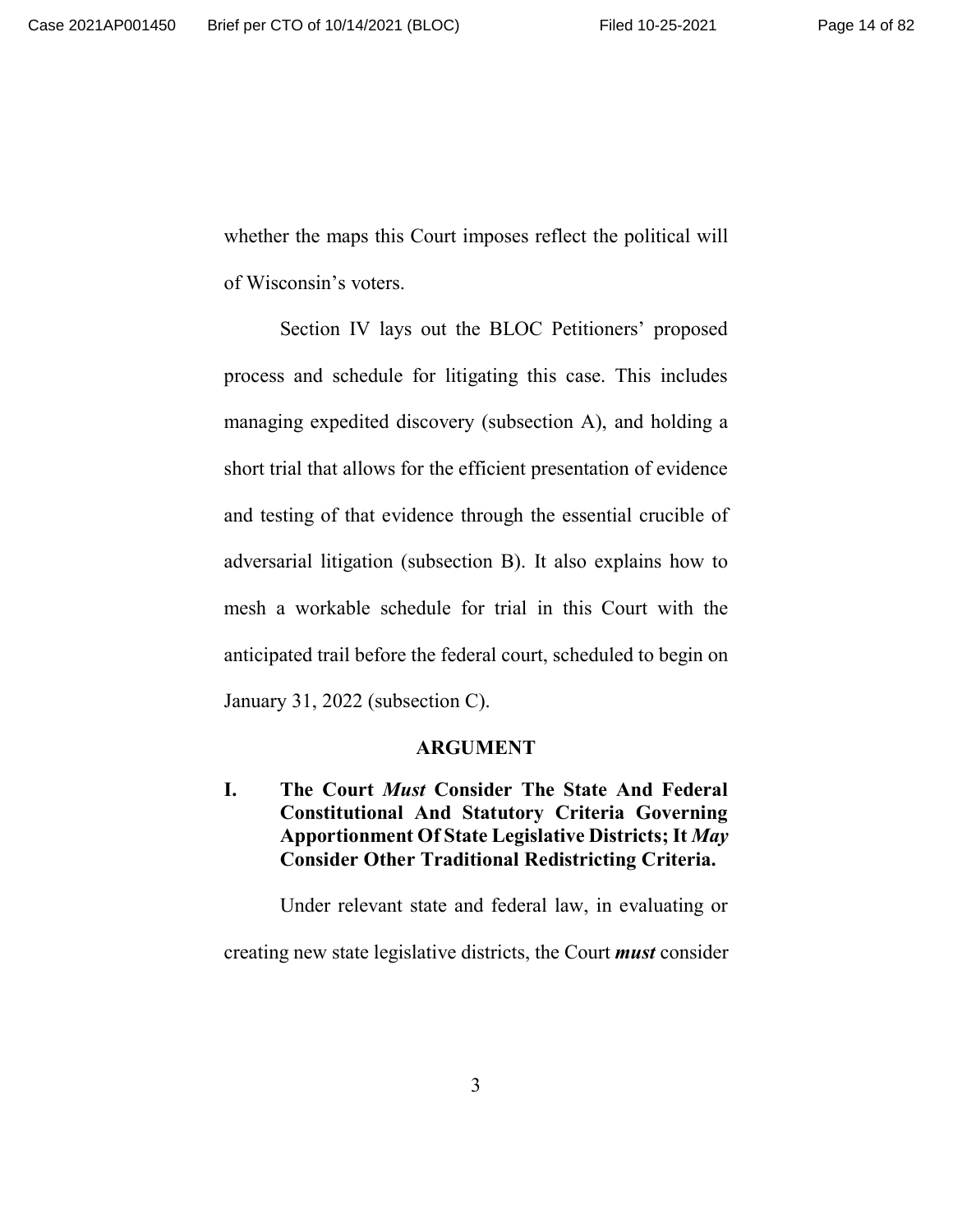(1) population equality, (2) compliance with the federal Voting Rights Act, (3) compactness, (4) contiguity, and (5) preservation of the unity of political subdivisions.

Federal authority also teaches that the Court *may* consider so-called "traditional redistricting criteria," including (1) preservation of communities of interest, (2) the partisan makeup of districts, and (3) incumbents' residences. Most of these considerations are included in the Guidebook to Redistricting in Wisconsin 2020, written by the nonpartisan Legislative Reference Bureau (LRB).<sup>1</sup> The Legislature itself cites this as a resource, demonstrating these considerations'

<sup>1</sup> *See* 2020 Wis. Legislative Reference Bureau, *Redistricting in Wisconsin 2020: The LRB Guidebook* 5-22 (2020), *available at* http://legis.wisconsin.gov/misc/lrb/wisconsin\_elections\_project/redistrict ing wisconsin 2020 1 2.pdf (hereinafter "LRB Guidebook"). The Legislature's "Draw Your District Wisconsin" webpage, which includes information about the redistricting process, provides a link to this Guide, stating that the Guide "explain[s] the law, principles, and process of redistricting in Wisconsin." *See* About, Draw Your District Wisconsin, https://drawyourdistrict.legis.wisconsin.gov/About (last visited Oct. 25, 2021).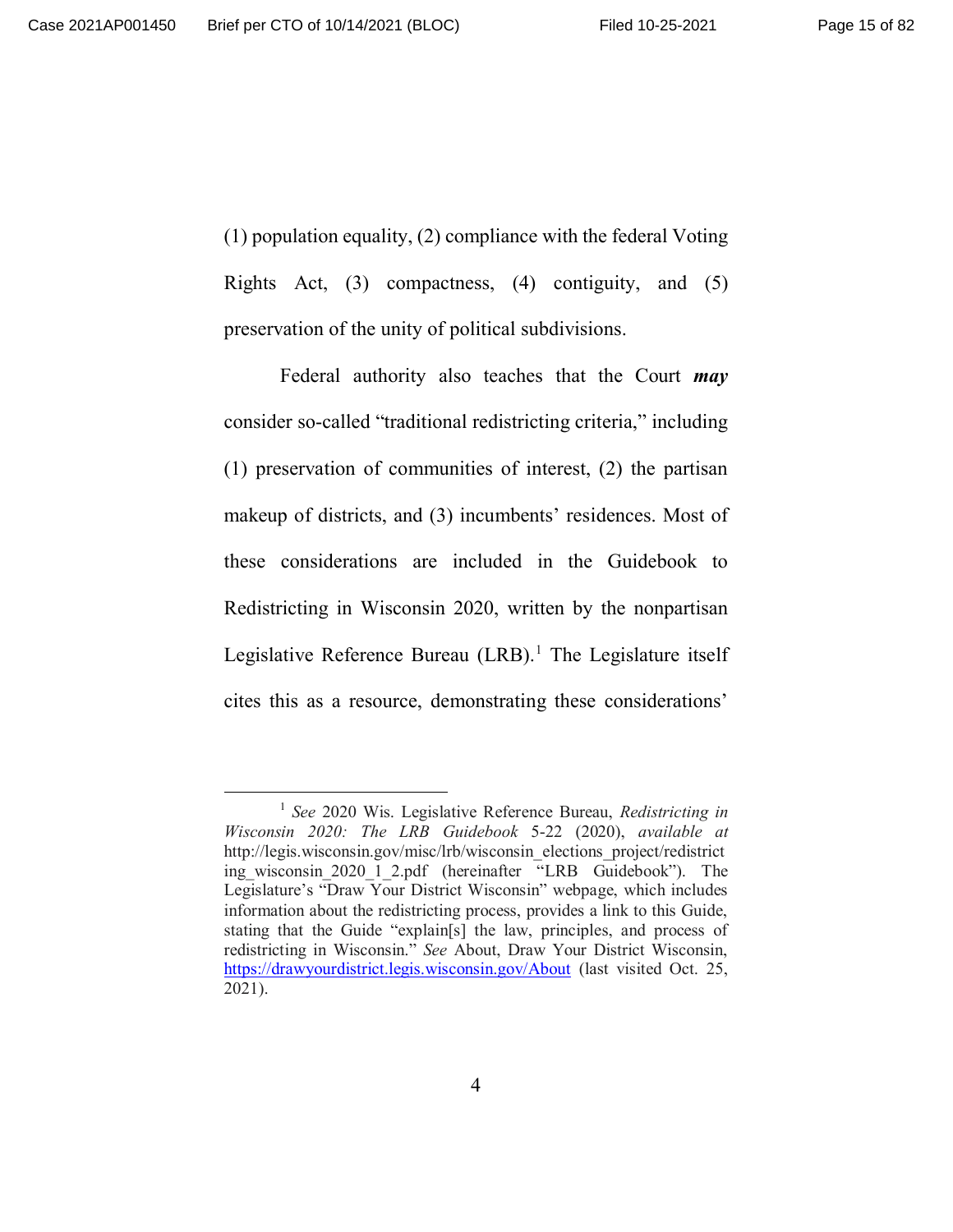general acceptance and use in the Wisconsin redistricting process.

There are also criteria that the Court *may not* or *should not* consider, including excessive and unjustified use of race, unfairly or arbitrarily advantaging one political party, and retention of core populations from existing districts.

# **A. Factors that the Court Must Consider**

# *1. Population Equality*

The United States Constitution and the Wisconsin Constitution require members of Congress and of the Wisconsin Legislature to be elected on the basis of equal representation. U.S. Const. art. I, § 2; Wis. Const. art. IV, § 3. Accordingly, this Court must ensure population equality among districts in evaluating or creating new maps.

The U.S. Constitution mandates population equality across districts under the "one person, one vote" principle for both congressional representatives, *Wesberry v. Sanders*, 376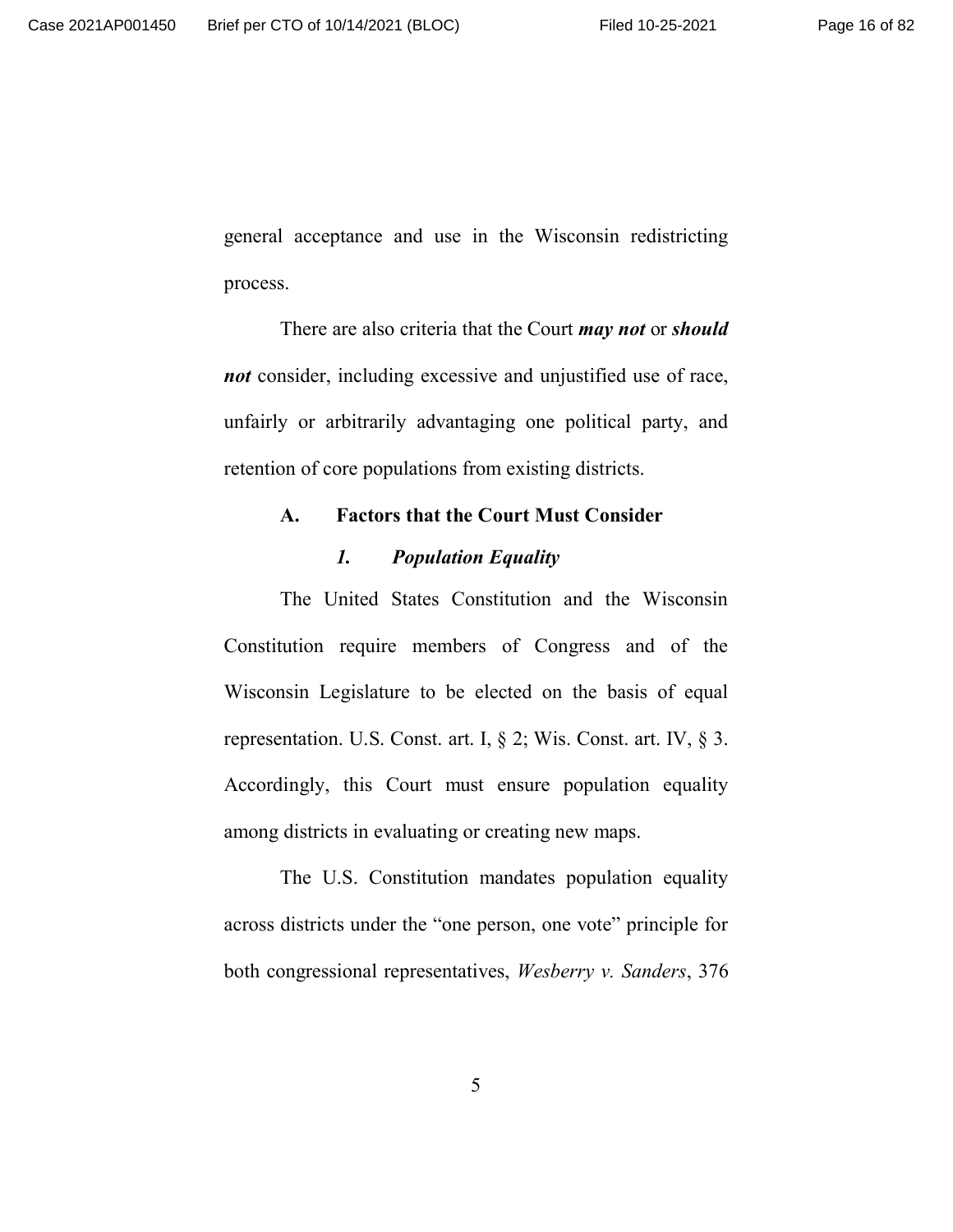U.S. 1, 18 (1964), and state legislators, *Reynolds v. Sims*, 377 U.S. 533, 568 (1964). This requirement has been directly applied by federal courts redrawing Wisconsin's districts. *See, e.g.*, *Arrington v. Elections Bd*., 173 F. Supp. 2d 856, 860 (E.D. Wis. 2001). This Court has interpreted the Wisconsin Constitution to likewise guarantee that each citizen shall have substantially equal legislative representation. *See State ex rel. Reynolds v. Zimmerman*, 22 Wis. 2d 544, 564, 126 N.W.2d 551 (1964).

States must draw congressional districts with populations as close to perfect equality as possible. *Evenwel v. Abbott*, 578 U.S. 54, 136 S. Ct. 1120, 1124 (2016). For state and local districts, minor deviations are permissible to accommodate legitimate traditional districting objectives. *Id*.; *see also Brown v. Thomson*, 462 U.S. 835, 842 (1983); *Connor v. Finch*, 431 U.S. 407, 418 (1977); *White v. Regester*, 412 U.S. 755, 764 (1973).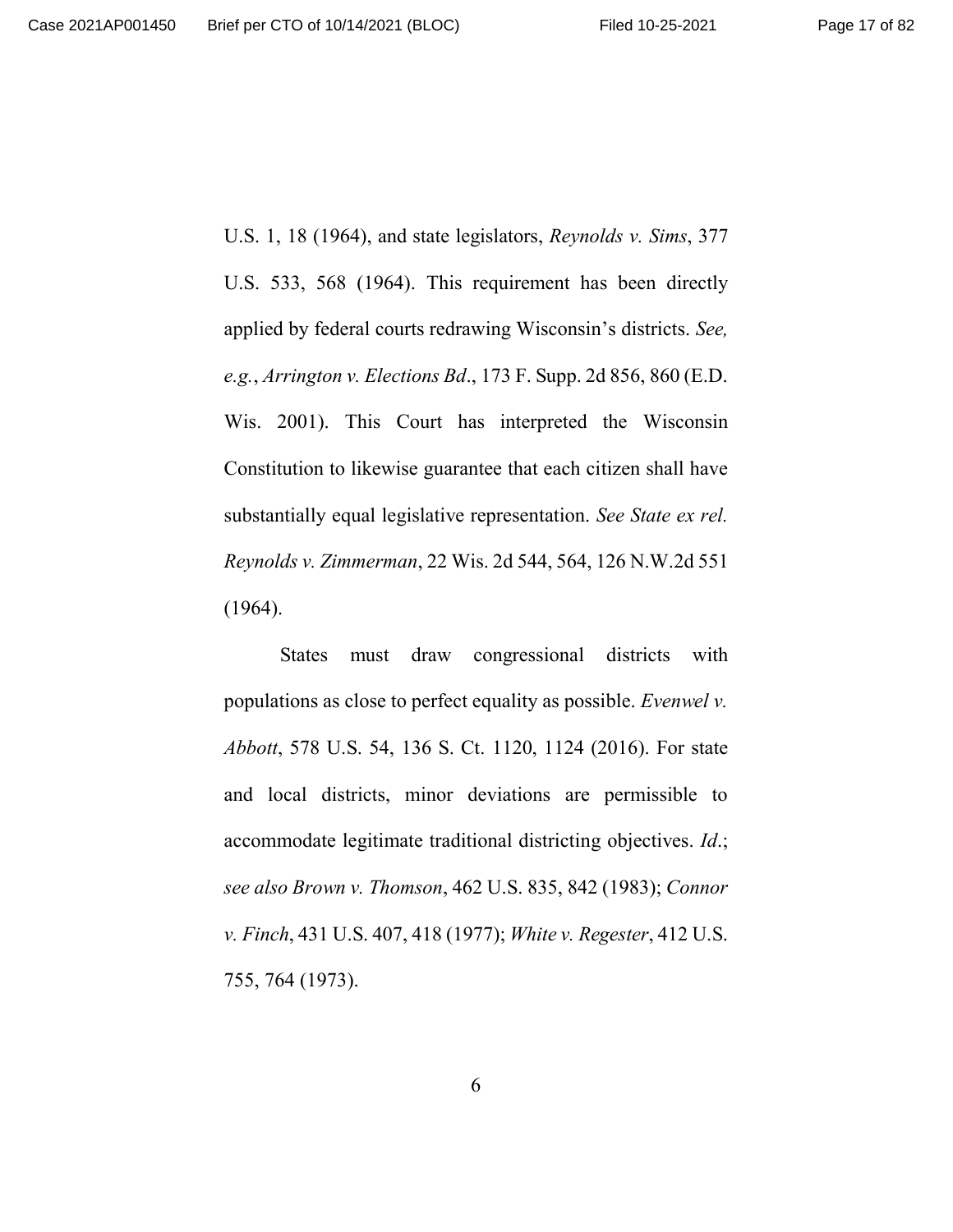## *2. Compliance with the Voting Rights Act*

In evaluating or creating new maps, this Court must also consider whether those maps comply with Section 2 of the Voting Rights Act. Section 2 prohibits any "standard, practice, or procedure" that, interacting with social and historical conditions, impairs a protected minority group's ability to elect its candidates of choice on an equal basis to other voters. *See* 52 U.S.C. § 10301; *Voinovich v. Quilter*, 507 U.S. 146, 153 (1993). One such practice or procedure includes establishing electoral districts that dilute minority voters' power. *Thornburg v. Gingles*, 478 U.S. 30, 47-51 (1986) (applying Section 2 to invalidate multi-member districts); *accord League of United Latin Am. Citizens v. Perry*, 548 U.S. 399, 495-96 (2006) (Roberts, C.J., concurring) (recognizing "that 'manipulation of [single-member] district lines' could also dilute minority voting power if it packed minority voters in a few districts when they might control more, or dispersed them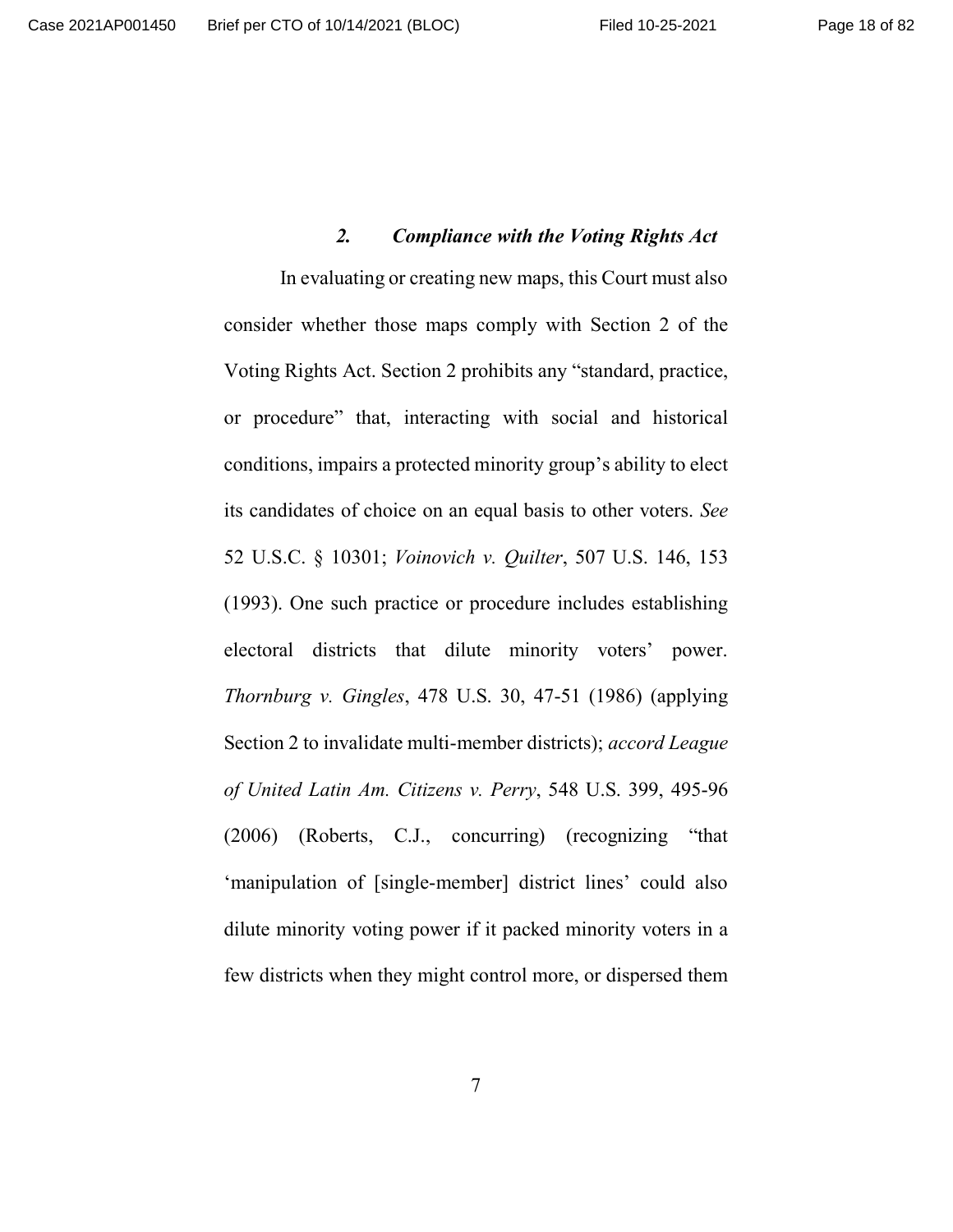among districts when they might control some" (quoting *Voinovich*, 507 U.S. at 153-54)). Dilution of minority voting strength "may be caused by the dispersal of [minority voters] into districts in which they constitute an ineffective minority of voters or from the concentration of [minority voters] into districts where they constitute an excessive majority." *Gingles*, 478 U.S. at 46 n.11. The *Gingles* Court identified three preconditions for Section 2 obligations:

> (1) Whether the minority group is "sufficiently large and geographically compact as to constitute a majority in a single-member district";

> (2) Whether the minority group is "politically cohesive"; and

> (3) Whether the white majority votes "sufficiently as a bloc to enable it—in the absence of special circumstances…—to usually to defeat the minority's preferred candidate."

*Id*. at 50-51.

For plaintiffs to prove Section 2 *liability*, they must prove that it is possible to draw a district with over 50% of the relevant voting age population. *Bartlett v. Strickland*, 556 U.S.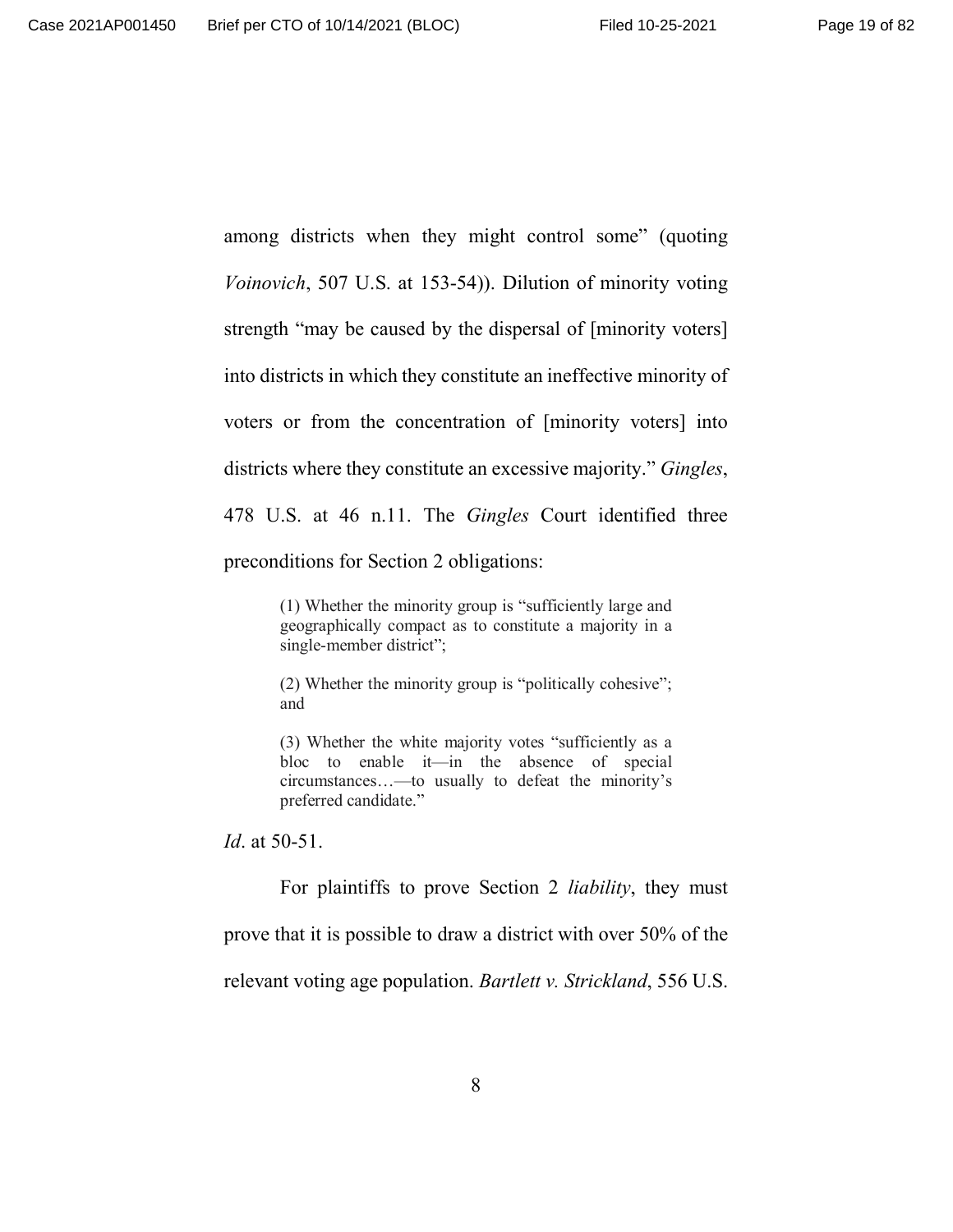1, 19-20 (2009). But maps enacted by states, or imposed by courts, need not include "majority minority" districts to achieve Section 2 compliance; that inquiry turns on a functional analysis of a district's electoral performance for the minority community, not any arbitrary demographic threshold. *Id.* at 23 (stating that "§ 2 allows States to choose their own method of complying with the Voting Rights Act, and we have said that may include drawing crossover districts" (internal citations omitted)); *see also Cooper v. Harris*, 137 S. Ct. 1455, 1472 (2017). Assessing prongs two and three of the *Gingles* test requires a statistical analysis of election results to determine the degree of racially polarized voting.

The Court might also assess whether, under the totality of the circumstances, members of any racial groups in question have less opportunity than other members of the electorate to participate in the political process and to elect representatives of their choice. 52 U.S.C. § 10301(b). The factors to be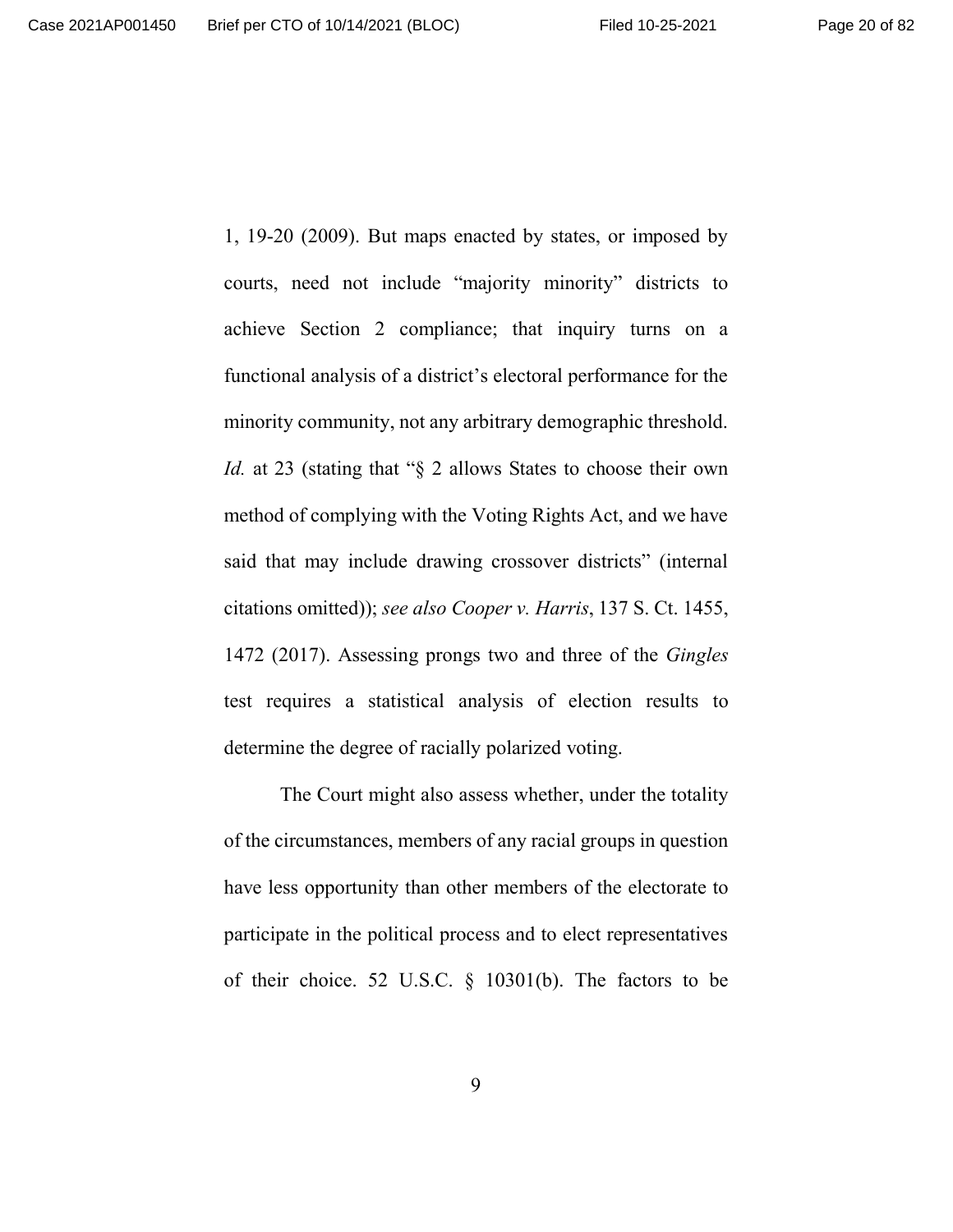#### considered under a totality-of-the-circumstances assessment

#### include:

(1) "the extent of any history of official discrimination in the state or political subdivision that touched the right of the members of the minority group to register, to vote, or otherwise to participate in the democratic process";

(2) "the extent to which voting in the elections of the state or political subdivision is racially polarized";

(3) "the extent to which the state or political subdivision has used unusually large election districts, majority vote requirements, anti-single shot provisions, or other voting practices or procedures that may enhance the opportunity for discrimination against the minority group";

(4) "if there is a candidate slating process, whether the members of the minority group have been denied access to that process";

(5) "the extent to which members of the minority group in the state or political subdivision bear the effects of discrimination in such areas as education, employment and health, which hinder their ability to participate effectively in the political process";

(6) "whether political campaigns have been characterized by overt or subtle racial appeals";

(7) the extent to which members of the minority group have been elected to public office in the jurisdiction";

(8) "whether there is a significant lack of responsiveness on the part of elected officials to the particularized needs of the members of the minority group";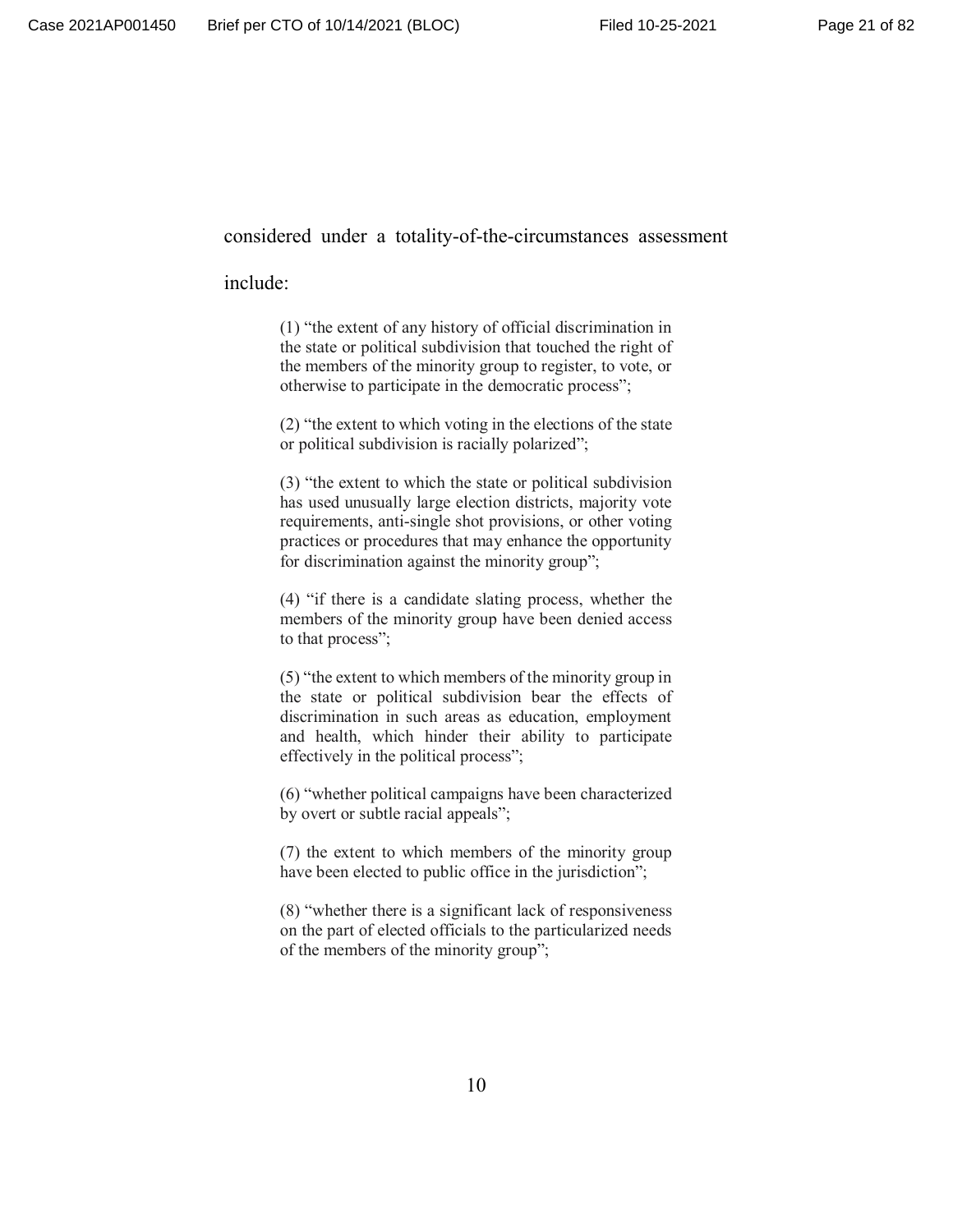(9) "whether the policy underlying the state or political subdivision's use of such voting qualification, prerequisite to voting, or standard, practice or procedure is tenuous."

*Gingles*, 478 U.S. at 36-37 (quoting S. Rep. No. 90-417, at 28–

29 (1982), reprinted in 1982 U.S.C.C.A.N. 177, 206-07).

Failure to conduct the required Section 2 analysis—or an erroneous determination under that analysis—risks the invalidation of a map approved or created by this Court for noncompliance with federal law.

#### *3. Compactness*

This Court *must* consider compactness for Assembly districts and *may* consider compactness for Wisconsin Senate and congressional districts. Compactness is "the principle that districts should be reasonably geographically compact, meaning that the distance between all parts of a district is minimized." LRB Guidebook at 14. The Wisconsin Constitution explicitly requires Assembly districts "be in as compact form as practicable," Wis. Const. art. IV, § 4, thereby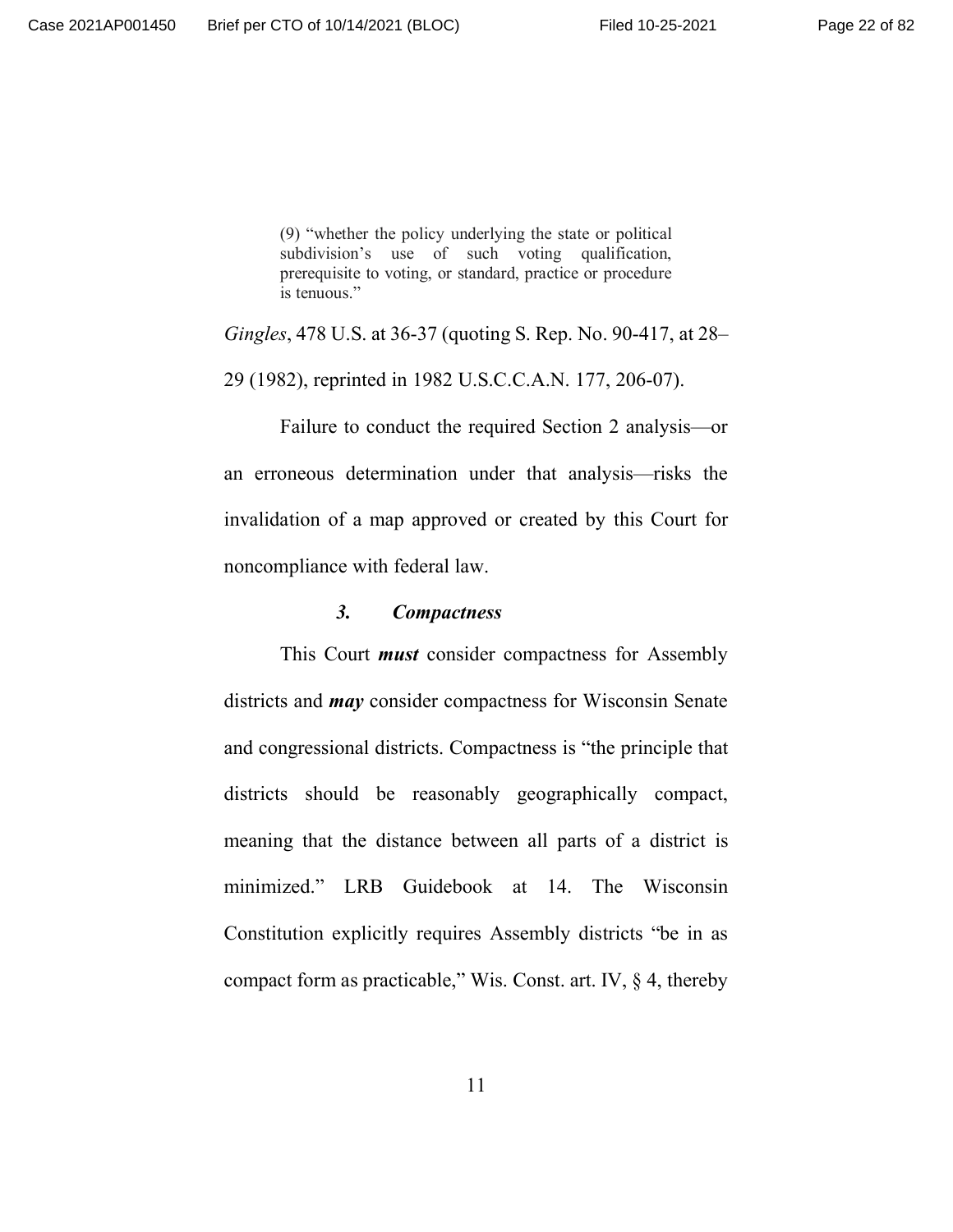necessitating consideration of compactness in evaluating Assembly maps. There are a number of different metrics for measuring compactness. Two examples are the Reock and Polsby-Popper measures.<sup>2</sup>

There is no requirement, under federal or state law, to consider compactness for Wisconsin Senate or congressional districts. *See Shaw v. Reno*, 509 U.S. 630, 647 (1993). However, the U.S. Supreme Court has recognized compactness as a traditional districting principle, an objective factor that might "serve to defeat a claim that a district has been gerrymandered on racial lines." *Id*.

Accordingly, this Court must consider compactness for state Assembly maps and may elect to do so for state Senate and maps.

<sup>2</sup> *See, e.g.*, *What Are Measures of Compactness?*, Caliper, https://www.caliper.com/glossary/what-are-measures-of-compactness.htm (last visited October 25, 2021).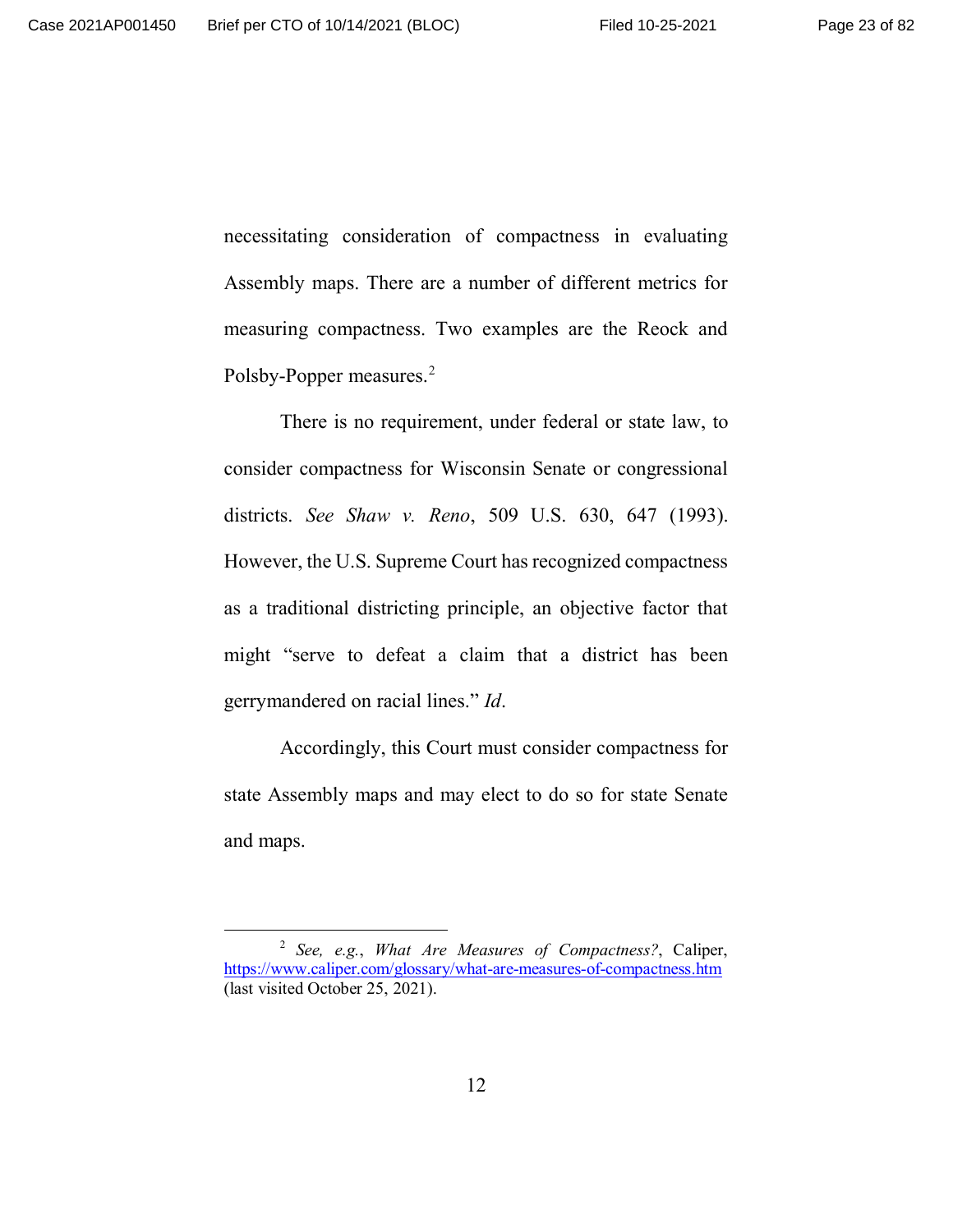#### *4. Contiguity*

This Court must consider contiguity for Wisconsin legislative districts and may consider contiguity for congressional districts. The Wisconsin Constitution requires that Assembly and Senate districts be made up of contiguous territory, Wis. Const. art. IV, §§ 4-5, meaning that such districts may not be divided into discrete pieces, except for islands and municipal islands, Wis. Stat.  $\S 5.15(2)(f)3$ .

Accordingly, this Court must consider contiguity for state legislative maps.

# *5. Preservation of the Unity of Political Subdivisions*

This Court must consider the preservation of political subdivisions for Assembly districts and may consider such preservation for state Senate and congressional districts. The Wisconsin Constitution requires that Assembly districts "be bounded by county, precinct, town or ward lines." Wis. Const. art. IV, § 4. This requirement has historically been considered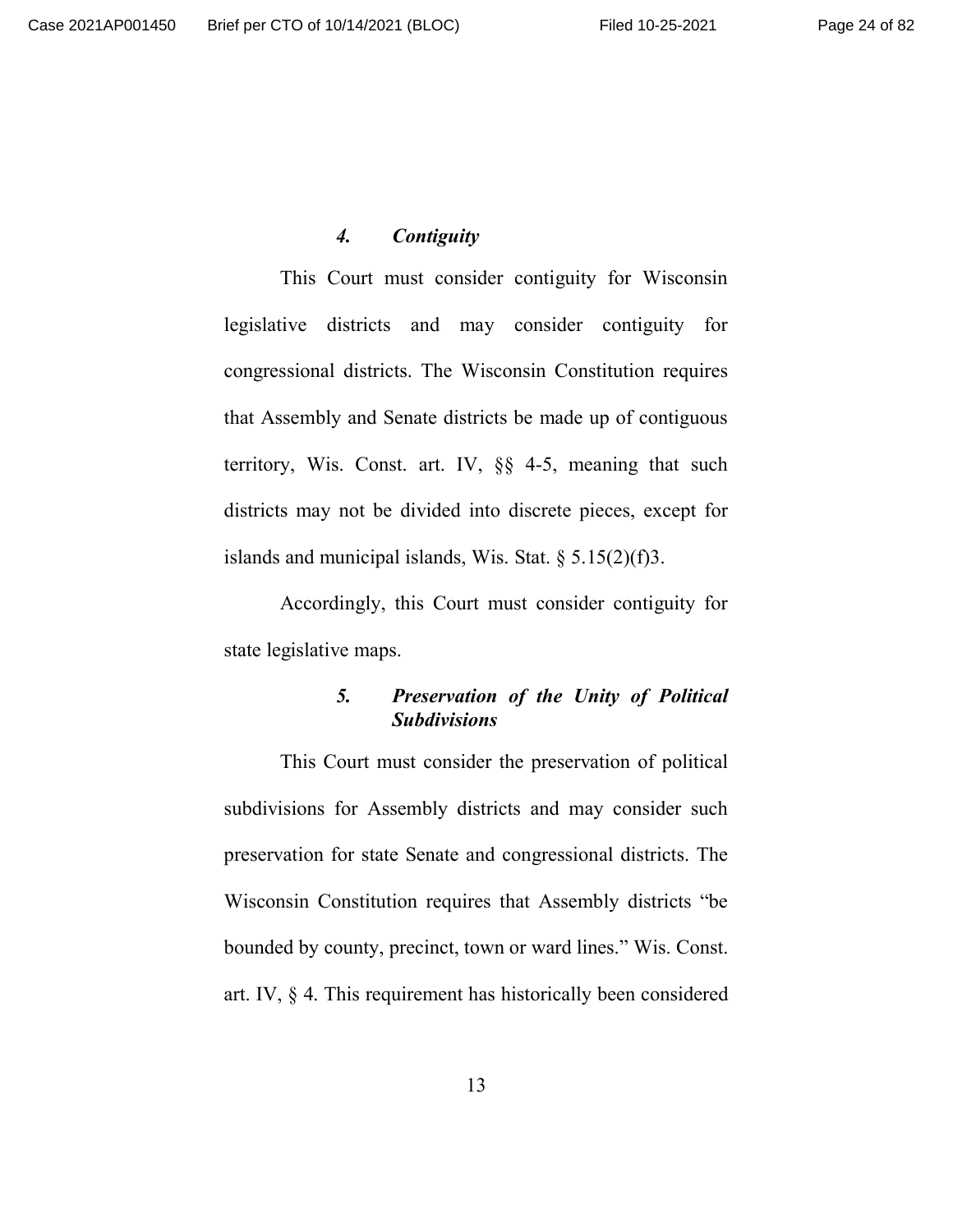when assessing maps' population deviation. *See Zimmerman*, 22 Wis. 2d at 564. However, at times, "splitting [] municipal boundaries is necessary to adhere to the one person, one vote, principle." *Wis. State AFL-CIO v. Elections Bd.*, 543 F. Supp. 630, 636 (E.D. Wis. 1982).

Accordingly, this Court must consider whether any Assembly maps evaluated or created might fracture county, precinct, town, or ward political subdivisions.

Related to the consideration of political subdivisions, per the Wisconsin Constitution, "no assembly district shall be divided in the formation of a senate district." Wis. Const. art. IV, § 5. Therefore, in evaluating or creating Wisconsin Senate maps, this Court must ensure not to bisect a single Assembly district into multiple Senate districts.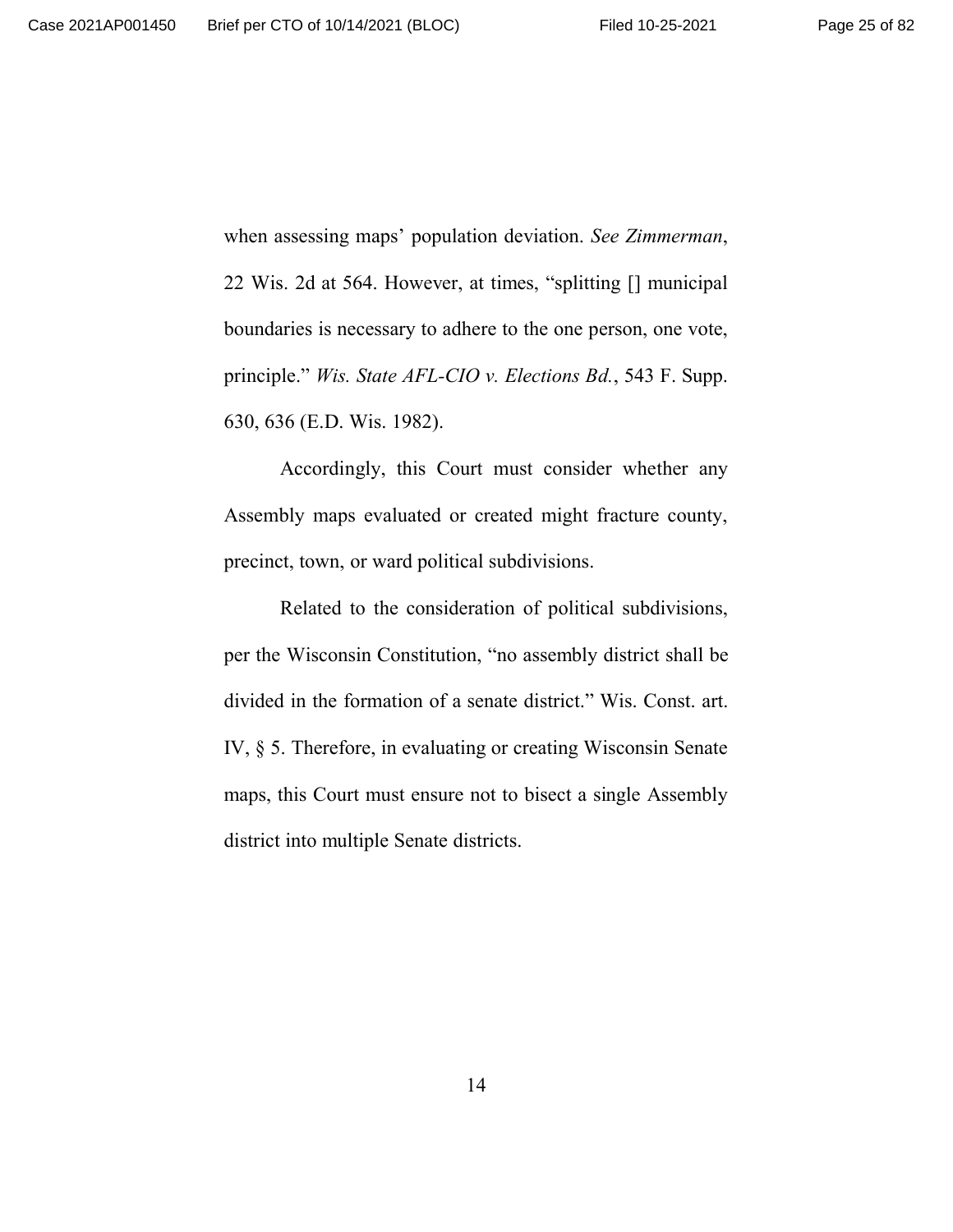### **B. Factors That The Court May Consider.**

## *1. Preservation of Communities of Interest*

This Court may also consider the preservation of communities of interest in evaluating or creating new maps. Considering the preservation of communities of interest dovetails with the above Section 2 Voting Rights Act requirement, because "[o]ne important aspect of this concern is avoiding any dilution in the voting strength of racial and ethnic minorities." *See Wis. State AFL-CIO*, 543 F. Supp at 636. Federal courts have previously recognized the importance of considering communities of interest in Wisconsin, including the communities of Black residents in Milwaukee County. *Id*; *Baumgart v. Wendelberger*, Nos. 01-C-0121 & 02-C-0366, 2002 WL 34127471, \*7 (E.D. Wis. May 30, 2002) (respecting "traditional communities of interest in the City of Milwaukee"), *amended*, 2002 WL 34127473 (E.D. Wis. July 11, 2002).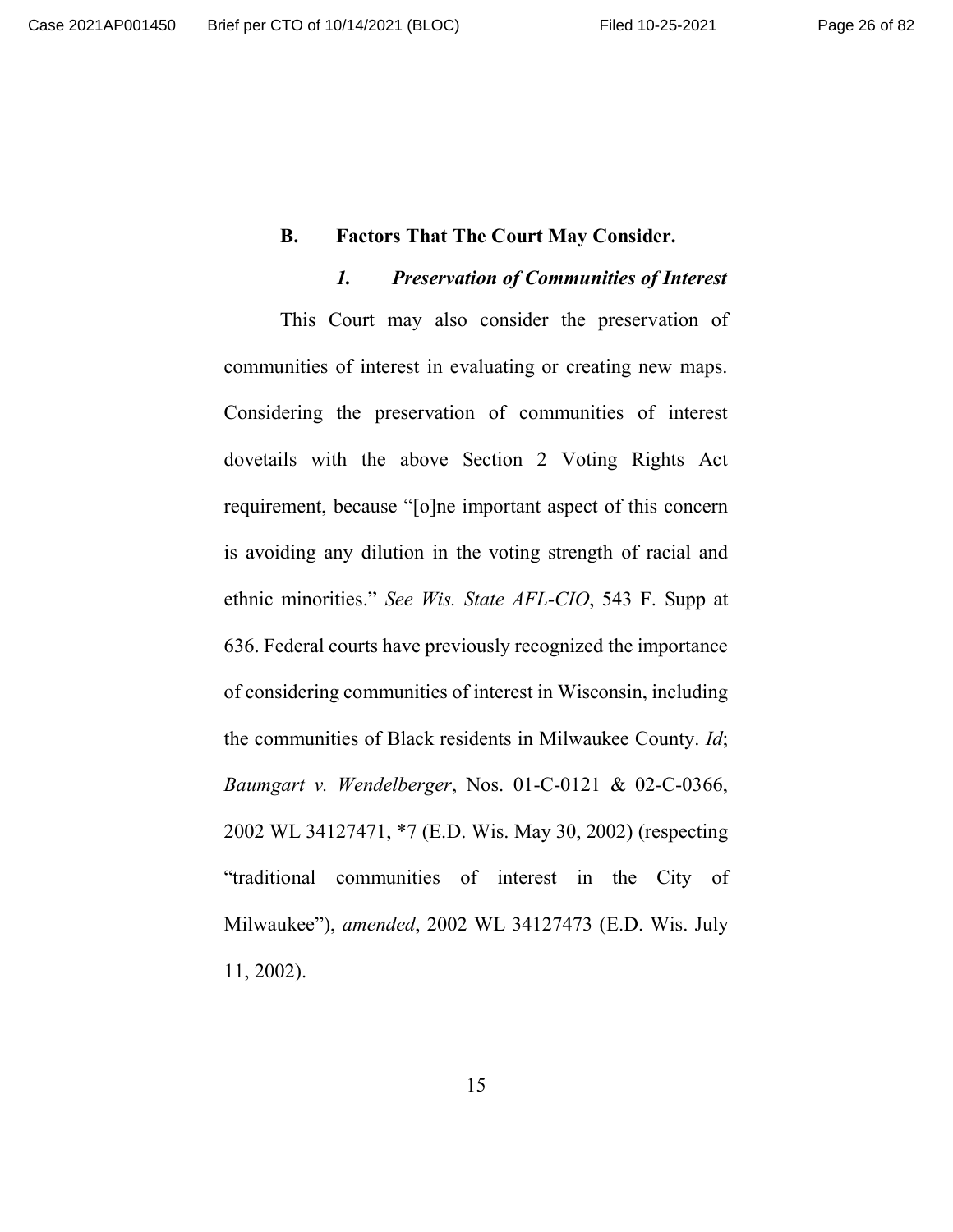The preservation of communities of interest reaches beyond racial and ethnic communities to include other communities. Accordingly, beyond concerns with violating the Voting Rights Act, preserving communities of interest is a traditional districting principle consistently enumerated by the U.S. Supreme Court. *See, e.g.*, *Evenwel*, 578 U.S. 54, 136 S. Ct. at 1124. The LRB also recognizes the preservation of communities of interest as a traditional redistricting principle. LRB Handbook at 17. Therefore, this Court ought to consider the preservation of communities of interest in its evaluation or creation of maps.

#### *2. Incumbents' Residences*

This Court may consider incumbency when evaluating or creating maps, but there is no federal or state requirement that incumbency protection be considered in districting. *See, e.g.*, *Baumgart*, 2002 WL 34127471 at \*3. The LRB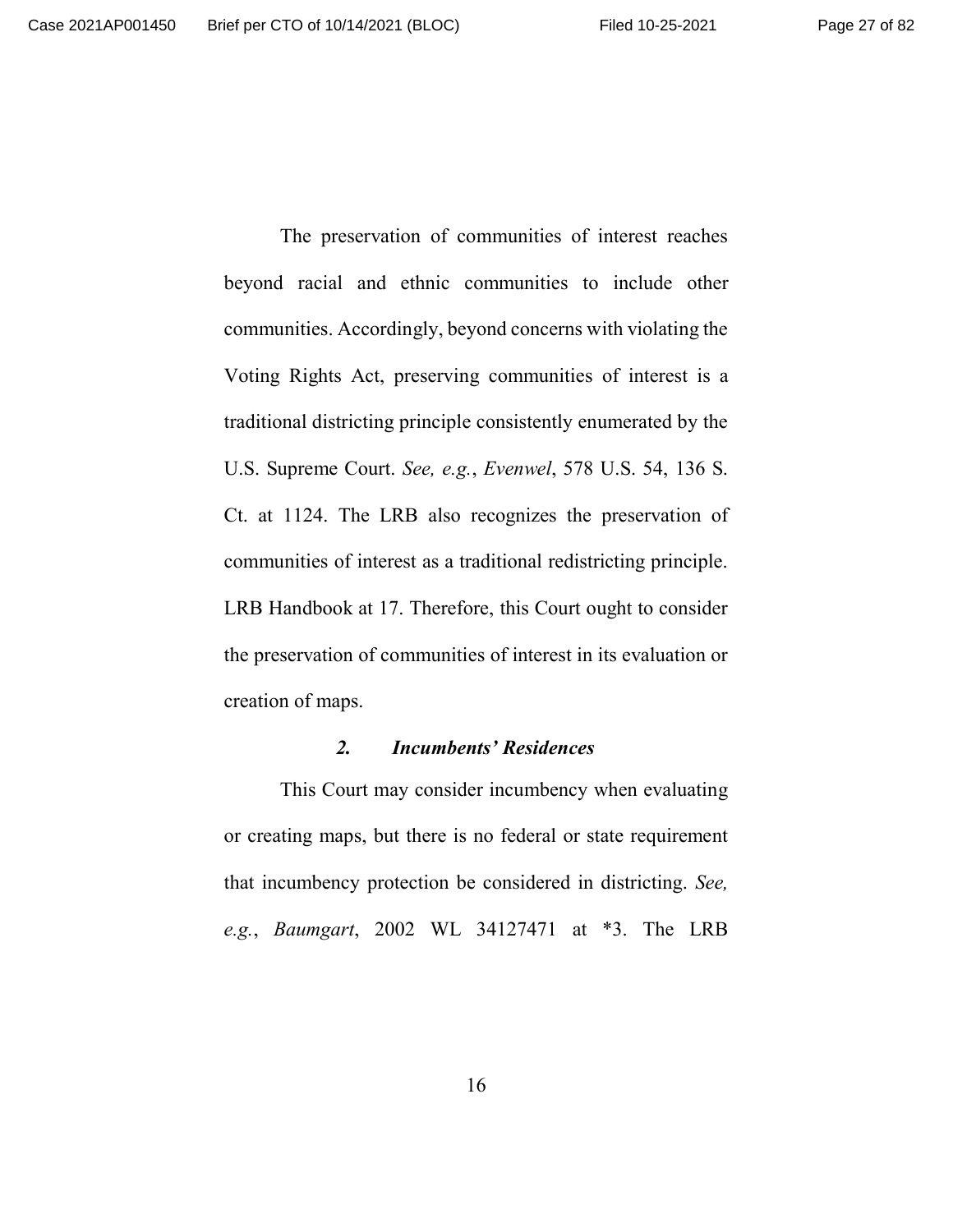recognized as much, excluding incumbency from the list of traditional redistricting criteria included in its guide.

When the benchmark map is *not* an unfair partisan gerrymander, proposed new maps that include numerous paired incumbents may indicate an effort to provide one party with an unfair advantage. *See id.* at \*4. But where, as here, *see infra*, Section III, the benchmark plan is an unfair partisan gerrymander, a neutral new plan will by necessity pair some incumbents. *See* Robert Yablon, *Gerrylaundering*, Univ. of Wis. L. Studies Research Paper No. 1708, p. 15 (Aug. 23, 2021), 97 N.Y.U. L. Rev. (forthcoming  $2022)^3$  In that circumstance, the pairing of incumbents will be evidence of a plan whose aim is *not* to unfairly benefit one political party.

https://papers.ssrn.com/sol3/papers.cfm?abstract\_id=3910061

<sup>3</sup> *Available* at

<sup>(</sup>last accessed Oct. 25, 2021). As Professor Yablon explains, a tool of creating a gerrymander is to "shack" multiple incumbents from the disfavored party into a single district, and a tool of preserving the gerrymandering is to "stock" new districts with incumbents and most of their existing constituents, separate from each other.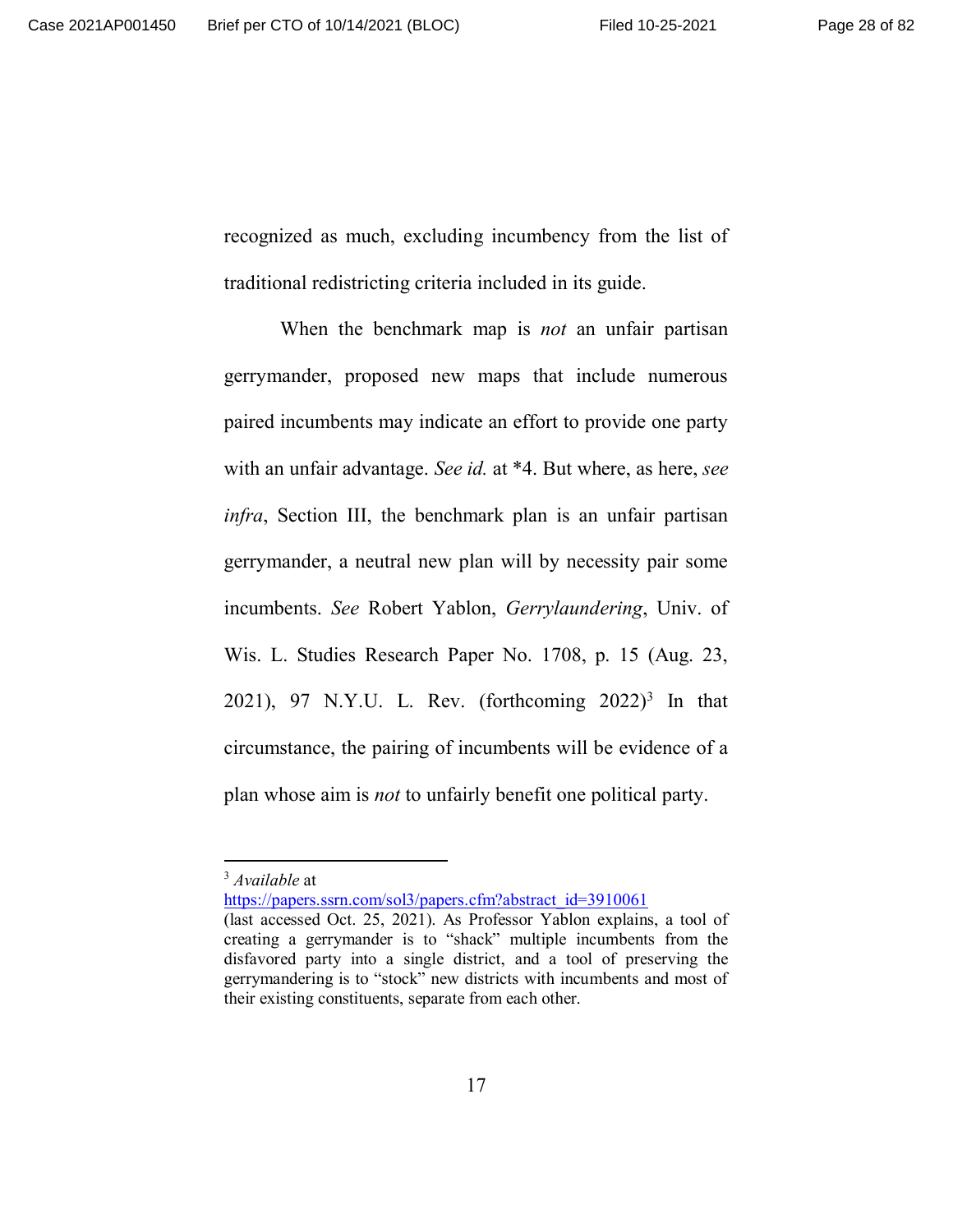### *3. Partisan Makeup of Districts*

As discussed in depth below, *see infra*, Section III, this Court should consider partisan makeup of districts in evaluating or creating new maps. Article I, section 22 of the Wisconsin Constitution requires this Court to ensure that any map it imposes adheres to principles of justice, moderation, temperance, and foundational democratic principles. The U.S. Supreme Court has explained that partisan gerrymanders are unjust and incompatible with democratic principles. *Rucho v. Common Cause*, 139 S. Ct. 2484, 2506 (2019) ("Excessive partisanship in districting . . . 'is incompatible with democratic principles' . . . ." (quoting *Ariz. State Legislature v. Ariz. Indep. Redistricting Comm'n*, 576 U.S. 787, 791 (2015))). This Court is obligated to ensure that it does not—intentionally or unwittingly—impose a plan with unfair partisan advantage. The Court can do so only by analyzing the plans' partisan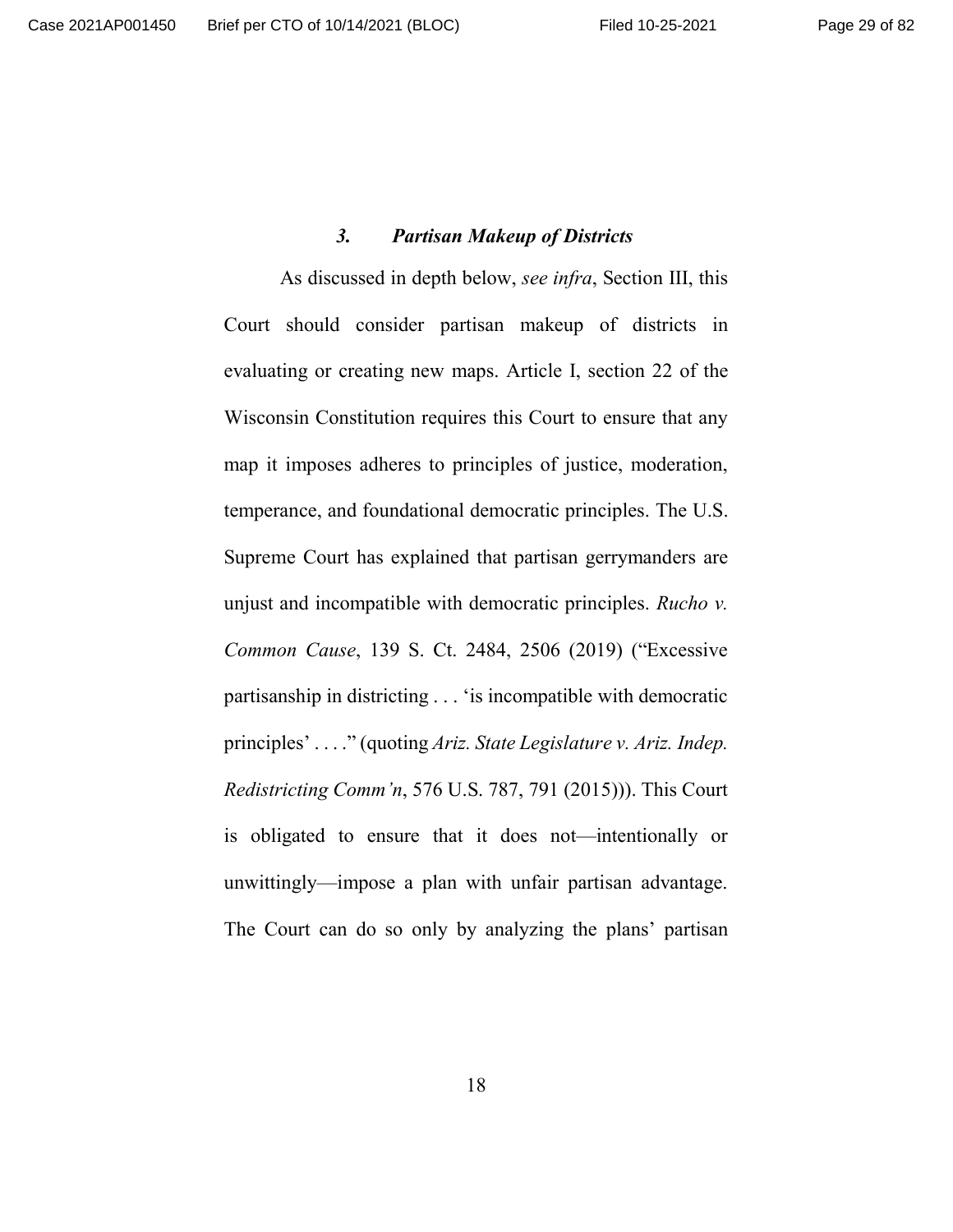implications in light of the established voting preferences of Wisconsin voters.

# **C. Factors That The Court May Not Or Should Not Consider.**

## *1. Excessive and Unjustified Use of Race*

The Court may not engage in excessive and unjustified use of race in drawing maps and must assess if there was excessive and unjustified use of race if it evaluates maps. *See Shaw*, 509 U.S. at 647-49. Race cannot predominate as the factor motivating a map in the absence of a compelling reason, such as compliance with the Voting Rights Act. *Miller v. Johnson*, 515 U.S. 900, 916 (1995). The Court can avoid race predominating by considering concerns relevant to Section 2 of the Voting Rights Act and racial and ethnic communities of interest, along with the race-neutral factors listed above.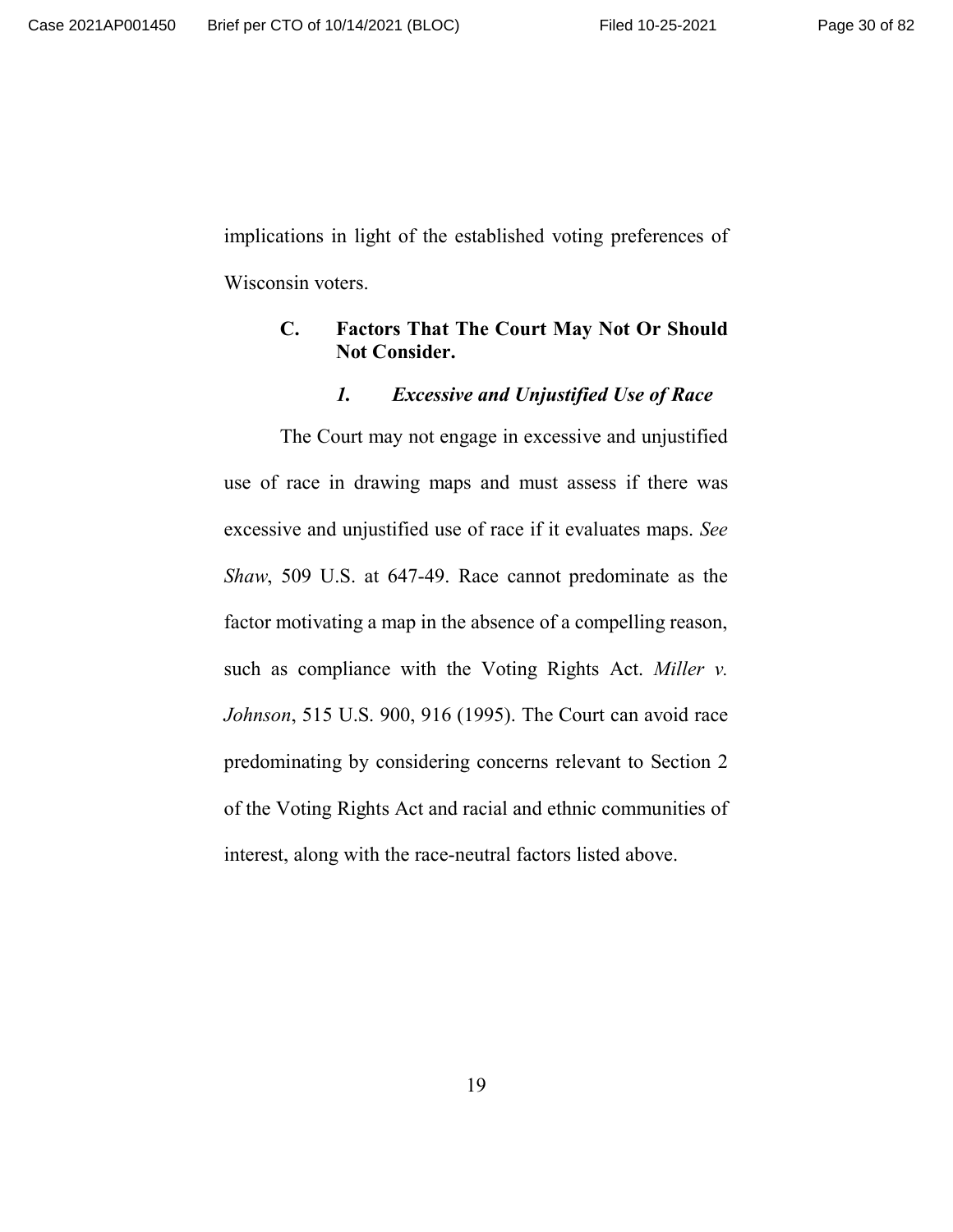## *2. Unfairly or Arbitrarily Advantaging One Political Party*

Courts have recognized the need to avoid unfairly or arbitrarily advantaging one political party over another. "Judges should not select a plan that seeks partisan advantage" and must not impose a plan where "one party can do better than it would do under a plan drawn up by persons having no political agenda." *Prosser v. Elections Bd.*, 793 F. Supp. 859, 867 (W.D. Wis. 1992).

## *3. Core Retention*

"Core retention" is the practice of "retaining previous occupants in new legislative districts." *Baumgart*, 2002 WL 34127471, \*3 (citing *Karcher v. Daggett*, 462 U.S. 725, 740 (1983)). While core retention has been acknowledged at-times as a valid consideration for districting, *see, e.g.*, *Karcher*, 462 U.S. at 740-41, it should not weigh heavily in this Court's evaluation or creation of maps. Core retention is frequently *not* included in lists of traditional districting criteria. *See, e.g.*,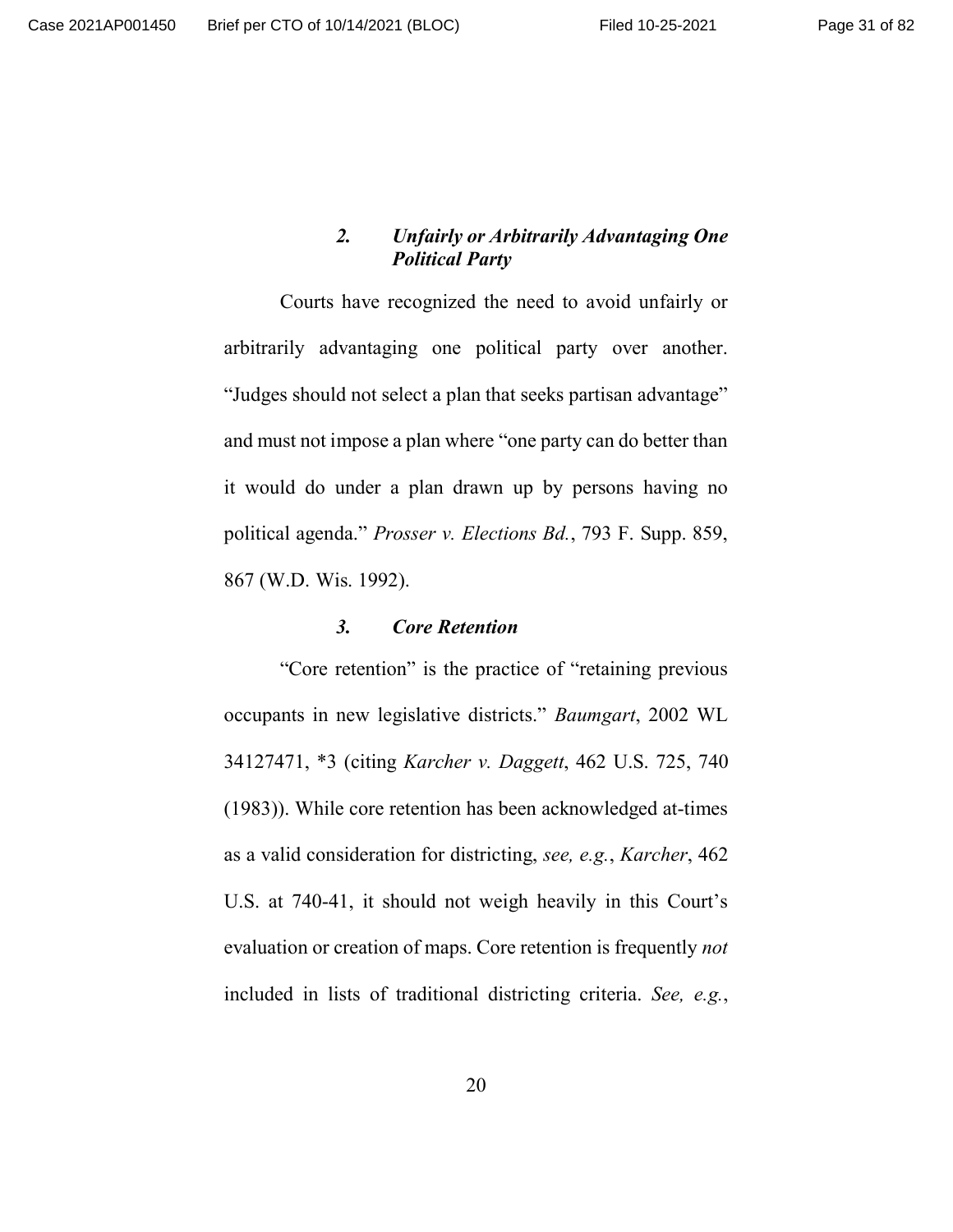*Shaw*, 509 U.S. at 647. The LRB also excluded core retention

from the list of traditional redistricting criteria included in its

guide.

Underscoring this conclusion, this Court held long ago

that

The requirement that such apportionment shall be made at the first session of the legislature after the taking of such census very clearly indicates that the census so taken is to be the basis of such apportionment; otherwise the apportionment might as well be made the year prior to the taking of such census as the first session of the legislature thereafter.

*State ex rel. Lamb v. Cunningham*, 83 Wis. 90, 149, 53 N.W.

35 (1892). In addition, as discussed further below, *see infra*, Section III, given that the maps enacted last decade implemented extreme partisan gerrymanders, *Whitford v. Gill*, 218 F. Supp. 3d 837, 910 (W.D. Wis. 2016), *vacated and remanded on standing grounds by Gill v. Whitford*, 138 S. Ct. 1916 (2018)), consideration of core retention would only replicate and further entrench the skewed nature of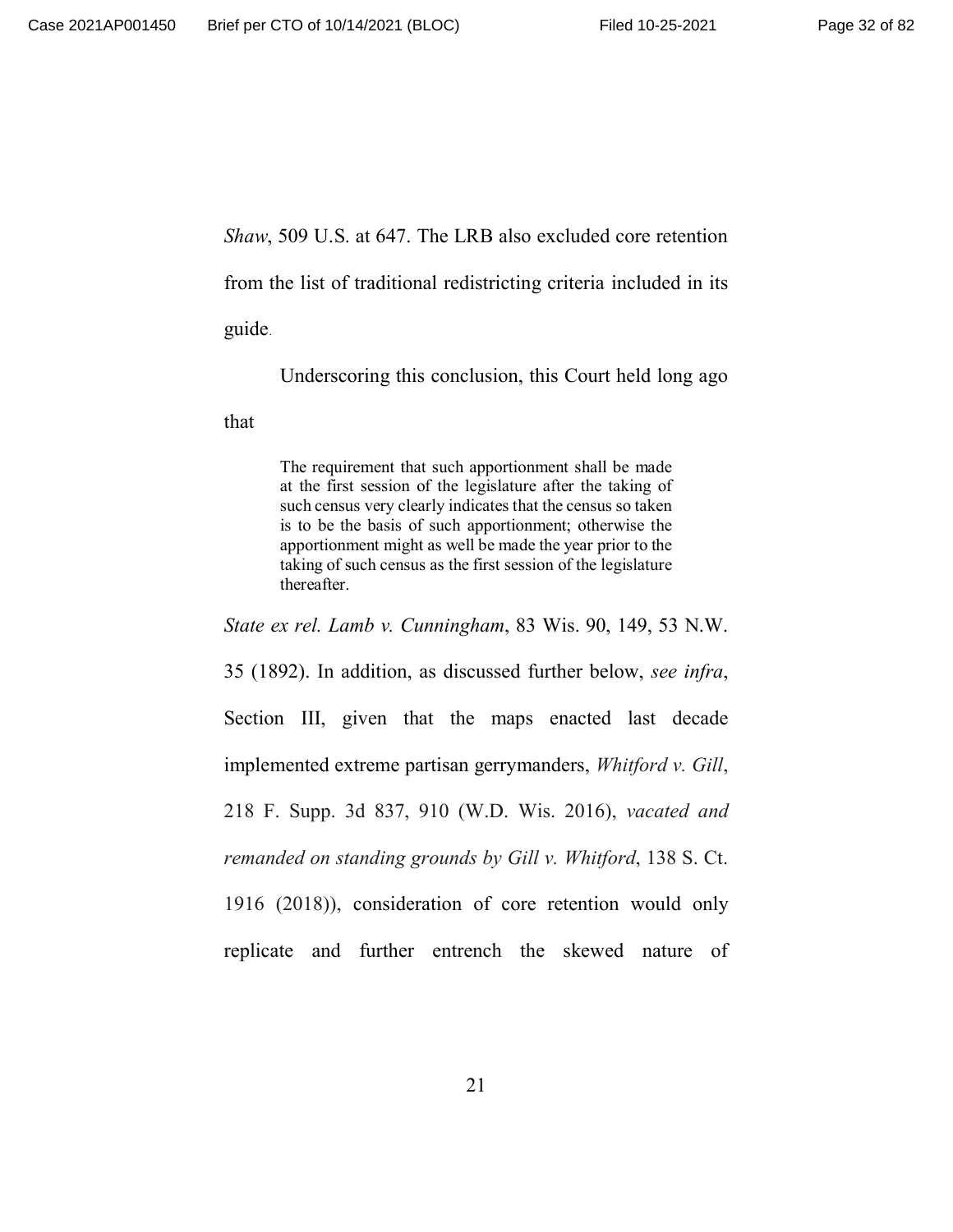Wisconsin's maps. *See* Nicholas O. Stephanopoulos, *The Consequences of Consequentialist Criteria*, 3 U.C. Irvine L. Rev. 669, 706 (2013) ("[R]espect for prior district cores … has only adverse effects. The requirement increased partisan bias and the average margin of victory and decreased the share of competitive districts and the level of electoral responsiveness in state legislative elections.").<sup>4</sup> Accordingly, and consistent with *Lamb*, this Court should consider Wisconsin as it is now, not as it was a decade ago.

# **II. The "Least Change" Approach Suggested By The Petitioners Is Constitutionally Infirm.**

Petitioners ask this Court to take an approach to deciding this case that is unprecedented as a matter of Wisconsin law and that is unjustified and inappropriate here. They propose that the Court employ a method for adopting new

<sup>4</sup> *Available* at: https://scholarship.law.uci.edu/ucilr/vol3/iss3/10 (last accessed Oct. 25, 2021).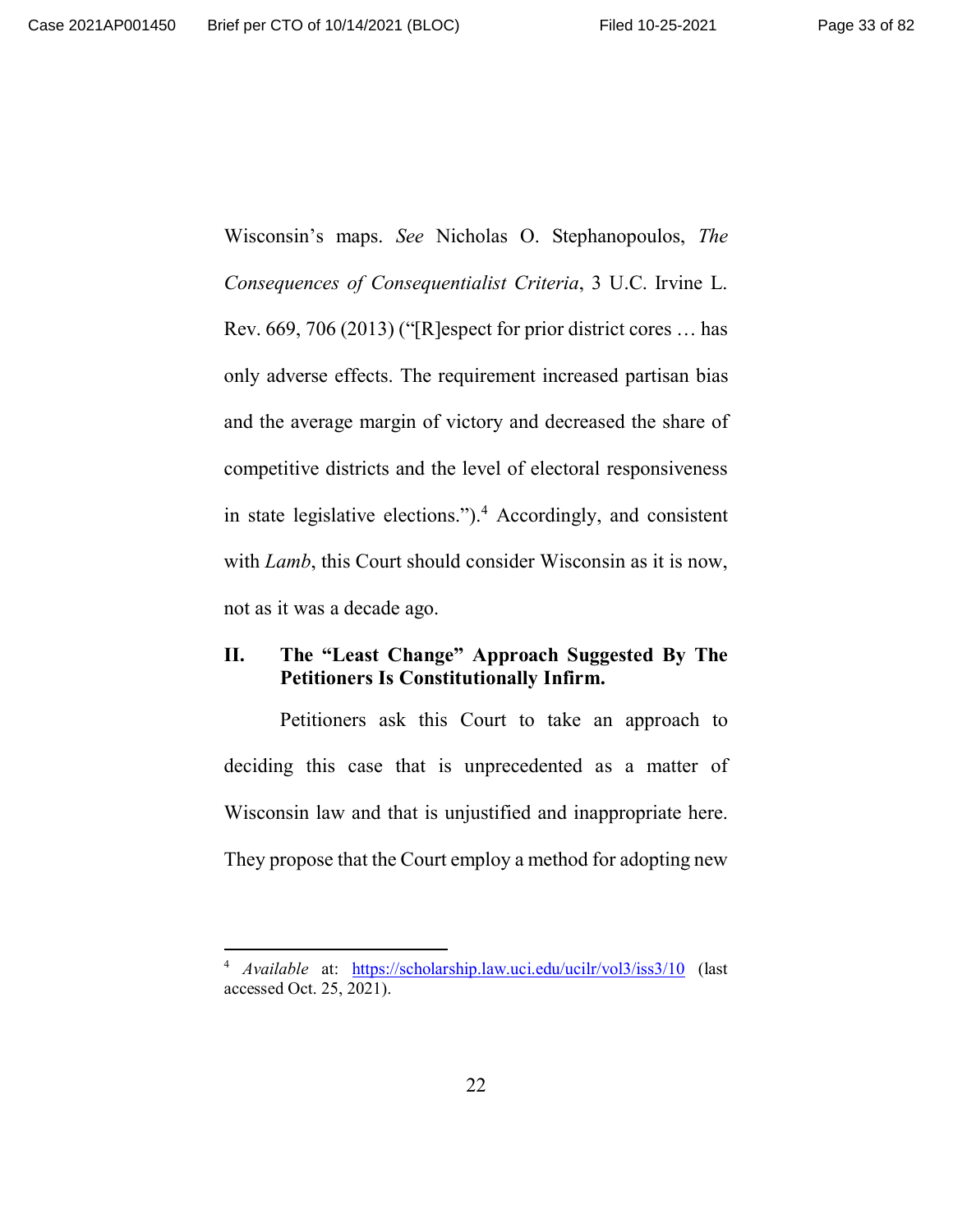state legislative districts, the so-called "least-change" approach, that not only has no support in Wisconsin law, but that if employed, would radically depart from this Court's extensive precedent in interpreting and applying the express language of state statutes and the Wisconsin Constitution. That approach would wreak extraordinary damage on fundamental democratic principles reflected in the Wisconsin Constitution and statutes, and disturb fundamental tenets of judicial interpretation.

As explained below, Petitioners' suggestion that the Court elevate and prioritize a single criterion found nowhere in the constitutional provisions governing apportionment—the abstract principle of minimizing changes to existing district boundaries—should be rejected. Instead, the Court should follow the same approach it undertakes in all other contexts: it should identify and apply the controlling law, including the express text of the state constitutional provisions governing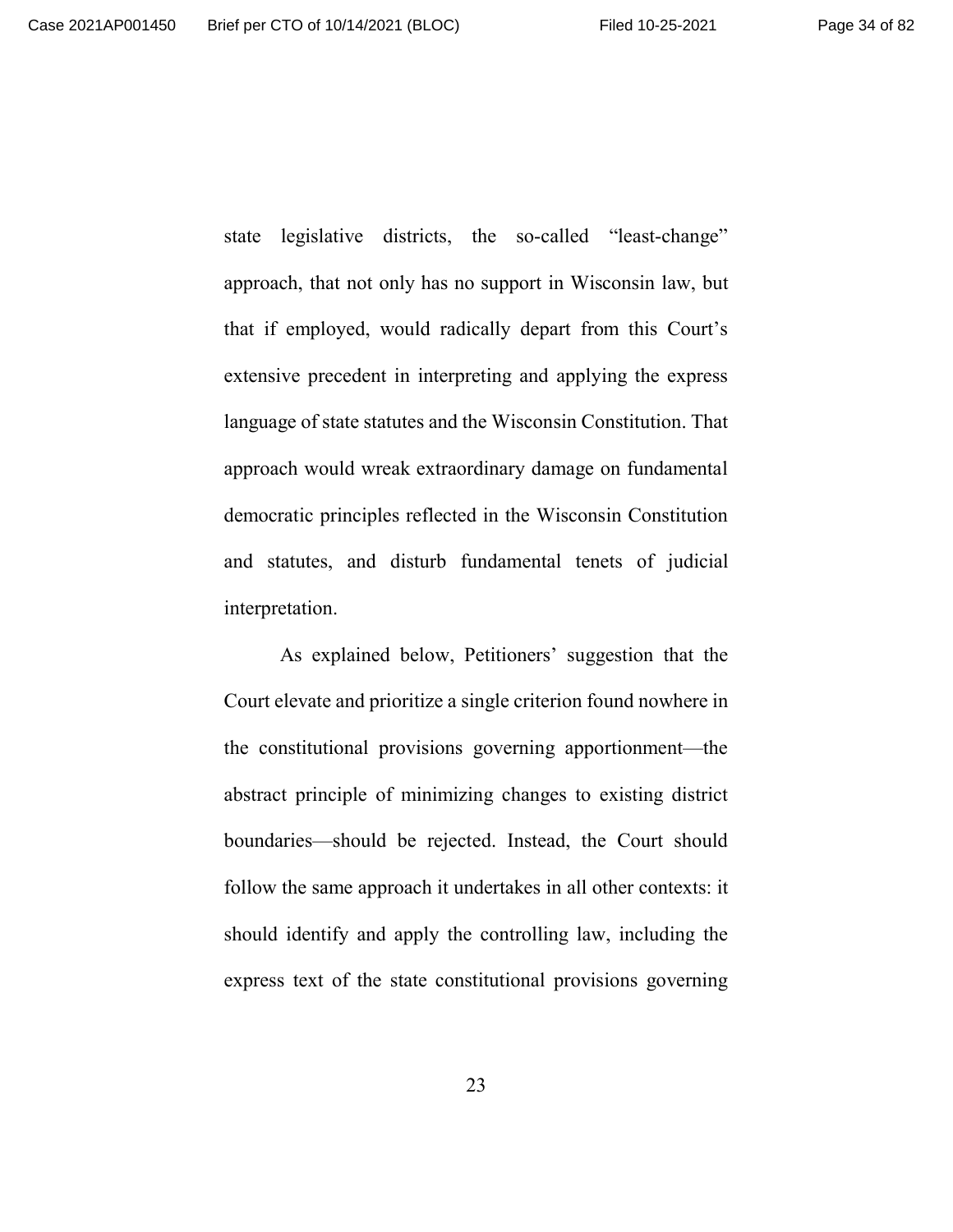apportionment, to the case at hand. The Court should approach the task of adopting new state-legislative districts by following the criteria expressly set forth in law. *See supra*, Section I. Courts have engaged in this analysis—applying the constitutional and statutory criteria courts *must* consider, sometimes also weighing factors courts *may* consider, but avoiding the criteria courts *must not* consider—for decades in Wisconsin. Federal courts were called on to draw state legislative maps following the 1980 Census, (*Wis. State AFL-CIO*), the 1990 Census (*Prosser*), and the 2000 Census (*Baumgart*). The redistricting approach employed by the federal courts provides a roadmap for this Court, which must apply all the same constitutional and statutory criteria.

When construing state statutes and the Wisconsin Constitution, this Court must follow the express language that the Legislature (in the case of statutes) or the People (in the case of the Constitution) chose to include. Courts may not add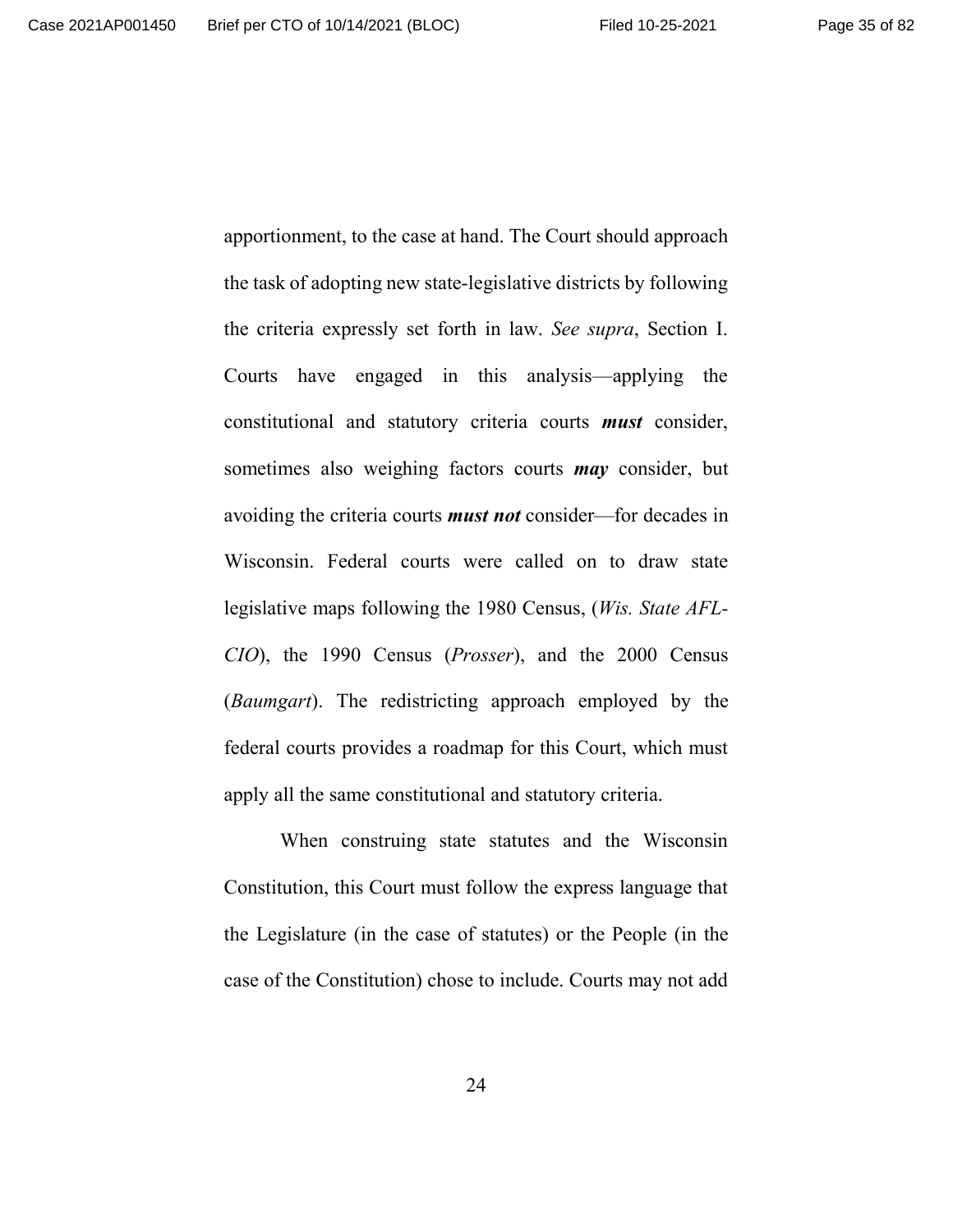to the express language nor subtract from it; they must give effect to every word, and not interpret and apply statutes and constitutional provisions in a way that renders express language meaningless. Petitioners' request that this Court apply a "least change" approach to imposing new state legislative districts violates that fundamental rule. It would write into the Constitution language that is not there, and it would render express language that does appear meaningless. This Court should reject that approach for the reasons identified below.

# **A. Petitioners' Approach Would Write Into The Wisconsin Constitution A "Least Change" Requirement That Does Not Exist In The Text.**

Article IV, section 3 of the Wisconsin Constitution governs this Court's task in adopting state legislative districts. Courts interpreting and applying the Wisconsin Constitution "first look at the plain language and meaning" of the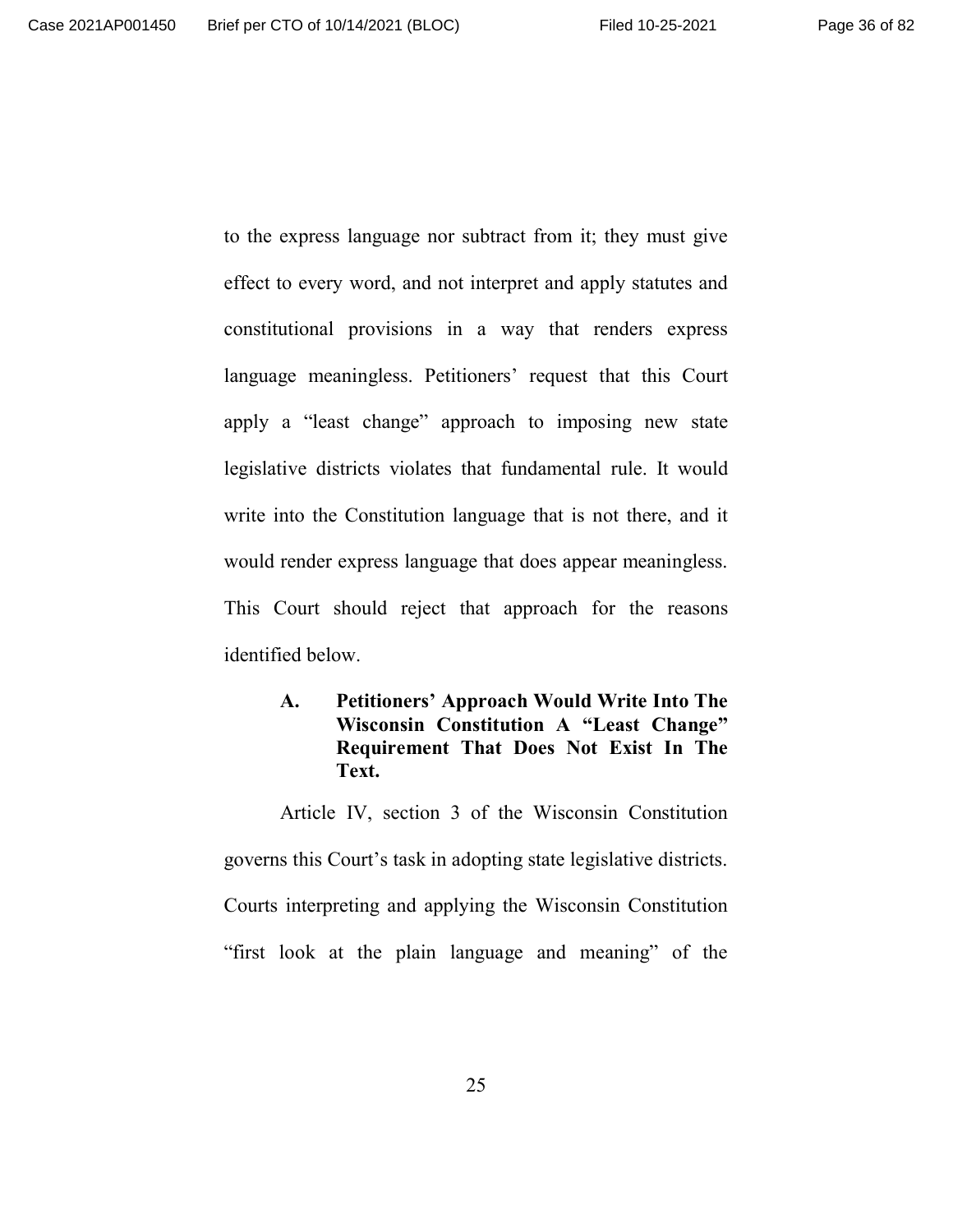constitutional provision, *Appling v. Walker*, 2014 WI 96, ¶22, 358 Wis. 2d 132, 154, 853 N.W.2d 888, and the "authoritative, and usually final, indicator of the meaning of a provision is the text—the actual words used," *Coulee Cath. Sch. v. LIRC*, 2009 WI 88, ¶57, 320 Wis. 2d 275, 768 N.W.2d 868. Courts may also consider "the constitutional debates and the practices in existence at the time of the writing of the constitution; and the earliest interpretation of the provision by the legislature as manifested in the first law passed following adoption." *State v. City of Oak Creek,* 2000 WI 9, ¶18, 232 Wis. 2d 612, 605 N.W.2d 526 (quoted source omitted). But no Wisconsin authority permits courts to write into the written words of our laws language that is not there.<sup>5</sup> Just as these principles apply

<sup>5</sup> *See , e.g.*, *Democratic Nat'l Comm. v. Bostelmann*, 2020 WI 80, ¶11, 394 Wis. 2d 33, 949 N.W.2d 423 (rejecting proffered interpretation that "adds words to the statute"); *State v. Schultz*, 2020 WI 24, ¶52, 390 Wis. 2d 570, 939 N.W.2d 519 ("We do not read words into the statute that the legislature did not write."); *Cnty. of Dane v. LIRC*, 2009 WI 9, ¶33, 315 Wis. 2d 293, 759 N.W.2d 571 ("We will not read into the statute a limitation the plain language does not evidence."); *Interior Woodwork Co.*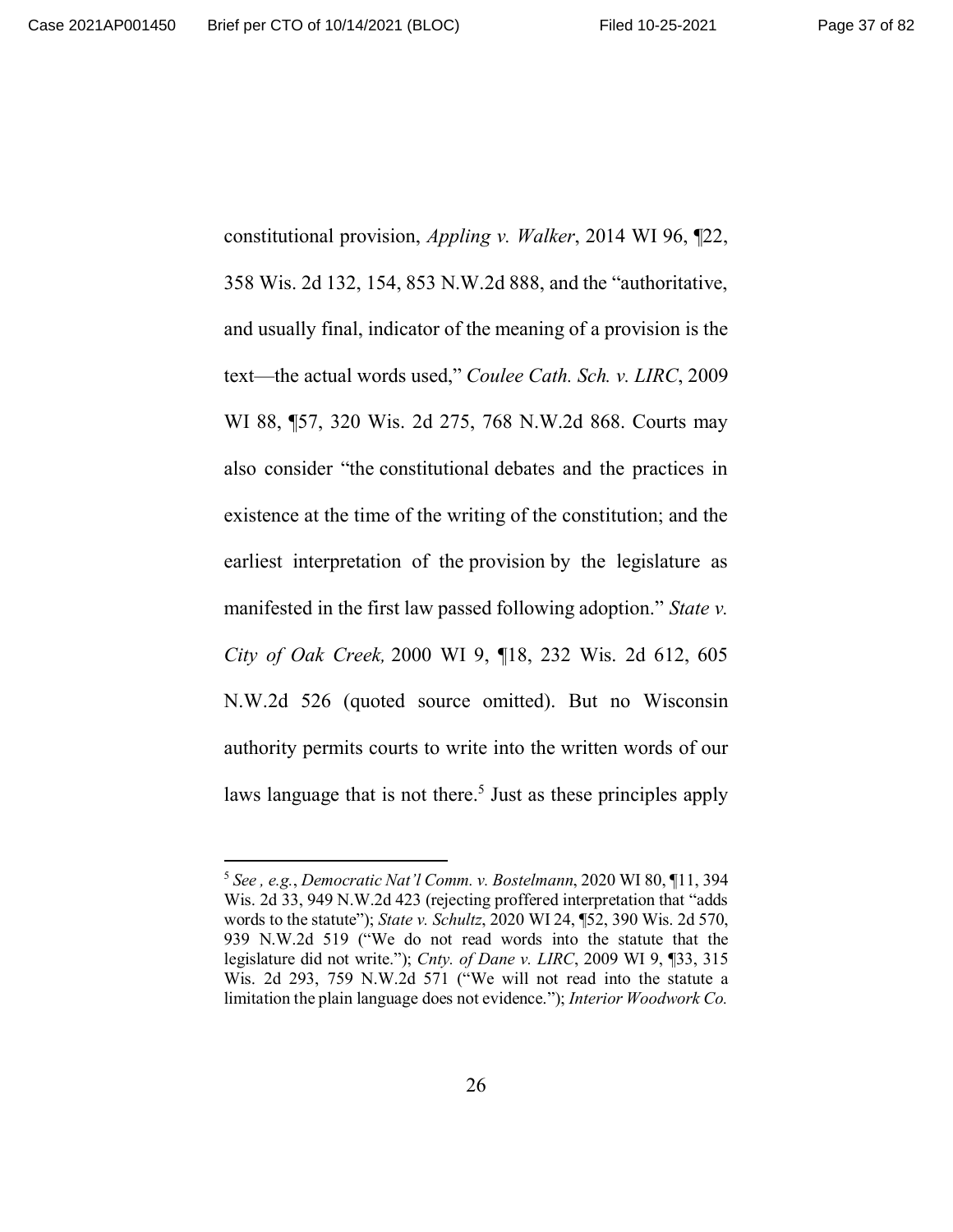to statutory interpretation, they apply with equal, if not greater, force to constitutional interpretation. *See, e.g.*, *Serv. Emps. Int'l Union, Local 1 v. Vos*, 2020 WI 67, ¶28, 393 Wis. 2d 38, 946 N.W.2d 35 ("The text of the constitution reflects the policy choices of the people, and therefore constitutional interpretation similarly focuses primarily on the language of the constitution.").

Article IV, section 3 of the Wisconsin Constitution contains several clear, affirmative directives for apportioning state legislative districts: districts must be compact, contiguous, and consistent with local district boundaries. Of equal import is that the Constitution does not mention preservation of past districts, in any form. Petitioners' proffered least-change criterion is wholly absent from the

*v. Hackett, Hoff & Thierman*, 157 N.W. 772, 773 (1916) ("This court has no right or power to amend the statutes either by the insertion of one word or many words"); *In the Int. of G. & L.P*., 119 Wis. 2d 349, 354, 349 N.W.2d 743 (Ct. App. 1984)("We have no right or power to amend a statute by the insertion of additional language").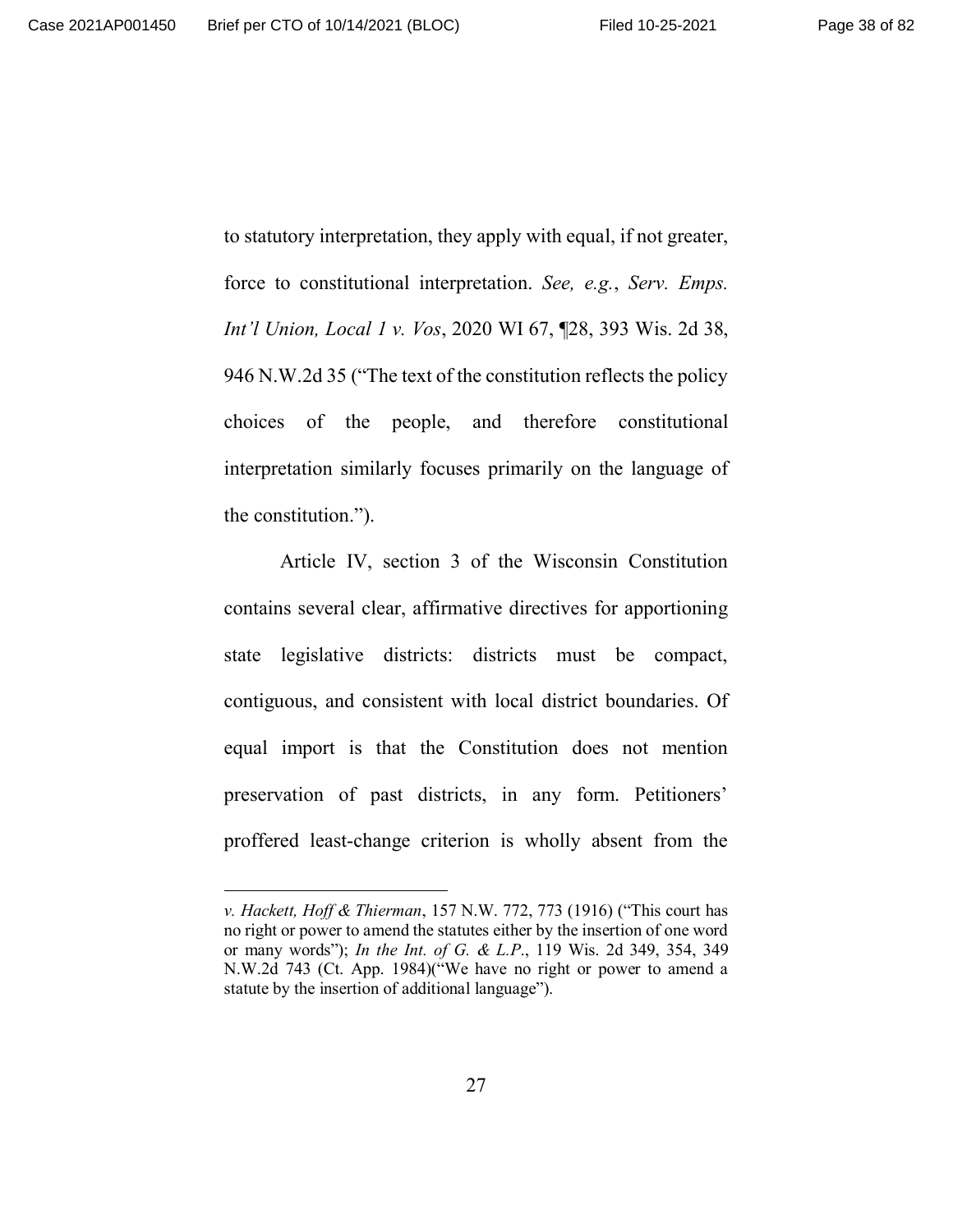constitutional text. It follows that, were this Court to accept Petitioners' invitation to adopt a least-change approach to apportionment, it would be inserting into the Constitution words that neither the framers nor the people have placed there. Such an insertion would violate one of the most fundamental, bedrock canons of constitutional and statutory interpretation, which every current Justice on this Supreme Court has previously applied.<sup>6</sup> The Court has also recognized that legal

<sup>6</sup> *State v. Lickes*, 2021 WI 60, ¶24, --- Wis. 2d ---, 960 N.W.2d 855 ("[C]ourts may not add to the text. It is a fundamental maxim of statutory interpretation that we do not 'read into [a] statute language that the legislature did not put in.'") (quoted source omitted); *Jefferson v. Dane Cnty.*, 2020 WI 90, ¶25, 394 Wis. 2d 602, 951 N.W.2d 556 ("We will not add words into a statute that the legislature did not see fit to employ."); *State v. Wiedmeyer*, 2016 WI App 46, ¶13, 370 Wis. 2d 187, 881 N.W.2d 805 ("It is not up to the courts to rewrite the plain words of statutes to further the public policy goals the legislature hopes to accomplish."); *Accord, e.g.*, *Heritage Farms, Inc. v. Markel Ins. Co.*, 2009 WI 27, ¶14, 316 Wis. 2d 47, 762 N.W.2d 652 ("we will not insert [] words into the statute to create [] a result"); *Wis. Legislature v. Palm*, 2020 WI 42, ¶145, 391 Wis. 2d 497, 942 N.W.2d 900 (Dallet, J., dissenting) ("The Legislature asks the court to read in language that simply is not there. … We will not read into a statute words the legislature did not see fit to write.") (internal citations omitted); *Stroede v. Soc'y Ins.*, 2021 WI 43, ¶18, 397 Wis. 2d 17, 959 N.W.2d 305 ("Reading the statute so broadly…would negate the other specific terms provided (owner, lessee, and tenant) because it would swallow those terms whole. Such a broad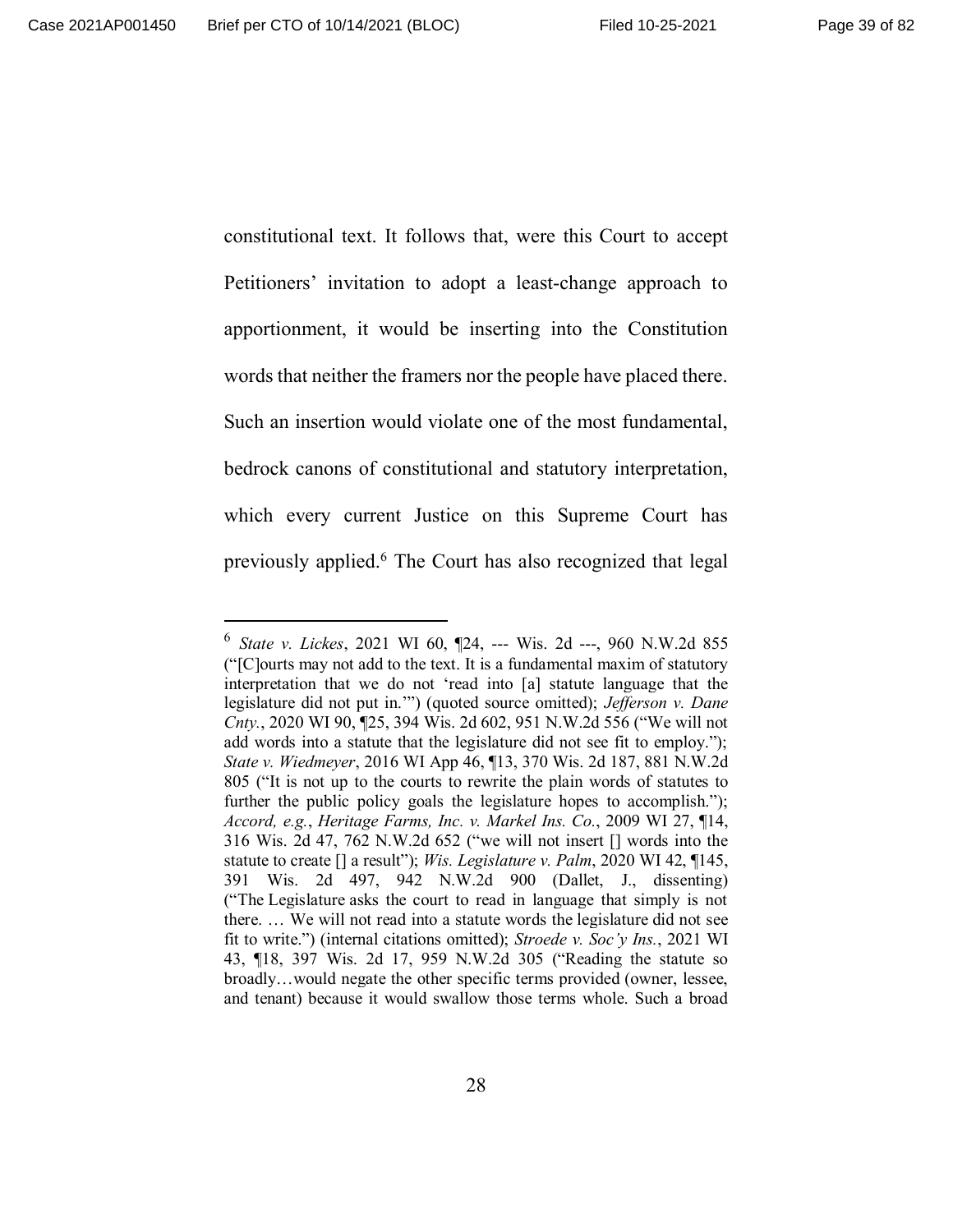scholars share this view. *See, e.g.*, *State ex rel. Lopez-Quintero v. Dittmann*, 2019 WI 58, ¶18, 387 Wis. 2d 50, 928 N.W.2d 480 (quoting Antonin Scalia & Bryan A. Garner, *Reading Law: The Interpretation of Legal Texts* 93 (2012) ("Nothing is to be added to what the text states or reasonably implies (*casus omissus pro omisso habendus est*). That is, a matter not covered is to be treated as not covered.")

This Court should decline Petitioners' invitation to adopt a least-change criterion that necessarily reads into article IV, section 3, words foreign to the text of the Constitution.

definition … would also render the legislature's selected terms and the word 'possessor' meaningless …"); *Southwest Airlines Co. v. DOR*, 2021 WI 54, ¶27, 397 Wis. 2d 431, 960 N.W.2d 384 ("Reading a statute 'strictly but reasonably' still does not allow us to read language into the statute that is not present.").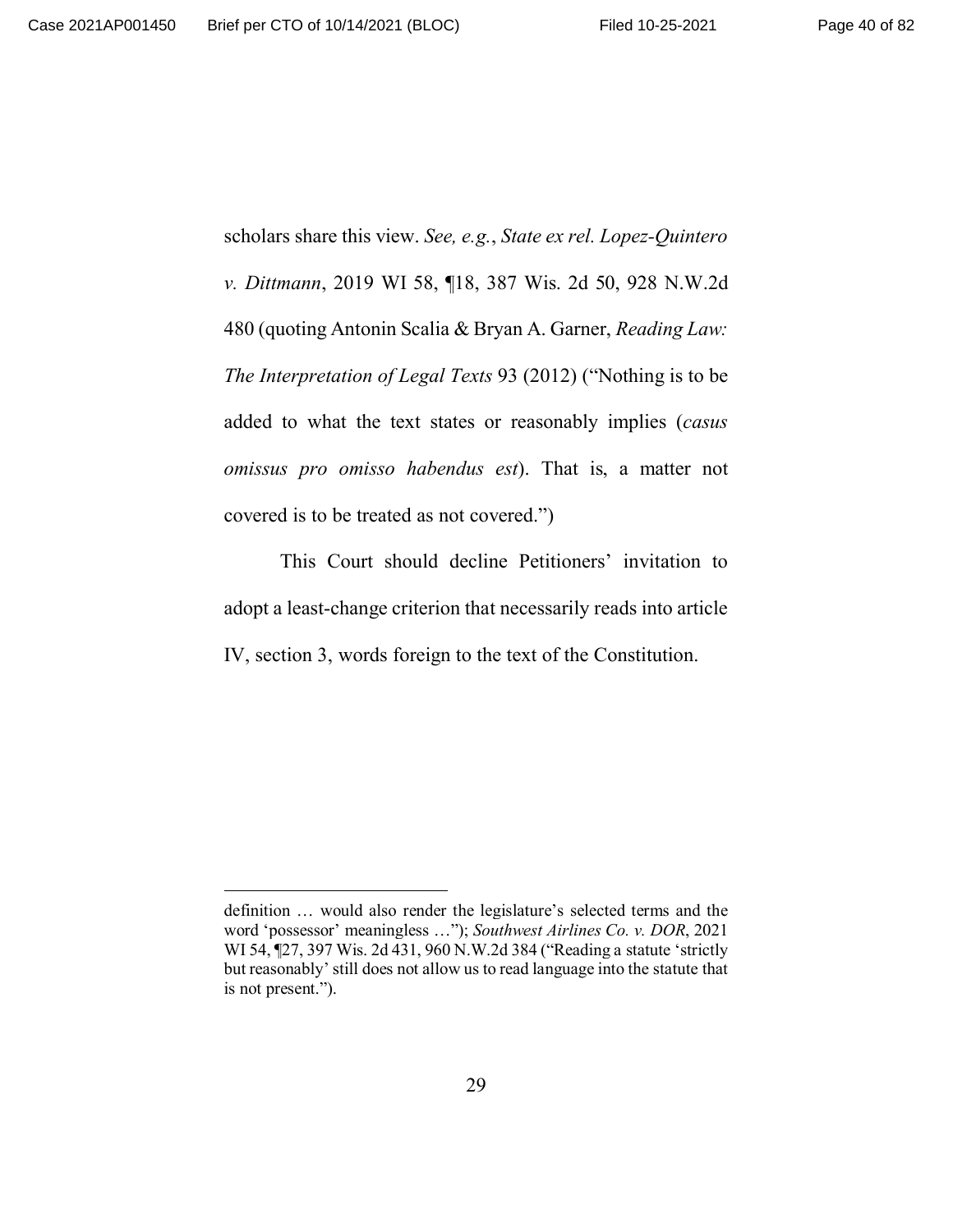# **B. Petitioners' Approach would Render Express Language of the Wisconsin Constitution Superfluous or Meaningless.**

Petitioners' suggested least-change approach violates a second and equally established doctrine of constitutional interpretation: Constitutional language is to be read, whenever possible, to give reasonable effect to every word, in order to avoid surplusage. *Wagner v. Milwaukee Cnty. Elections Comm'n*, 2003 WI 103, ¶33, 263 Wis. 2d 709, 666 N.W.2d 816 (quoting *Cnty. of Columbia v. Bylewski*, 94 Wis. 2d 153, 164, 288 N.W.2d 129 (1980)) (statutes and constitutional provisions should be construed to give effect "to each and every word, clause and sentence" and "a construction that would result in any portion of a statute being superfluous should be avoided wherever possible").

Adopting Petitioners' least-change approach to judicial creation of new state legislative districts would affront the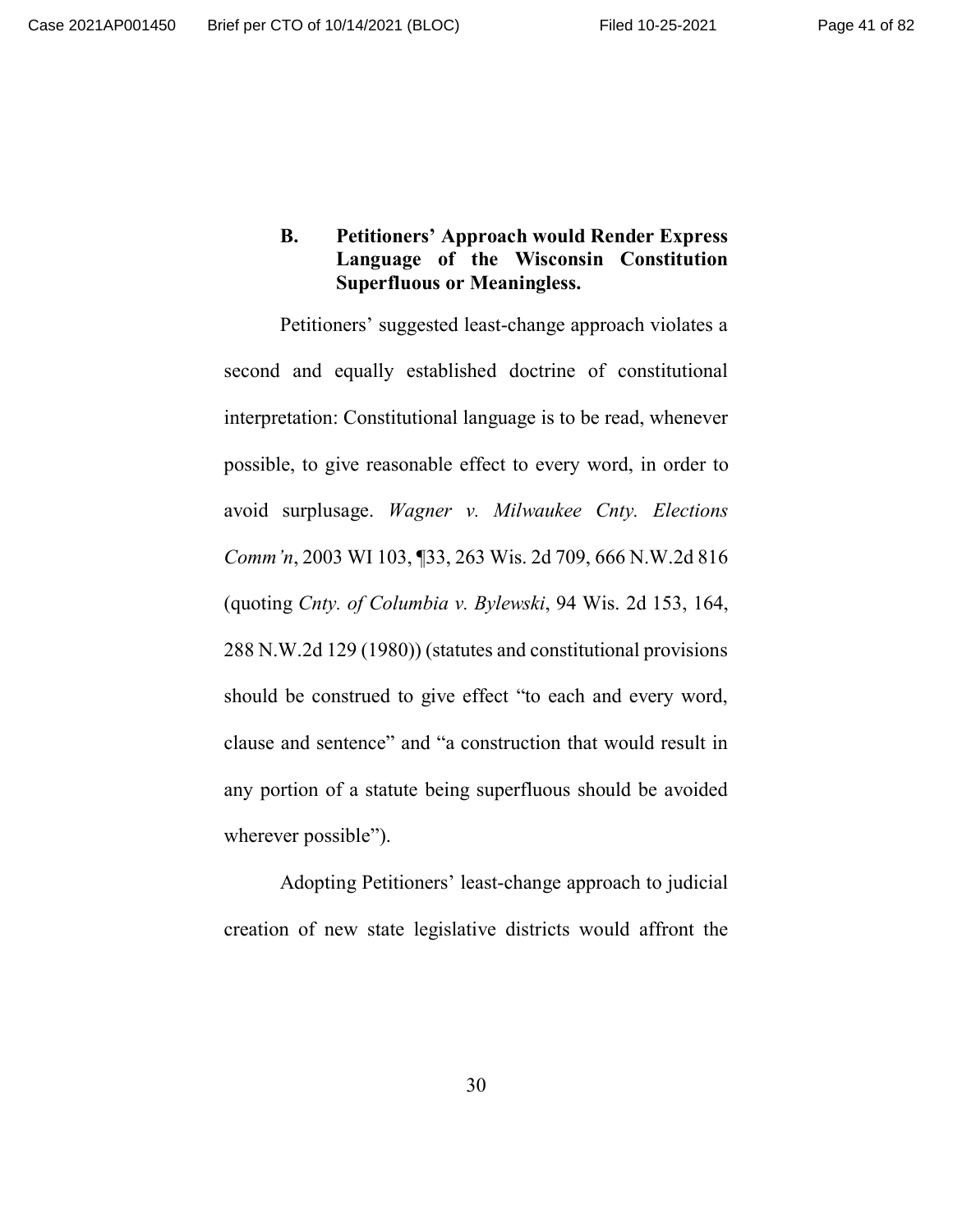Wisconsin Constitution by rendering express language meaningless or superfluous.

The Constitution sets a simple charge for the legislative session immediately following each decennial federal census: "the legislature shall apportion and district *anew* the members of the senate and assembly, according to the number of inhabitants." Wis. Const. art. IV, § 3 (emphasis added). The words "district anew"— and, in particular, the word "anew" must be given meaning. Absent inclusion of a contrary definition, words are given their "common, ordinary, and accepted meaning" *State ex rel. Kalal v. Cir. Ct. for Dane Cnty.*, 2004 WI 58, ¶45, 271 Wis. 2d 633, 681 N.W.2d 110; *accord* Wis. Stat. § 990.01(1). The Constitution does not define "anew," but its common and accepted definition is:

> 1. Over again; once more; afresh <let's start anew>. 2. In a new and changed form <let's fashion this book anew>.

*Anew*, Black's Law Dictionary (11th ed. 2019).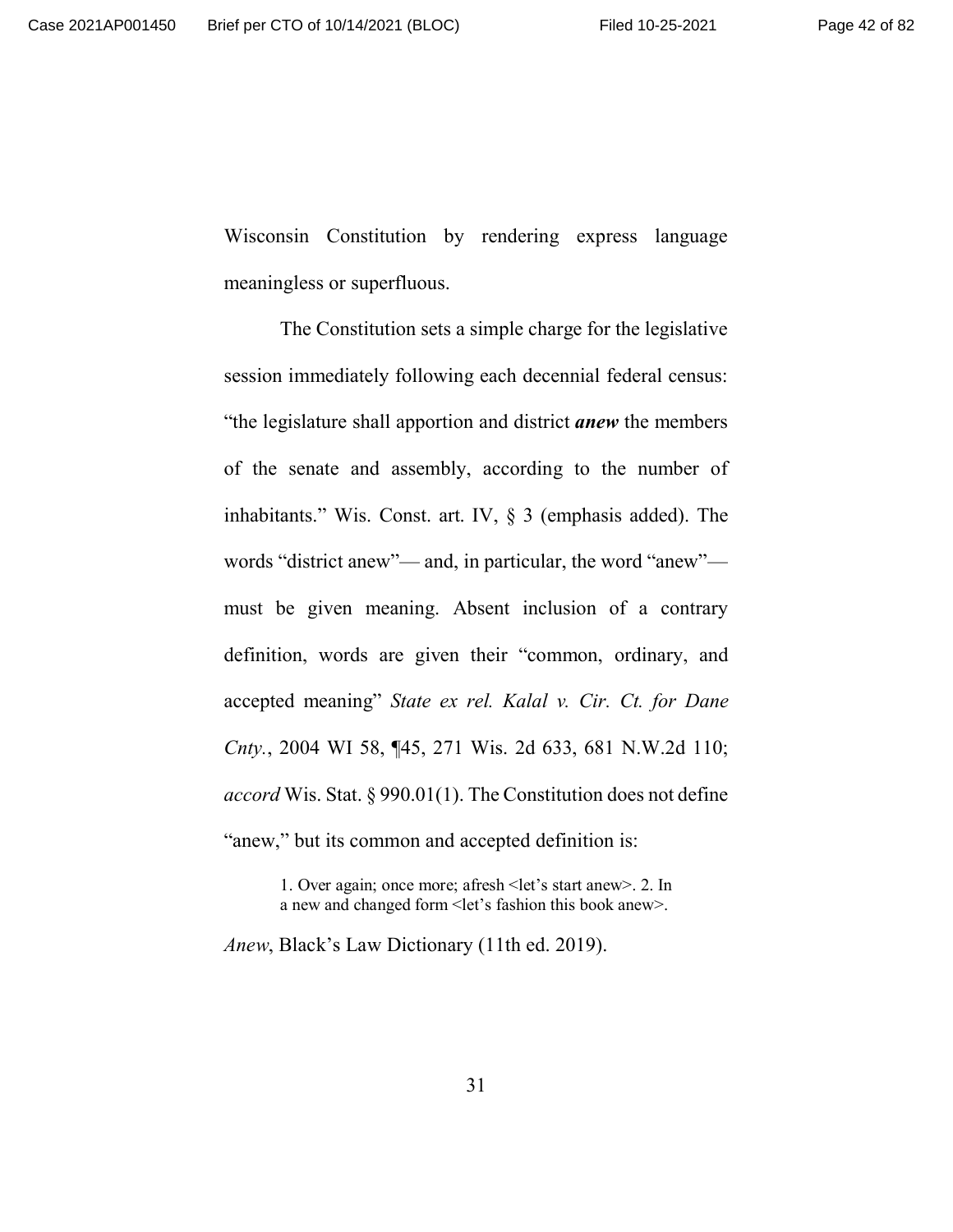common meaning of the constitutional text. Whereas applying either the first common meaning of the word "anew" ("afresh") or the second ("in a new and changed form") requires districts to be drawn in a fresh, new form, Petitioners' approach would reverse this, preserving districts in the same form as previously composed. Rather than apportion anew, Petitioners would have this Court enshrine the old. In doing so, Petitioners' approach would not only render the word "anew" a nullity, but even worse, would impose upon article IV, section 3 a meaning that is diametrically opposed to the plain meaning the people intended by including the word "anew." Petitioners' approach would therefore read out of the constitutional text the term "anew," which the framers *expressly included*, in favor of implicitly adding by fiat a least-change requirement that the Constitution does not contain and that is incompatible with the text. This the Court cannot do.

Petitioners' suggested least-change approach inverts the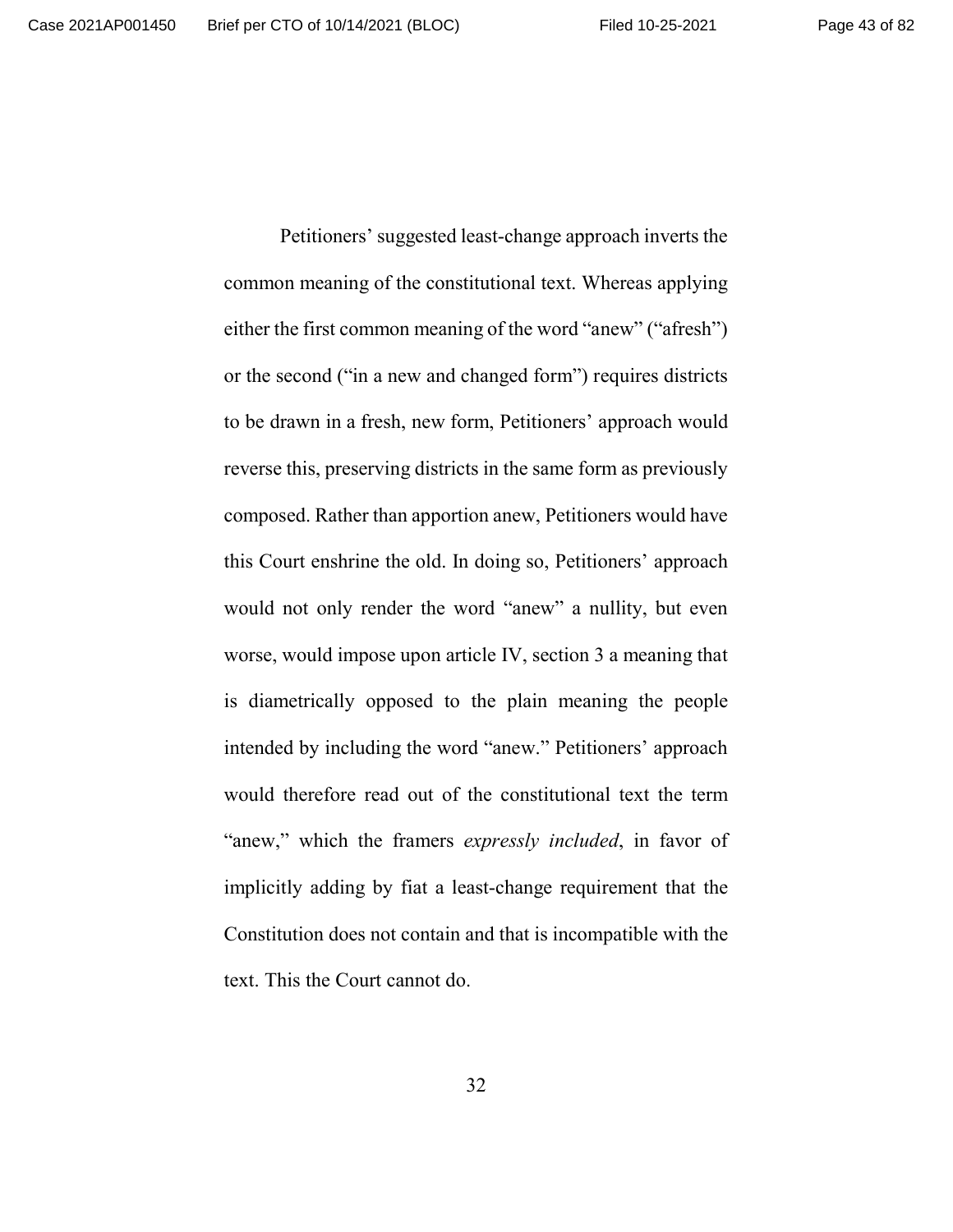Petitioners may argue that this Court should look to the other common meaning of the word "anew": "Over again; once more." But even under that common meaning of the word "anew," Petitioners' least-change approach still would violate canons of constitutional interpretation. As a threshold matter, the *Black's Law Dictionary* definition of "anew" ties the meaning of "over again; once more" to "afresh," indicating that the repetitive act is intended to be different from the previous act.

Moreover, importing such a definition to article IV, section 3 would render constitutional text superfluous. Article IV, section 3 clearly prescribes when the Legislature must apportion new state legislative districts: "At its first session after each enumeration made by the authority of the United States." This express language requires a new apportionment after each decennial census—that is, every ten years. Courts have consistently interpreted this language to mean just that.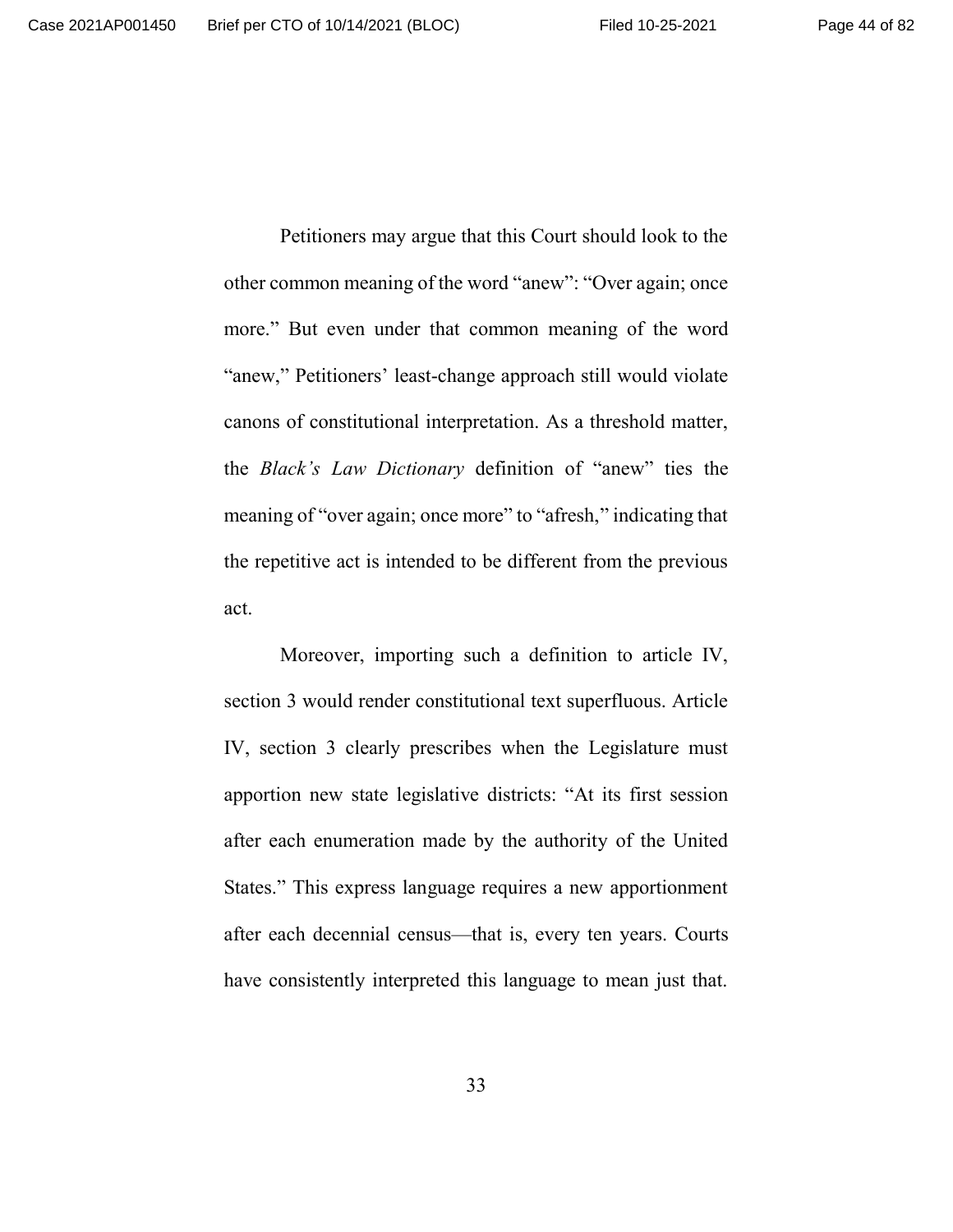*See, e.g.*, *Wis. State AFL-CIO*, 543 F. Supp. at 631-32; *Baldus v. Members of Wis. Gov't Accountability Bd.*, 849 F. Supp. 2d 840, 843 (E.D. Wis. 2012); *Whitford*, 218 F. Supp. 3d at 844.

Article IV, section 3—and indeed the very sentence containing the word "anew"—already clearly commands the Legislature to apportion state legislative districts every decade. It follows that the word "anew" must add something else to the text. If "anew" is understood to convey its secondary meaning of "again" or "once more," that would make it redundant of the introductory clause at the beginning of article IV, section 3, rendering it surplusage. And that would violate a cardinal canon of constitutional interpretation. *Wagner*, 2003 WI 103, §33.

Accordingly, the only reasonable meaning of the term "anew" that applies here is the common meaning—"in a new or different form." That meaning is irreconcilable with Petitioners' least-change approach to apportionment, which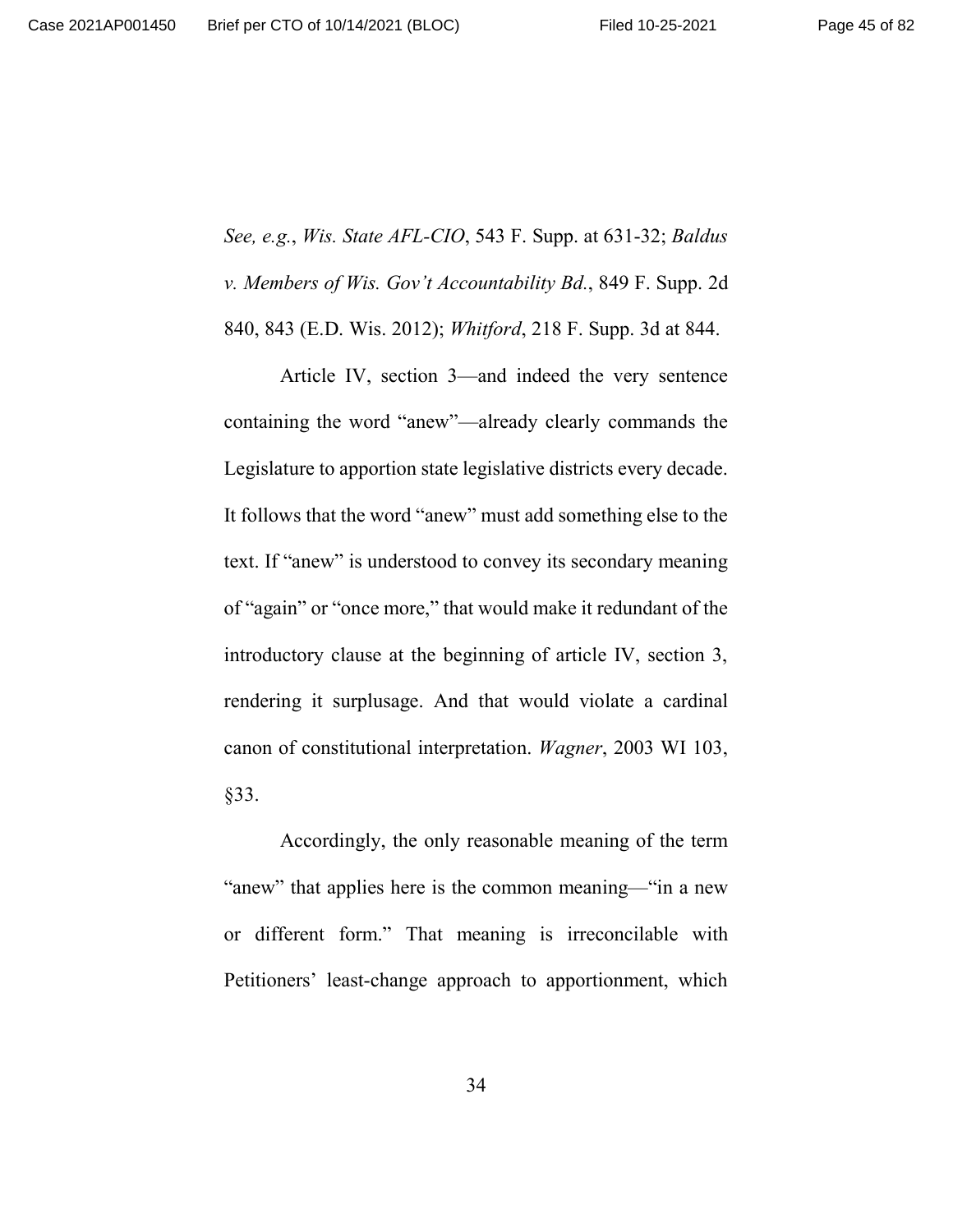would write "anew" out of the Constitution and would replace it with a term that has the opposite meaning.

This reading is underscored by article IV, section 3's title, "Apportionment." Though the process of decennially apportioning state legislative districts is commonly referred to as "redistricting," our constitutional provision governing this task is entitled simply, "Apportionment." The absence of a prefix makes clear that the act prescribed has no tie to any previous apportionment but starts on a clean slate. The common meaning of "apportionment," the word selected by Wisconsin's constitutional drafters, does not contemplate a reference to past districts. *See* Merriam-Webster Dictionary Online ("apportion—to divide and share out according to a plan …"); Noah Webster, *An American Dictionary of the English Language* at 62 (1850) ("Apportionment, n. The act of apportioning; a dividing into just proportions or shares;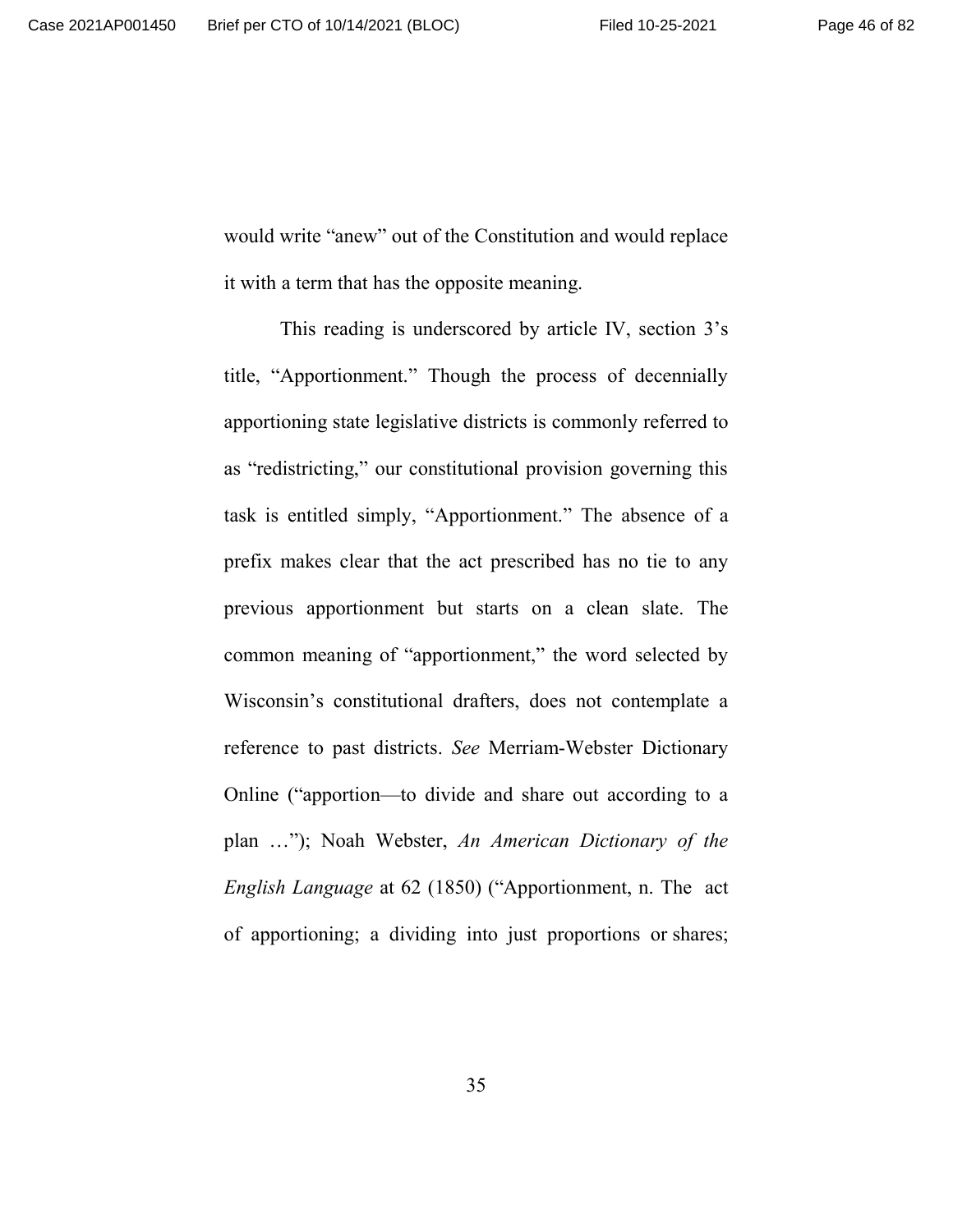a dividing and assigning to each proprietor his just portion of an undivided right or property").

#### **C. Neither Precedent Nor History Supports Petitioners' Least-Change Approach.**

Nothing in Wisconsin law or previous Wisconsin litigation over the composition of state legislative districts authorizes or justifies adopting Petitioners' proposed leastchange approach here. This is not surprising: "excessive continuity in electoral districting can be as problematic as opportunistic change. Recall that when the Supreme Court first confronted complaints about electoral districts, the issue was not active manipulation but rather inaction." Yablon, *Gerrylaundering*, *supra*, at p. 8.

Previous courts called upon to apportion Wisconsin's legislative districts due to political impasse have always applied the mandatory constitutional and statutory directives to create districts. *See Prosser*, 793 F. Supp. 859; *Wis. State AFL-*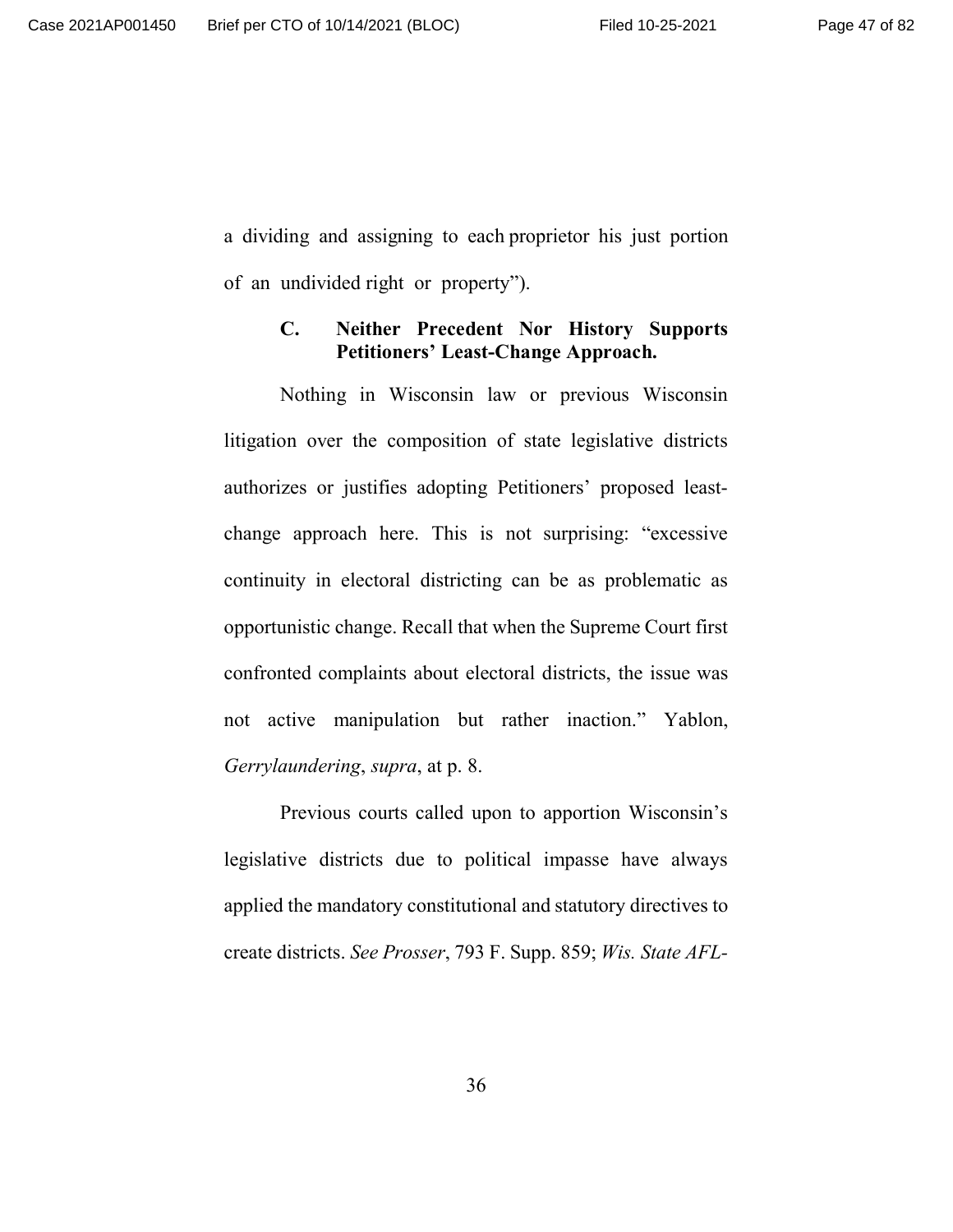*CIO*, 543 F. Supp. 630; *Baumgart*, 2002 WL 34127471, *amended*, 2002 WL 34127473. No previous court has read a least-change directive into the law or even applied such an approach. To the extent Petitioners suggest otherwise in their original petition, they misread history. (Pet. ¶35) The last three decades are particularly illuminating.

In 2002, the *Baumgart* court applied the constitutional and statutory factors required by law. *Baumgart*, 2002 WL 34127471 at \*7. The court (inaccurately) cited "core retention" as one of the traditional redistricting criteria, like preserving communities of interest, that courts had previously relied upon to justify "some deviation from perfect population equality."<sup>7</sup>

 $7$  Even if core retention is understood as a traditional redistricting criterion, *see supra*, Section I.C.3, it is *not* synonymous with Petitioner's least-change approach. Core retention is an additional (tertiary) consideration courts may entertain after mandatory criteria are met: It is not a starting place. How much retention of core district populations is possible or advisable can only be determined after meeting the other, primary and secondary, criteria. *See* Yablon, *Gerrylaundering* at 23. A least-changes approach would necessarily invert the order of the Court's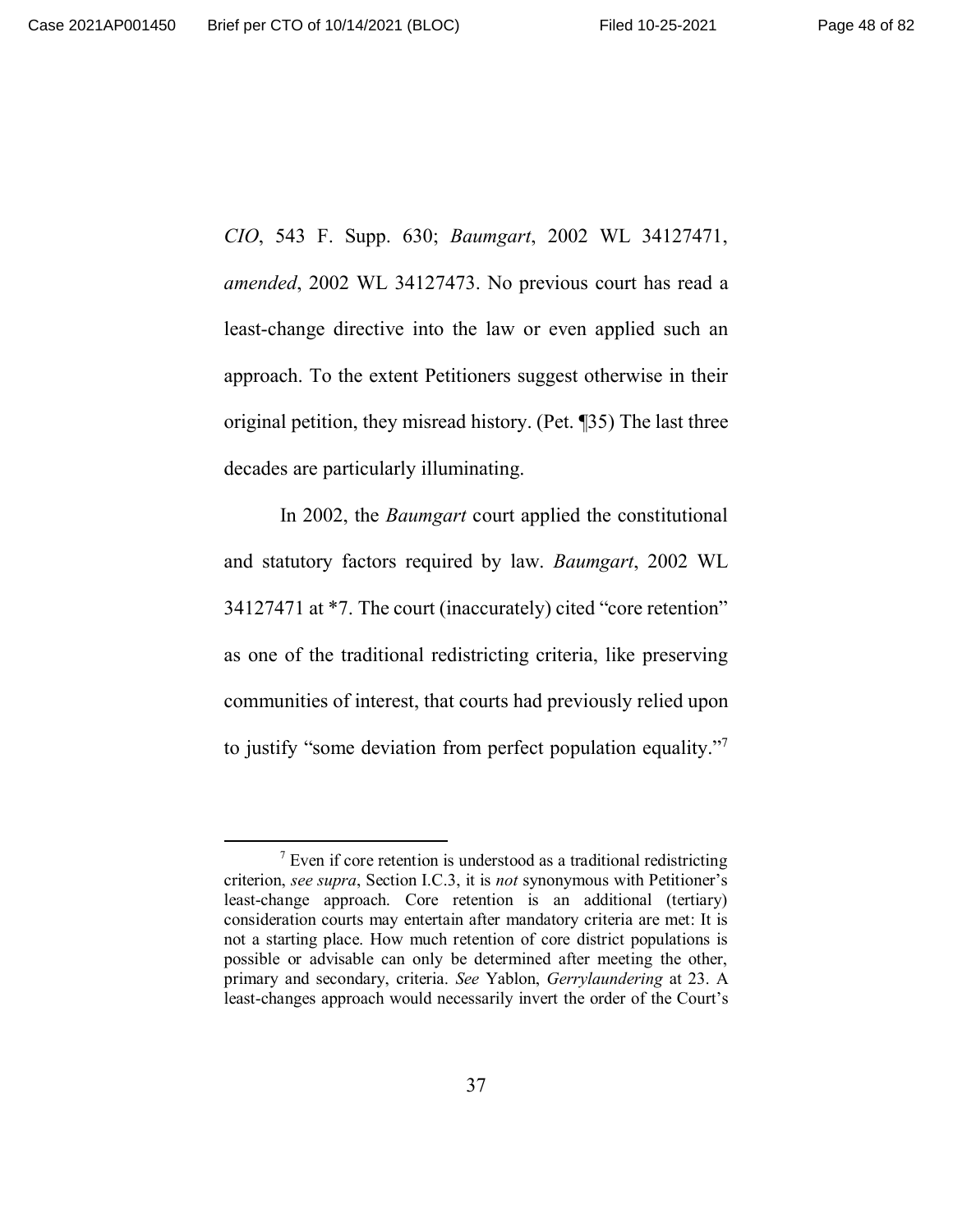*Id.* at \*3. But the court did *not* adopt the proposed map with the highest core-retention score, even though that plan also had the lowest population deviation and highest levels of compactness of any of the plans submitted. *Id.* at \*4. Instead, the *Baumgart* court took all of the criteria into account; the result was not a least-change map.

The *Baumgart* court never contended that it was required to begin by working from the previous decade's maps. It simply noted that in the instant case, this was "the most neutral way it could conceive" to undertake its work. *Id.* at \*7. There was greater neutrality there, because the previous decade's maps had been drawn by a court, without the partisan implications that characterize Wisconsin's current legislative maps in Wisconsin. Those maps have been found by a federal

work, asking the Court to *start* with maximizing retention of the previous districts before considering the mandatory redistricting criteria.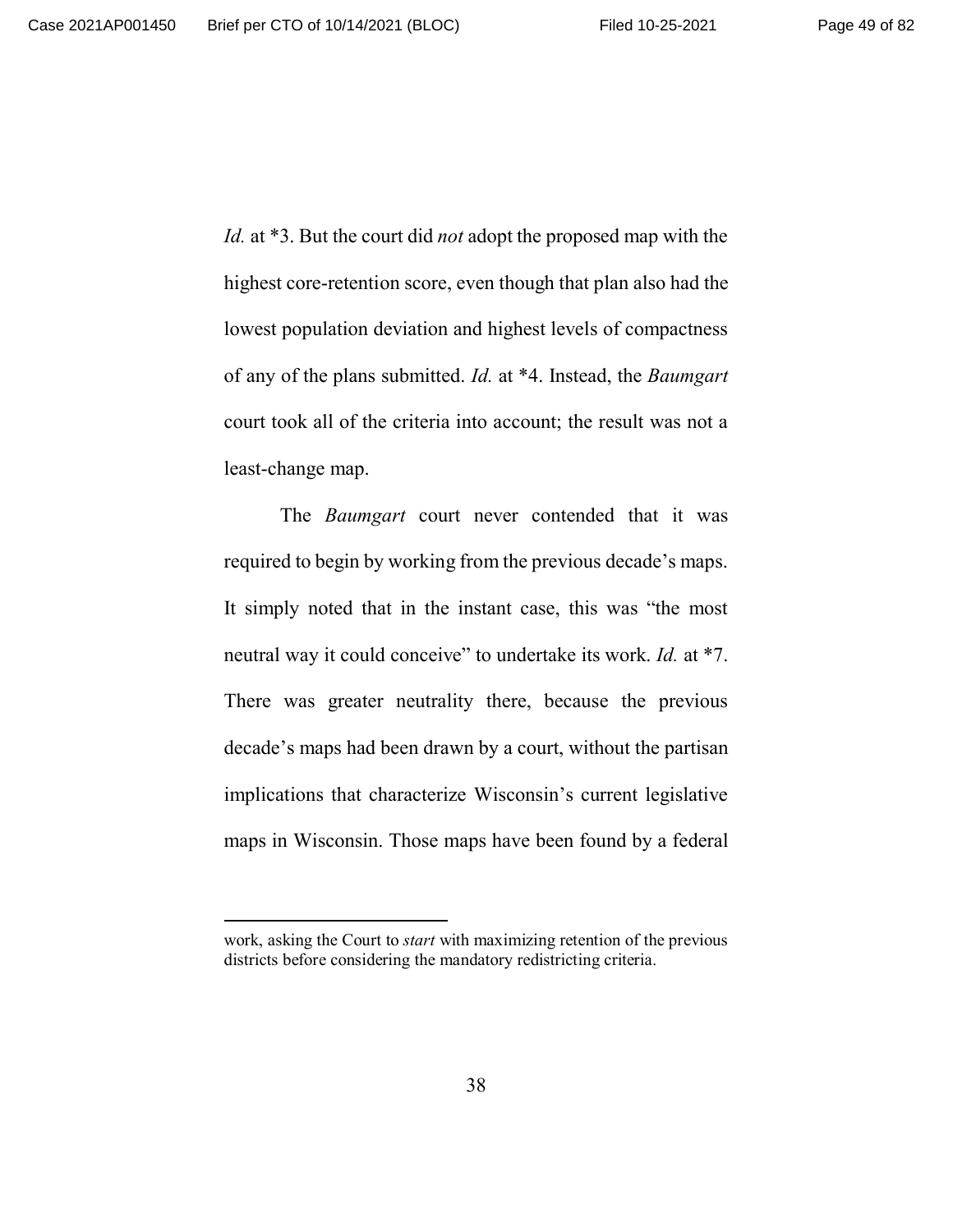court to be one of the most extreme partisan gerrymanders in the country, which is why the current legislature—created by that gerrymander—wants to perpetuate them. *See infra*, Section III; *Whitford*, 218 F. Supp. 3d at 898, 910. Given the 2011 maps' stark departure from mandatory and traditional redistricting criteria, it would be inappropriate, and contrary to legal requirements, to use them as a template for a new apportionment. *Id.* at 912.

Petitioners' original petition also quotes *Prosser*, 793 F. Supp. 859, in support of a least-change approach. (Pet. ¶35) But the *Prosser* court described its approach as one that "creates the least perturbation in the political balance of the state" because comparing party submissions lead the court to conclude "that the court plan is the least partisan," *id.* at 871, not because it had the greatest core retention. Indeed, neither the phrase "least-change" nor "core-retention" appears in the *Prosser* opinion.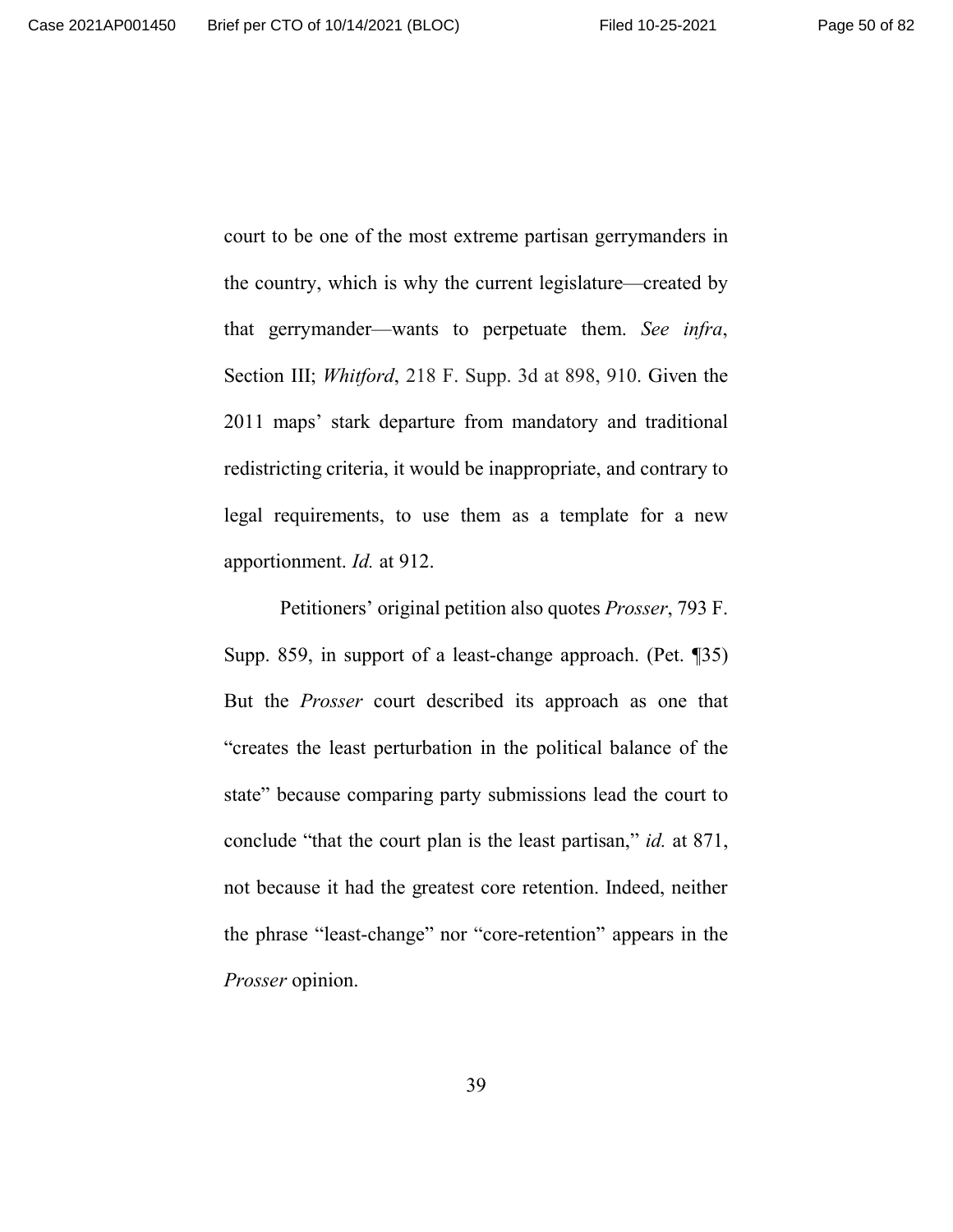Finally, the court opinion evaluating the state legislative districts adopted in 2011 provides no support for Petitioners' least-change approach. The *Baldus* court lamented the massive changes wrought by 2011 Wisconsin Act 43 (the current state legislative district plan in effect) from the previous decade's plan drawn by the *Baumgart* court:

> Only 323,026 people needed to be moved from one assembly district to another in order to equalize the populations numerically, but instead Act 43 moves more than seven times that number—2,357,592 people—for a net change that results in districts that are roughly equal in size. Similarly, only 231,341 people needed to move in order to create equal senate districts, but Act 43 moves 1,205,216–more than five times as many. Even accepting the argument urged by the [Government Accountability Board] that one cannot change one district without affecting another, these are striking numbers.

*Baldus*, 849 F. Supp. 2d at 849. Notwithstanding Act 43's

abject rejection of core retention,<sup>8</sup> the *Baldus* court found Act

 $8$  Act 43's overall retention rate of the core populations of districts adopted by the *Baumgart* court in 2002 was between 64.8% and 66.3%, *see* I.P. App. at 069 ¶267, 099 ¶402, whereas the core retention rate under S.B. 621 is 84.14%, Memorandum, LRB-5017/1 and LRB-5071/1 State Legislative Data (Oct. 20, 2021), https://drawyourdistrict.legis.wisconsin.gov/download/Sen\_LeMahieu\_a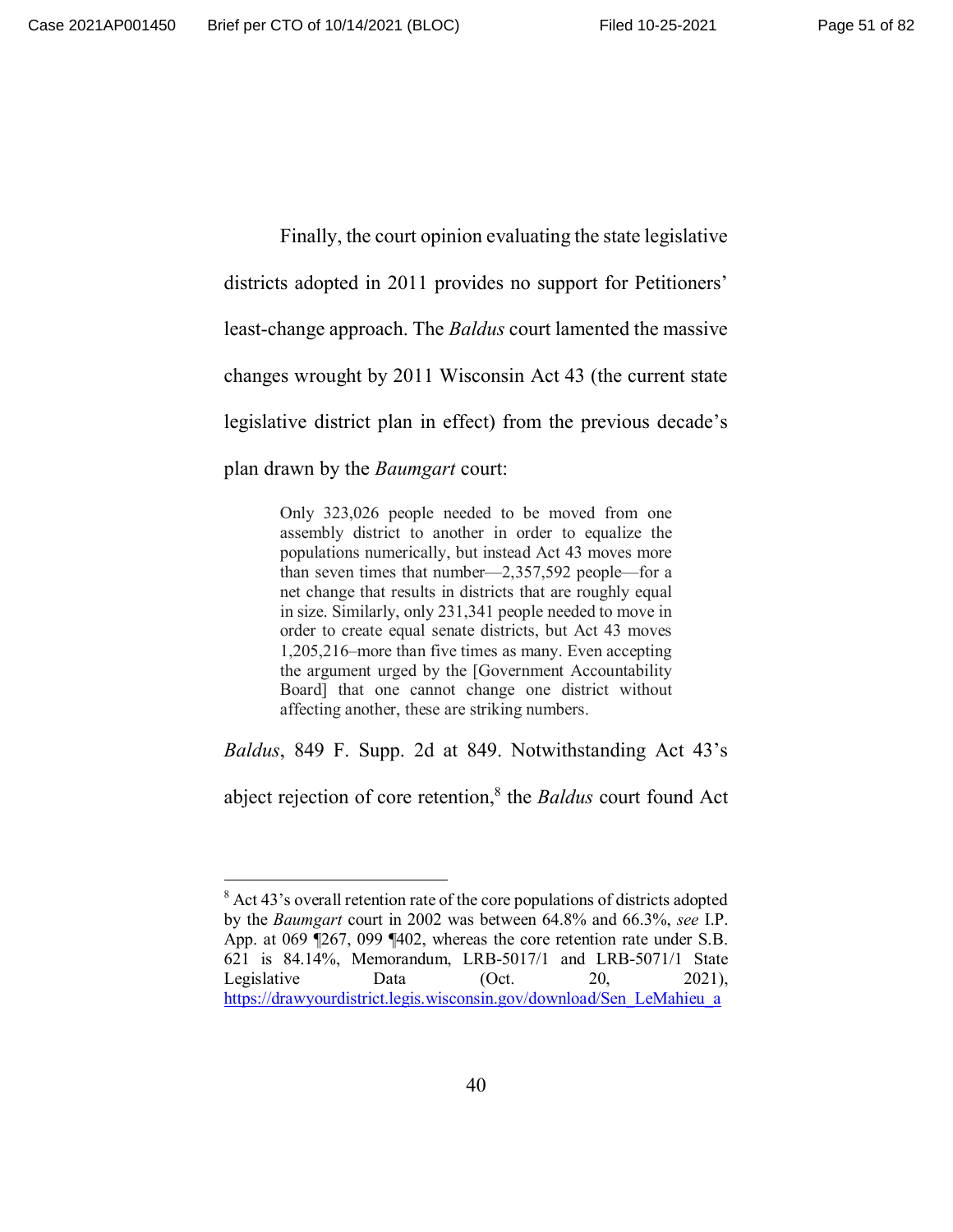43 legally sufficient, save for two Assembly districts in Milwaukee that violated Section 2 of the Voting Rights Act. *See id.* at 859. In other words, *Baldus* embodies an approach that consciously did not maximize core retention, and therefore provides no support for Petitioners' least-change approach.<sup>9</sup>

If this Court determines it is desirable to consider current district boundaries and core retention (as a potential traditional redistricting criterion) in reapportioning

nd Speaker Vos LRB 5017 and 5071.pdf (last accessed Oct. 24, 2021).

<sup>&</sup>lt;sup>9</sup> It is accurate that moving individuals between districts can result in some staggered-term disenfranchisement of Senate voters, because oddand even-numbered districts elect Senators in different years, and that this issue can be somewhat reduced by keeping voters in their previous Senate districts, or at least a correspondingly odd- or even-numbered district. But courts drawing legislative districts in Wisconsin have weighed this reality, and it has not led them to jettison express state constitutional requirements in favor of a least-change, or even a least-staggered-term disenfranchisement, approach. *See Baldus*, 849 F. Supp. 2d at 852 (citing *Donatelli v. Mitchell*, 2 F.3d 508, 515-16 (3d Cir. 1993); *Republican Party of Or. v. Keisling*, 959 F.2d 144, 145-46 (9th Cir. 1992)) ("Some degree of temporary disenfranchisement in the wake of redistricting is seen as inevitable, and thus as presumptively constitutional, so long as no particular group is uniquely burdened.").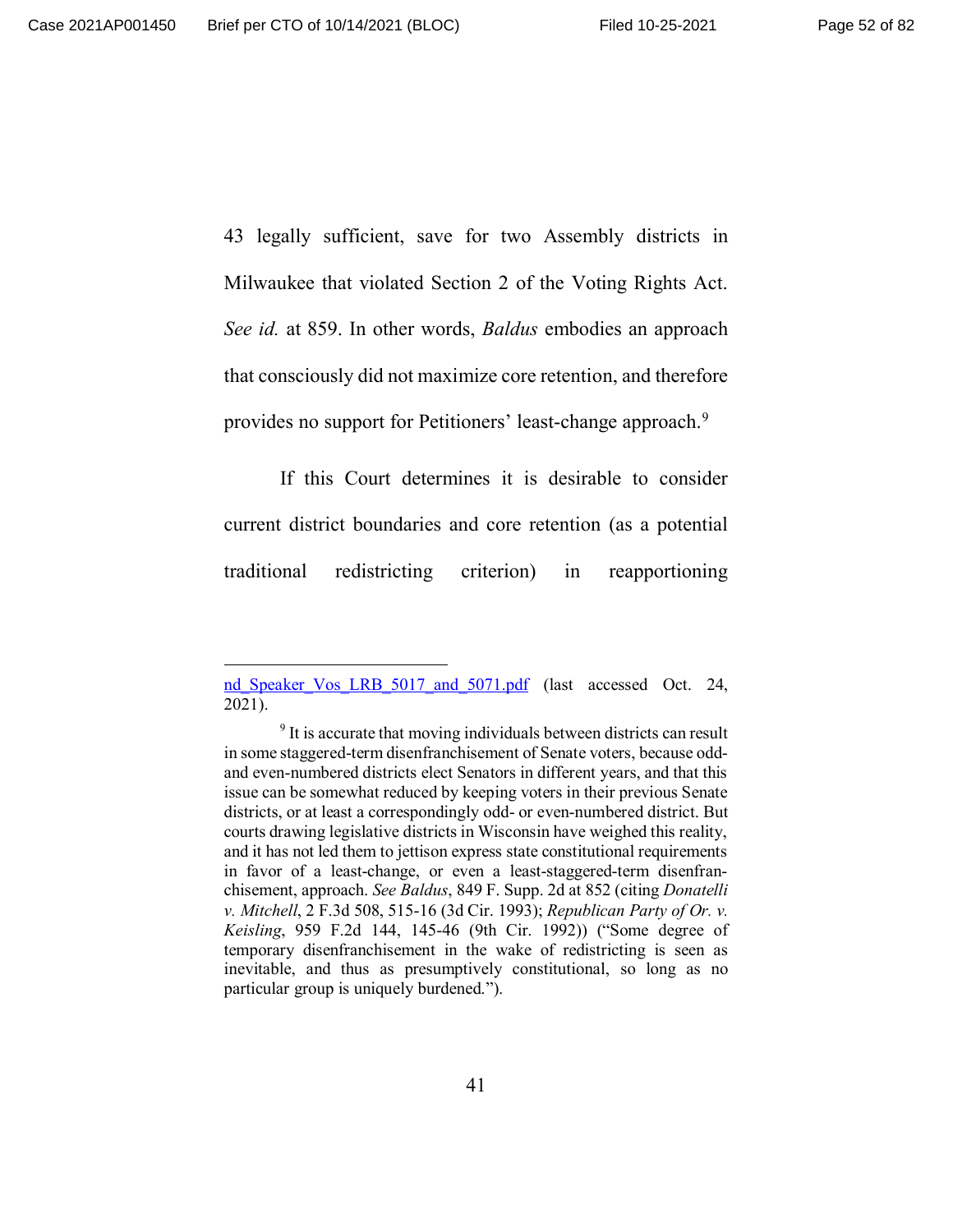Wisconsin's legislative maps, it can do so only *after* satisfying the mandatory constitutional and statutory criteria. *See supra*, Section I.A. Any other approach would erase these mandates from the law and insert—absent any textual grounding—a new approach in their place.

It is also wholly incorrect that a least-change approach is sufficient to satisfy the decennial reapportionment requirement, which, absent action by the political branches, falls to the courts. "[R]epresentative democracy cannot be achieved merely by assuring population equality across districts ... factors like homogeneity of needs and interests, compactness, contiguity, and avoidance of breaking up counties, towns, villages, wards, and neighborhoods are all necessary to achieve this end." *Baldus*, 849 F. Supp. 2d at 850 (citing *Prosser*, 793 F. Supp. at 863) (internal quotation marks omitted).

42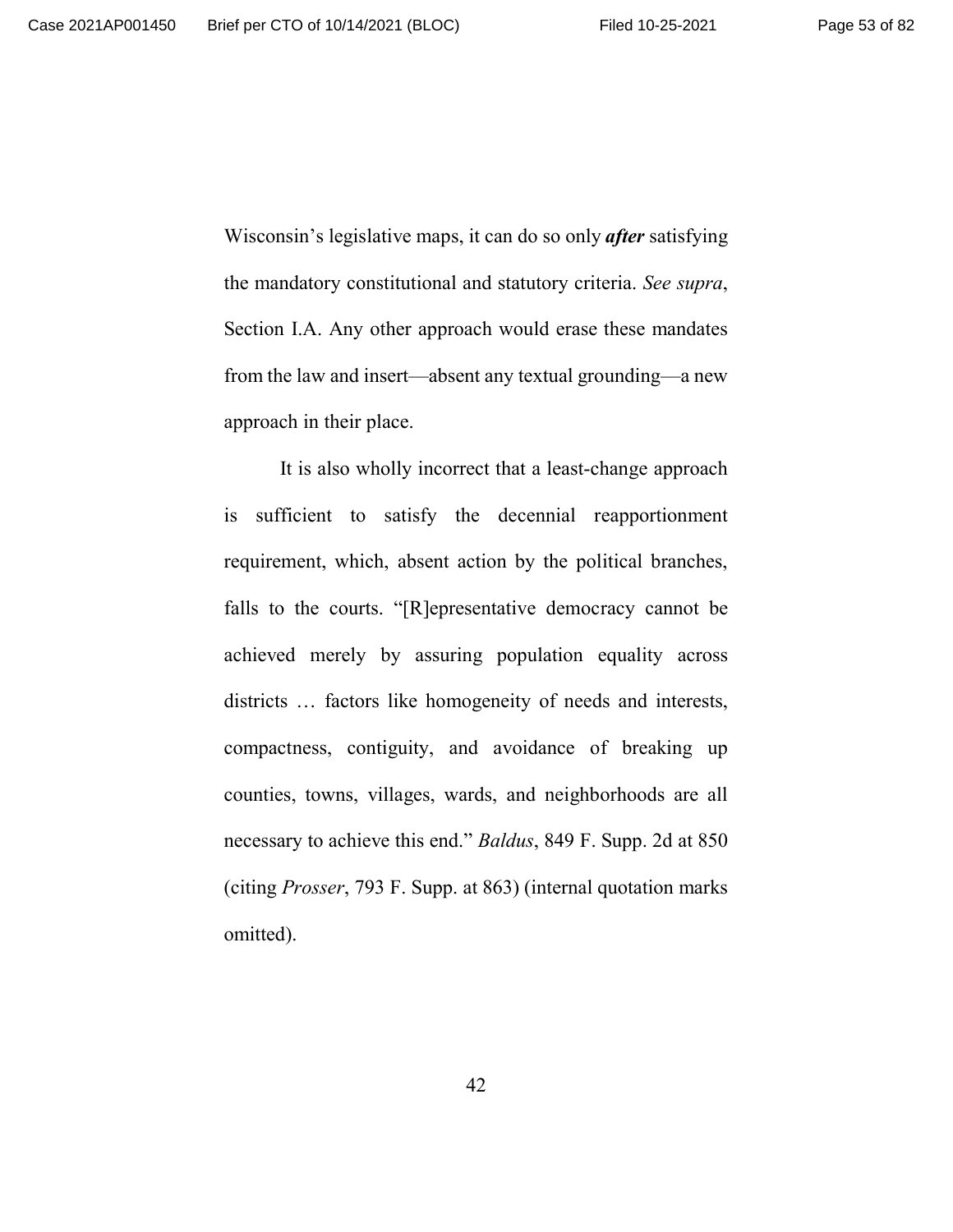## **D. Endorsing A Least-Change Approach Gives The Political Branches An Incentive To Shirk Their Constitutional Duties.**

Finally, should the Court be tempted to consider a "least-change" approach, it should consider the long-term implications of setting such a precedent. Adopting a continuation of the status quo will disincentivize compromise and action on this topic by the political branches.<sup>10</sup> Any actor that believes a court will be more inclined to hold in its favor whether that actor is a legislative chamber or a governor—will be encouraged to seek impasse and pass the redistricting buck to this Court or to the federal courts, confident that the judicial branch will provide it with greater partisan advantage than would a negotiated political process. *See* Nicholas O.

<sup>10</sup> *See, e.g.*, Justice Prosser's concerns about disincentivizing political compromise in redistricting process: "We would be saying, 'Legislature, we want you to do your thing, but we are here and ready to take over if you fail.' That's almost like an invitation to fail."Wisconsin Supreme Court Open Administrative Conference on April 8, 2008, at 1:58:10. Available at https://wiseye.org/2008/04/08/supreme-court-rules-hearingand-open-administrative-conference-part-3-of-4/.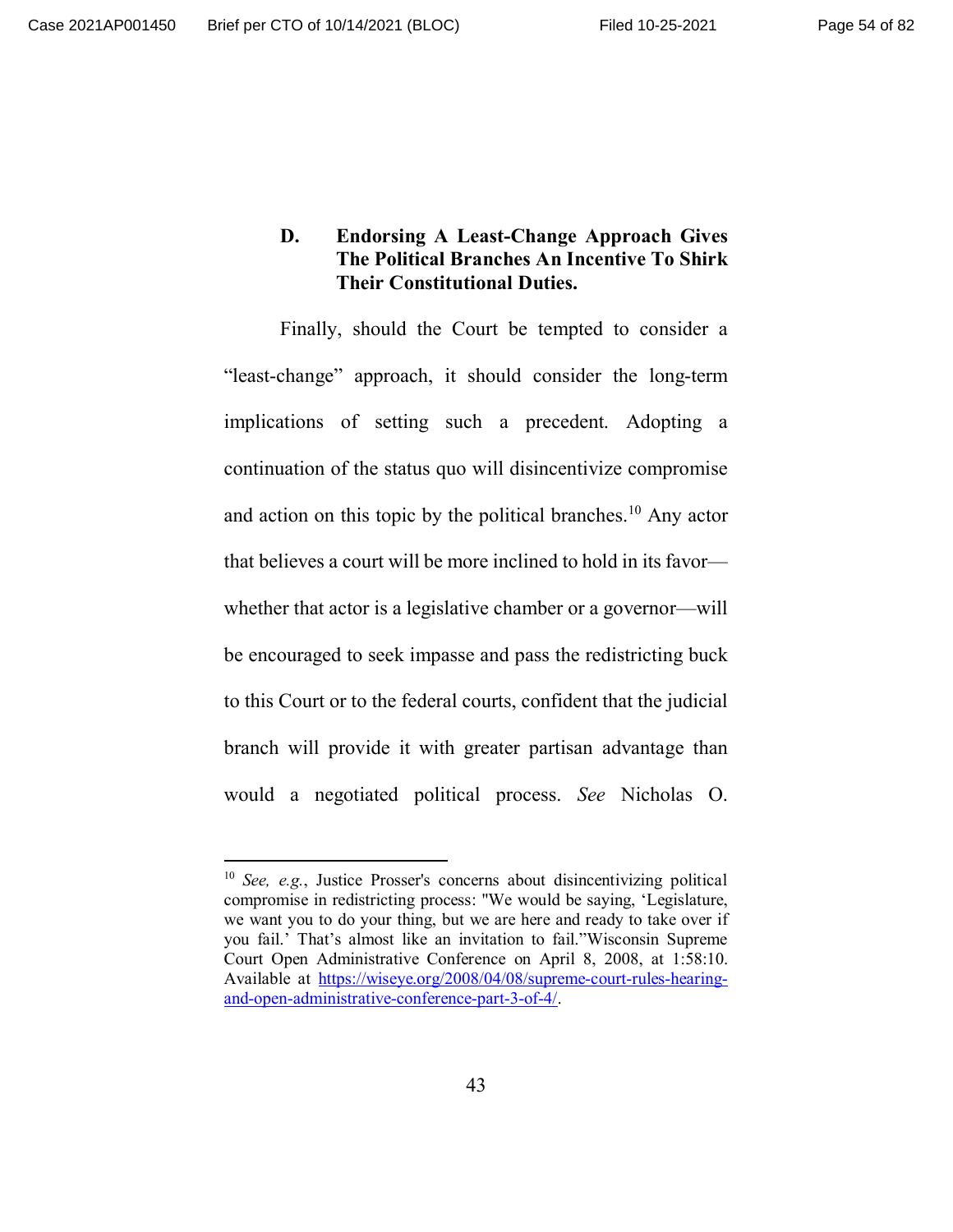Stephanopoulos, *Arizona and Anti-Reform*, 2015 U. Chi. Legal F. 477, 499, 501 Figure 1 (2015) ("In every model, the presence of divided government is linked to a statistically significant (and reasonably large) decrease in the absolute value of the efficiency gap.").<sup>11</sup>

 Enabling—or, more accurately, guaranteeing—such a calculus would nearly ensure that the courts must step in and handle redistricting every decade. *See* Yablon, *supra*, p. 54.

Further exacerbating the problem, a political actor incentivized to resist any compromise and press the courts to perpetuate its advantage for another decade will achieve its desired result without a need to accept political responsibility for that result. Instead, it will be this Court that gets saddled with any public blowback for both incentivizing political

<sup>11</sup> *Available* at

https://chicagounbound.uchicago.edu/cgi/viewcontent.cgi?article=12153 &context=journal\_articles (last accessed Oct. 25, 2021).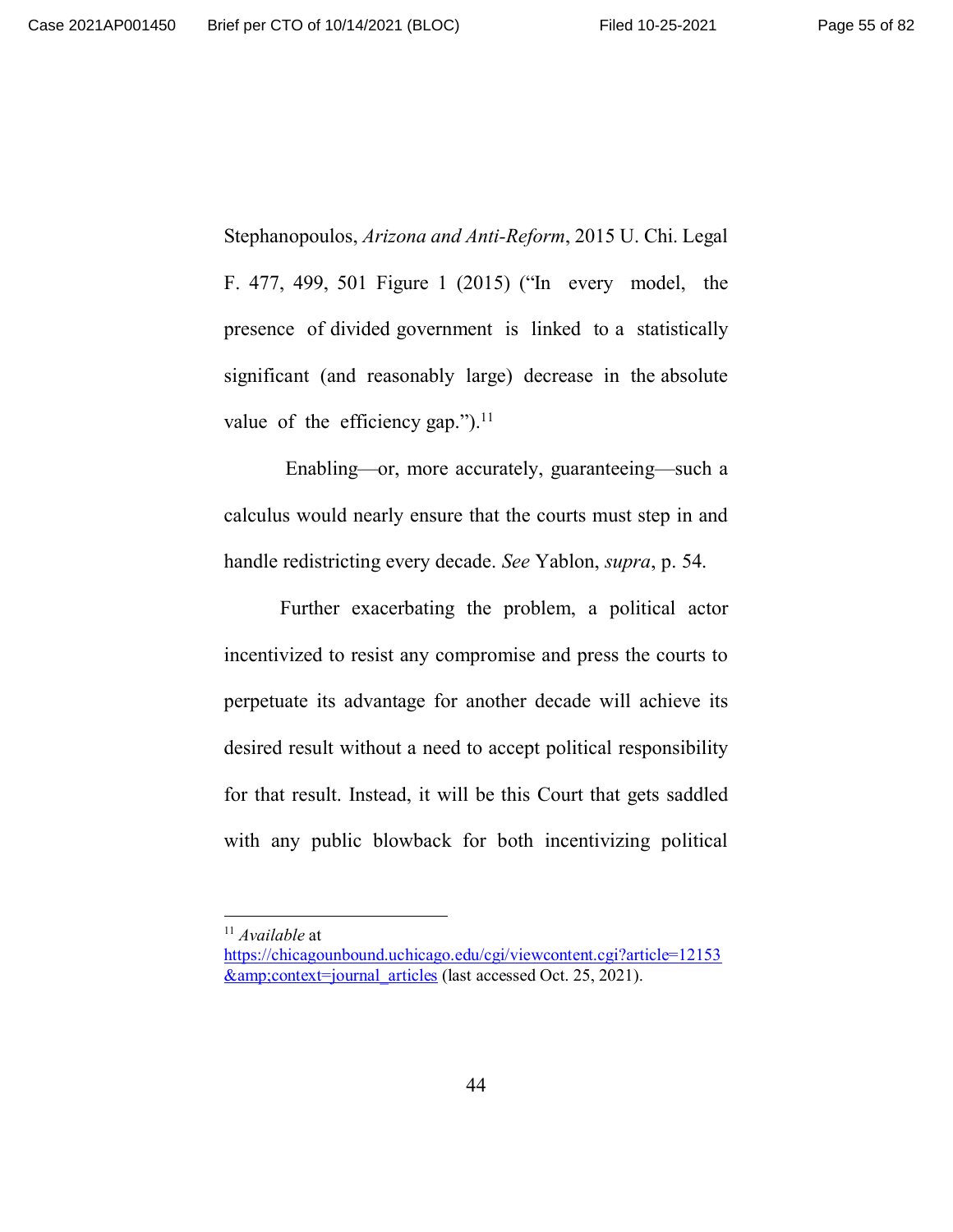impasse and then adopting maps slanted in the same way as the prior maps were. If the Court seeks to remove itself or the federal courts from the business of adopting new state legislative districts, in favor of the political branches working together to find a negotiated compromise on maps in future cycles, it should not make the results of impasse predictable, thereby removing all risk for political actors that fail to meet their charge under the Wisconsin Constitution.

\* \* \*

In sum, the text of the Wisconsin Constitution, settled canons of construction, precedent, and policy concerns all point in the same direction: this Court should reject Petitioners' request to radically alter Wisconsin law by adopting a leastchange approach.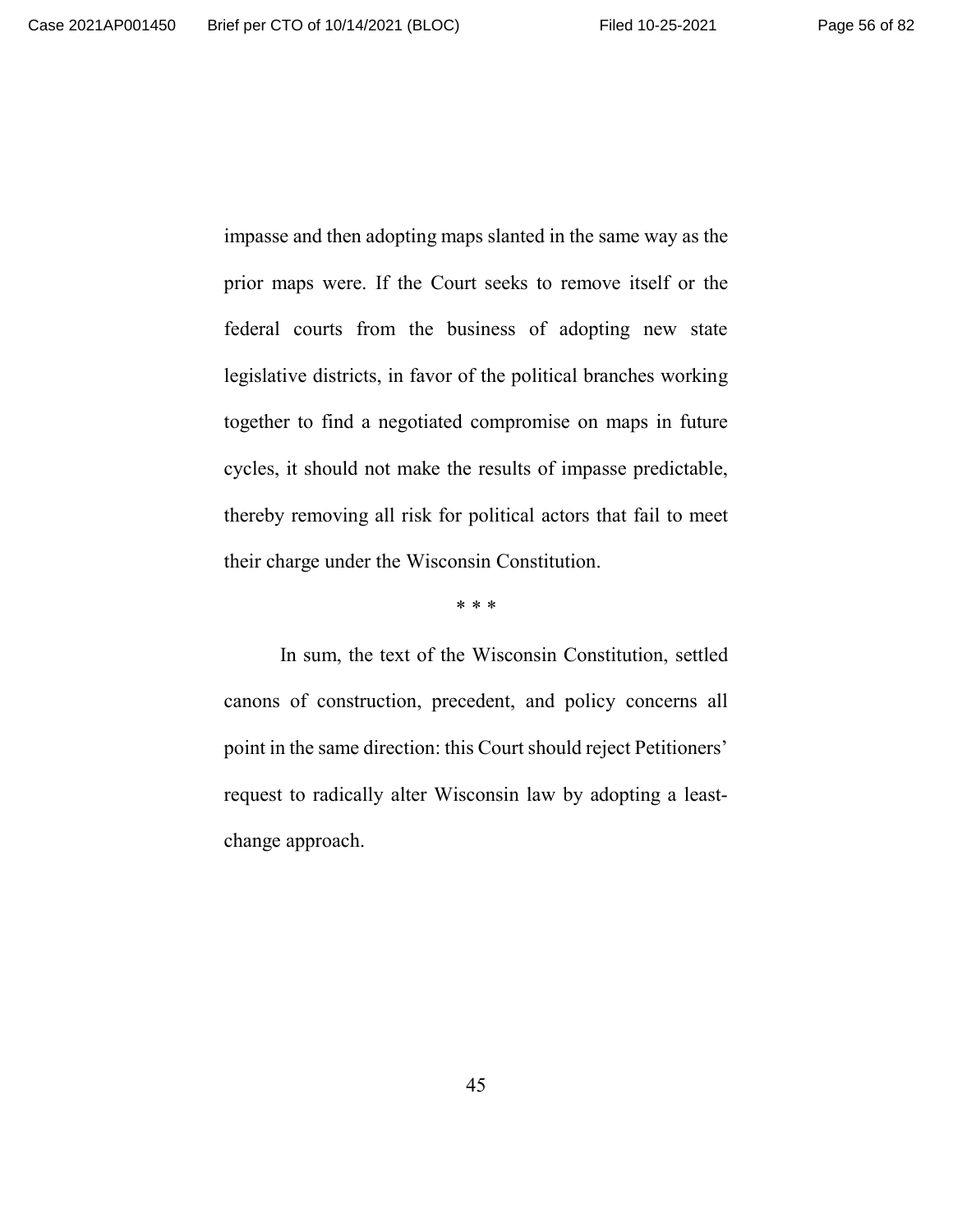# **III. The Court Must Consider Partisanship Because It Is Obligated To Ensure It Neither Intentionally Nor Unintentionally Imposes A Partisan Gerrymander.**

This Court must consider the partisan effects of the maps it imposes. Doing so is necessary to discharge the Court's obligation to ensure it does not impose a partisan gerrymander—intentionally or not.

The Wisconsin Constitution guarantees Wisconsin citizens that "[t]he blessings of a free government can only be maintained by a firm adherence to justice, moderation, temperance, frugality and virtue, and by frequent recurrence to fundamental principles." Wis. Const. art. I, § 22. As this Court has held, the guardrails against governmental action contained in section 22 of the Declaration of Rights are not mere puffery, but rather "an 'implied inhibition' against governmental action" that is unjust, immoderate, intemperate, contrary to frugality and virtue, and antithetical to the fundamental principles of democracy. *Jacobs v. Major*, 139 Wis. 2d 492,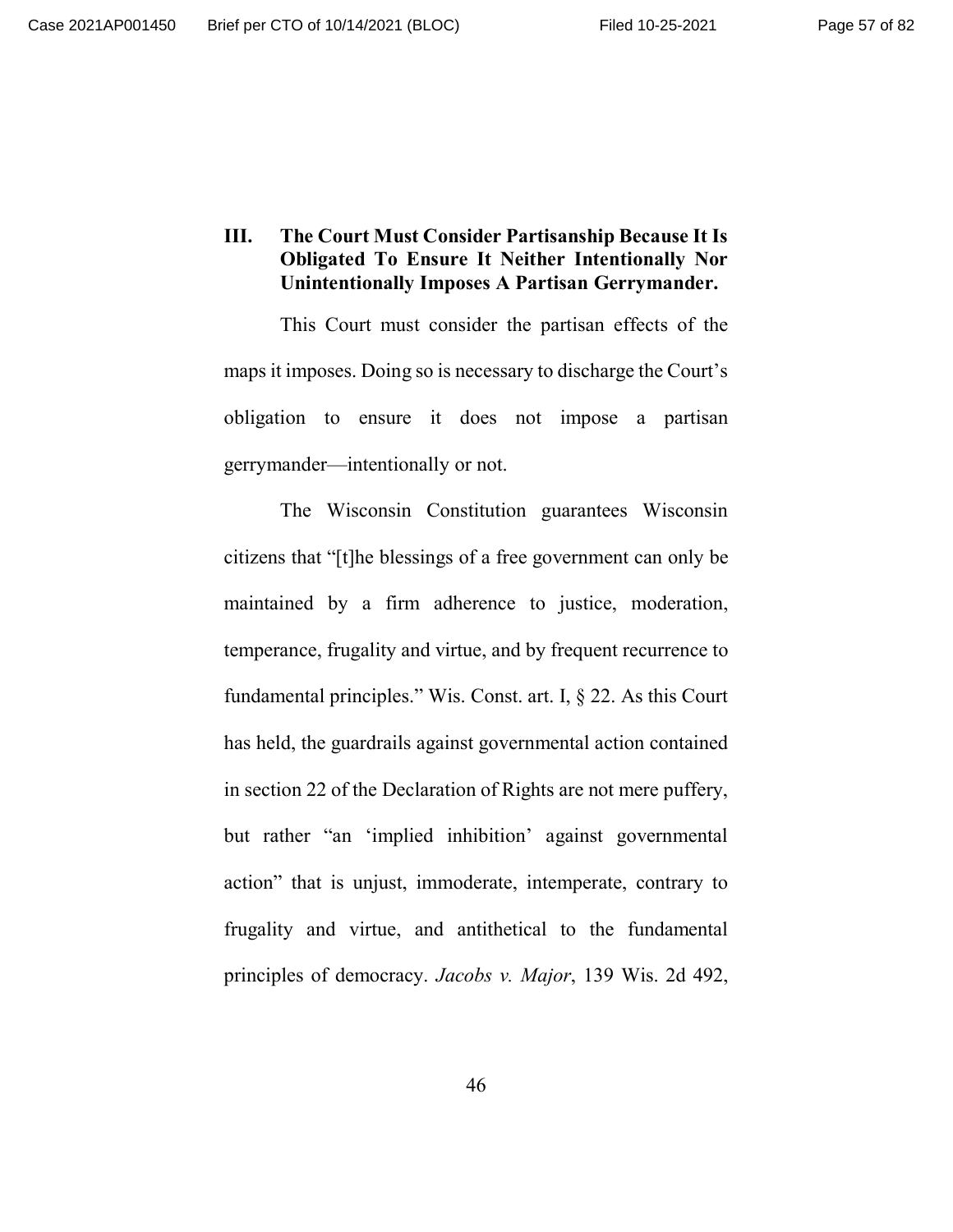508-09, 407 N.W.2d 832 (1987). That this inhibition is "implied" does not mean it is weak; rather section 22's limits operate "with quite as much efficiency as would express limitation, as this court has often held." *Id*. (quoted source omitted).

Wisconsin law requires redistricting to occur "anew," Wis. Const. art. IV, § 3, each decade, and whether that task falls to the Legislature and Governor or to this Court, "justice, moderation, … [and] recurrence to fundamental principles," Wis. Const. art. I, § 22, compel a concerted effort to avoid a map that bakes in a benefit for one political party. This is so, as the U.S. Supreme Court has repeatedly said, because "[e]xcessive partisanship in districting leads to results that reasonably seem unjust," *Rucho*, 139 S. Ct. at 2506,<sup>12</sup> and

<sup>12</sup> The *Rucho* Court's conclusion that federal courts lack Article III jurisdiction to adjudicate partisan gerrymandering claims under the First or Fourteenth Amendment neither limits federal courts' obligations to ensure they do not impose remedial plans that function as partisan gerrymanders nor constrains the power of state courts to enforce the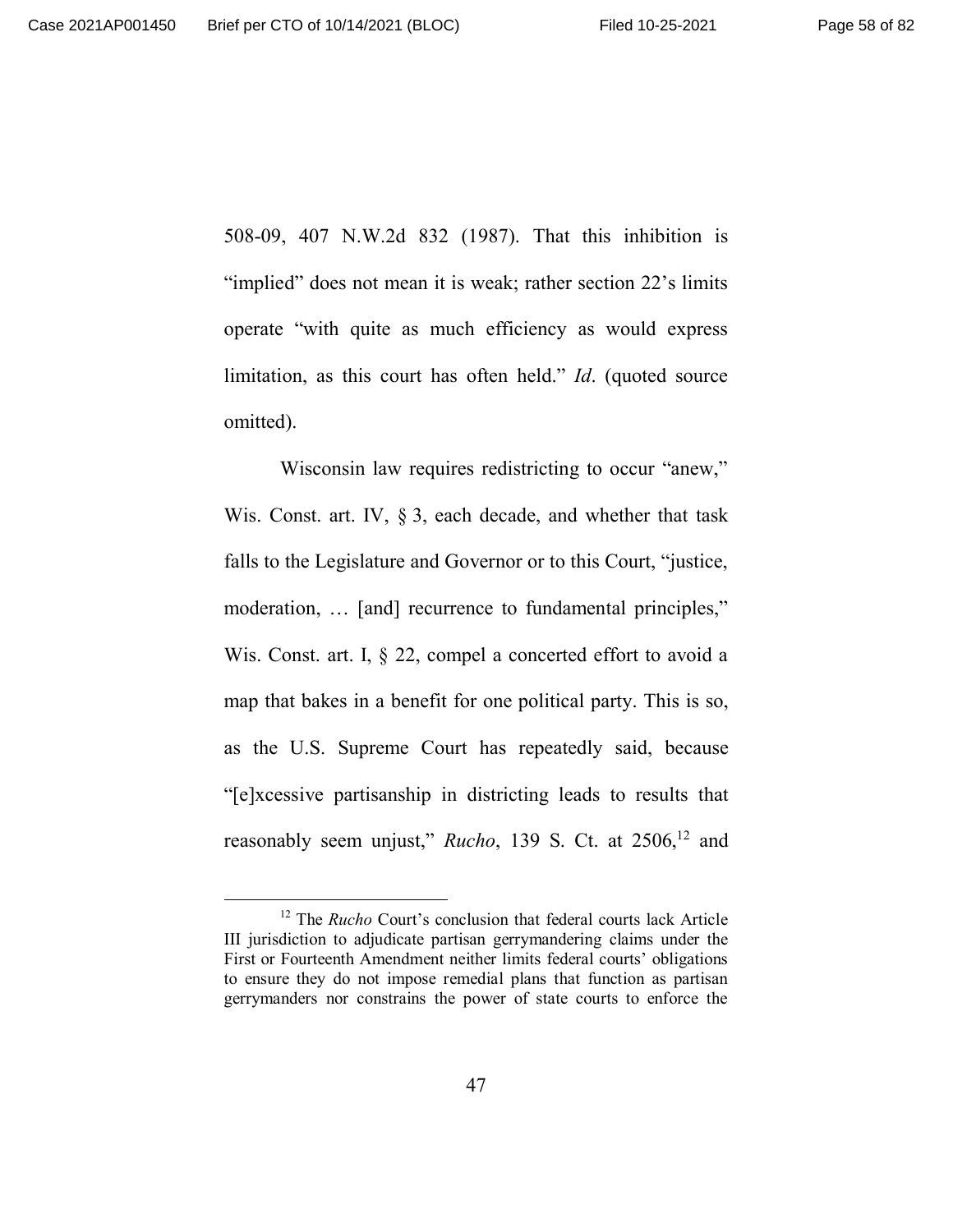"partisan gerrymanders ... are incompatible with democratic principles," *Ariz. Indep. Redistricting Comm'n*, 576 U.S. at 791. Democracy fails when elected representatives choose their voters to perpetuate their own election and lose any "habitual recollection of their dependence on the people." *Id*. at 824 (quoting The Federalist No. 57, at 350 (J. Madison)); *see also* Wis. Const. art. I, § 1 (recognizing that governments "deriv[e] their just powers from the consent of the governed"). This Court must ensure that it does not judicially sanction a plan that sorts voters by their political beliefs, cracking and packing voters of one party to the benefit of the other party.

This Court must not—intentionally or otherwise—favor one viewpoint over another in exercising the power to define

guarantees of either the federal or state constitutions. Indeed, this Court has held that, in enforcing article I, section 22 of the Wisconsin Constitution, "the judiciary is the judge as to what is beyond the boundaries of reasonable regulation and in the domain of destruction." *State ex rel. Milwaukee Med. Coll. v. Chittenden*, 127 Wis. 468, 107 N.W. 500, 518 (1906), cited in *Jacobs*, 139 Wis. 2d at 508-09.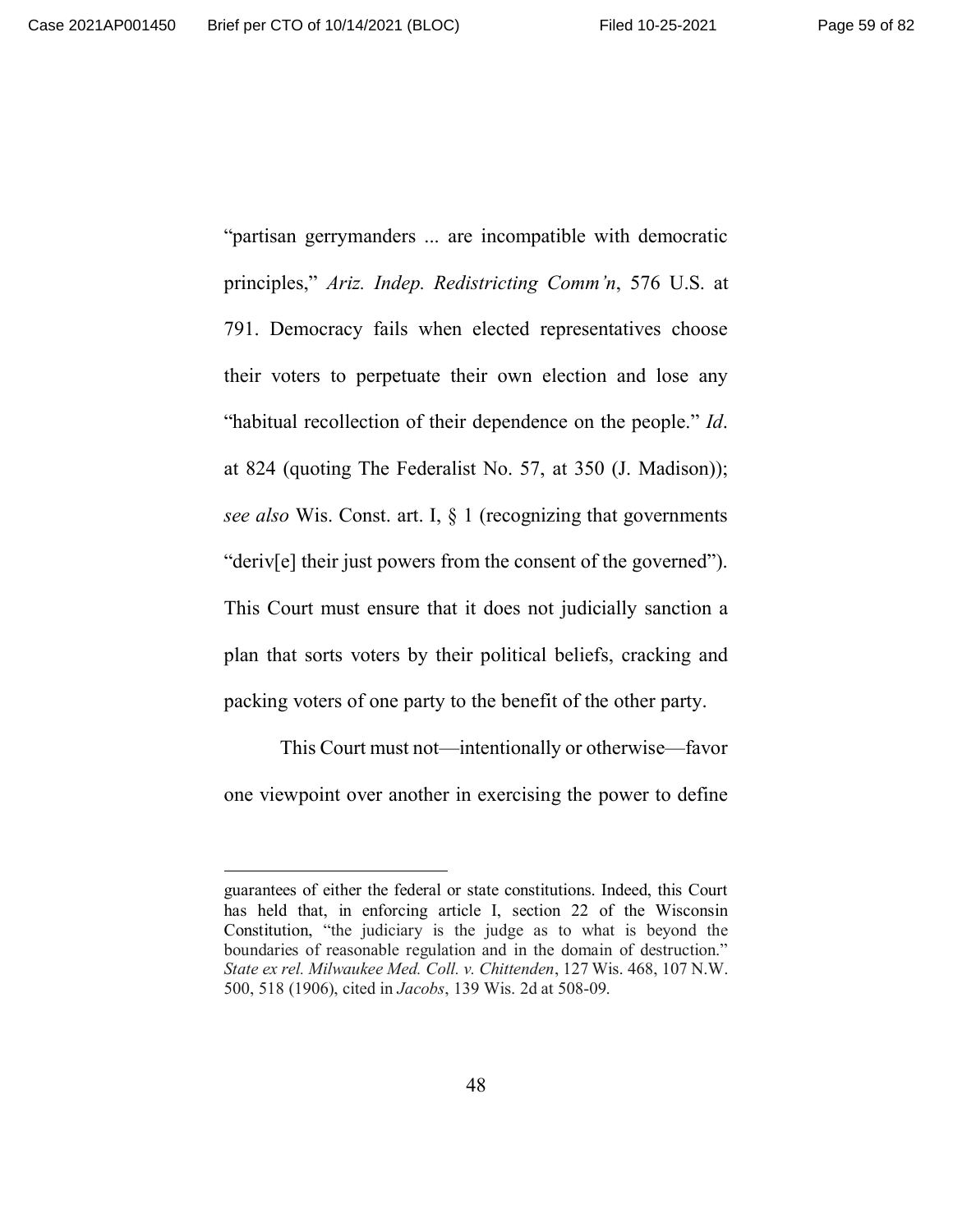the groundrules under which the state will be governed for the next decade. The guardrails that the framers of Wisconsin's Constitution (echoing George Mason) paid homage to in article I, section 22—adherence to justice, moderation, temperance, frugality, and fundamental democratic principles—require this Court not to ignore how the redistricting plans it considers and adopts will affect the ability of Wisconsinites to translate their votes into electoral outcomes. To the contrary, section 22 compels this Court to analyze that question in light of justice, moderation, temperance, and respect for democratic principles.

A conclusion that this Court should be willfully blind to the partisan implications of maps before it would be an abject abdication of the obligation to ensure the "[m]aintentance of free government." Wis. Const. art. I, § 22. Indeed, section 22's limits on governmental power are at their apex in reviewing and imposing apportionment plans. Through decennial apportionment a state defines how the first branch of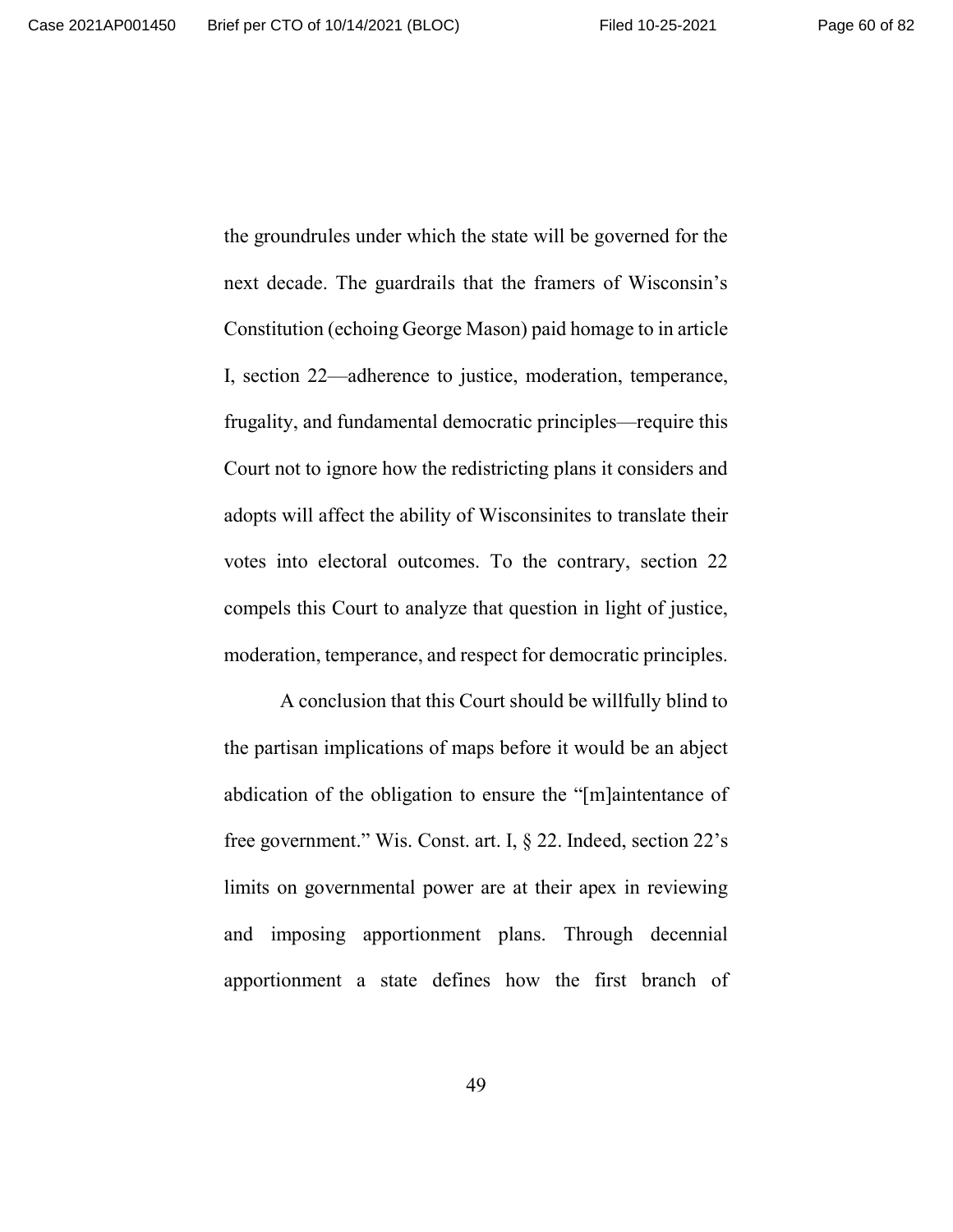government will be elected and whether representation will be real or distorted; a "firm adherence" to the principles of section 22 in the redistricting context, more so than any other governmental action, is necessary to ensure "the blessings of a free government." *Id.*

Indeed, this Court and other courts have routinely assessed the partisan effects of plans to ensure the judiciary does not wittingly or unwittingly lend its imprimatur—and subject the citizens whose equality and liberty they serve—to a partisan gerrymander. In this Court's earliest forays into judicial review of apportionment decisions, it assessed the partisan motivations animating a malapportioned districting plan. In surveying that history, the Court summarized almost 60 years ago: "It is true that the court in the *Cunningham* Cases found that the scheme of apportionment, held to be inconsistent with art. IV, was designed to preserve the power of the majority party." *Zimmerman*, 22 Wis. 2d at 566 (citing *Lamb*, 83 Wis.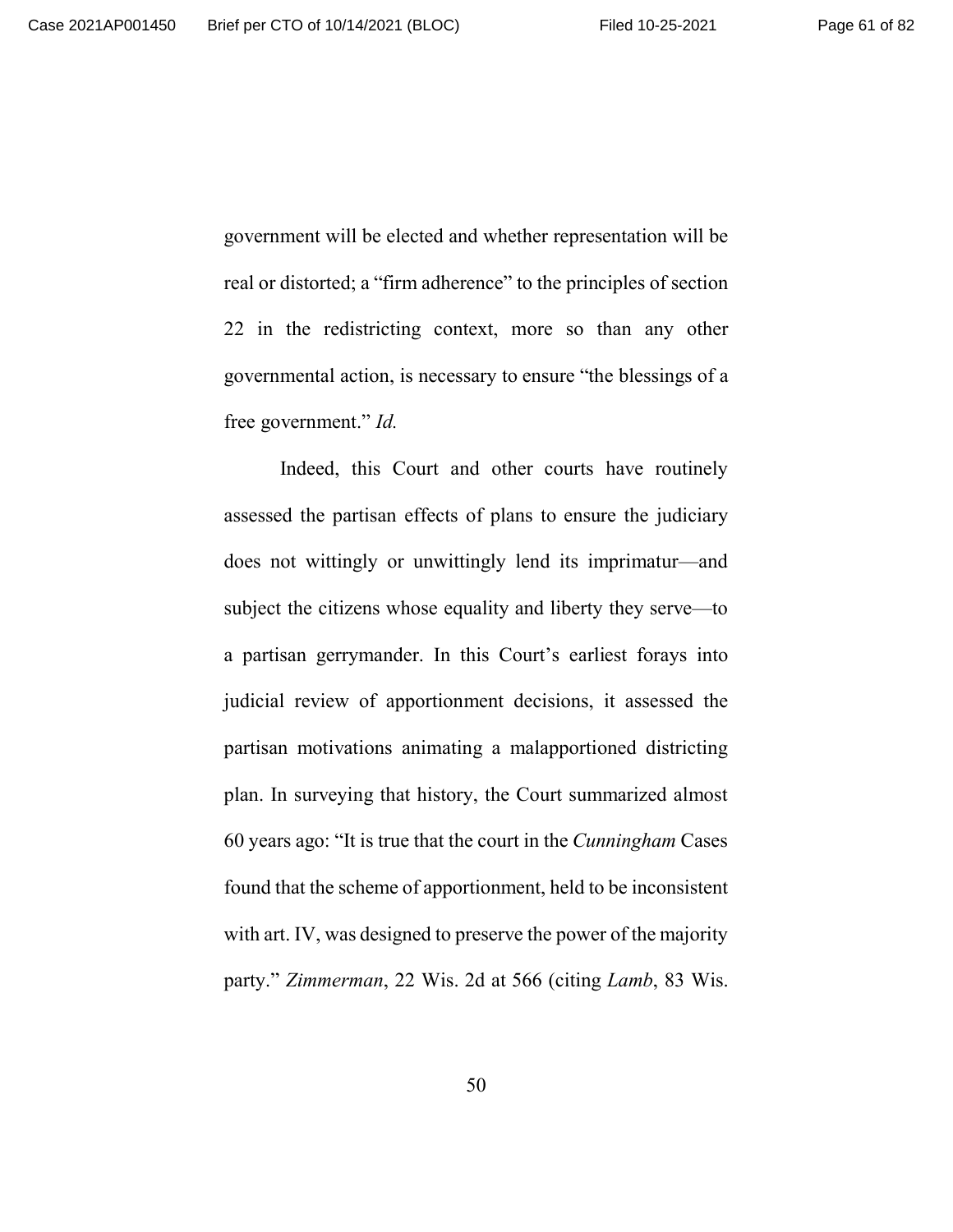at 146; *State ex rel Atty. Gen. v. Cunningham*, 81 Wis. 440, 484, 51 N.W. 724 (1892)). While in that case the ultimate violation was of the requirement to have as equal population among districts as possible, the Court considered the partisan purpose of that violation in its assessment. *Id*.

Courts across the country seek to avoid partisan unfairness by considering the partisan makeup of districts when creating districts to remedy malapportionment violations. *See, e.g.*, *Avalos v. Davidson*, No. 01CV2897, 2002 WL 1895406, at \*8 (D. Colo. Jan. 25, 2002); *Balderas v. Texas*, No. 6:01CV158, 2001 WL 36403750, at \*3 (E.D. Tex. Nov. 14, 2001); *Diaz v. Silver*, 978 F. Supp. 96, 102-04 (E.D. N.Y. 1997); *Good v. Austin*, 800 F. Supp. 557, 566 (E.D & W.D. Mich. 1992); *Hastert v. State Bd. of Elections*, 777 F. Supp. 634, 659 (N.D. Ill. 1991).

So, too, in Wisconsin. In the *Prosser* case, a federal court was charged with creating maps to remedy a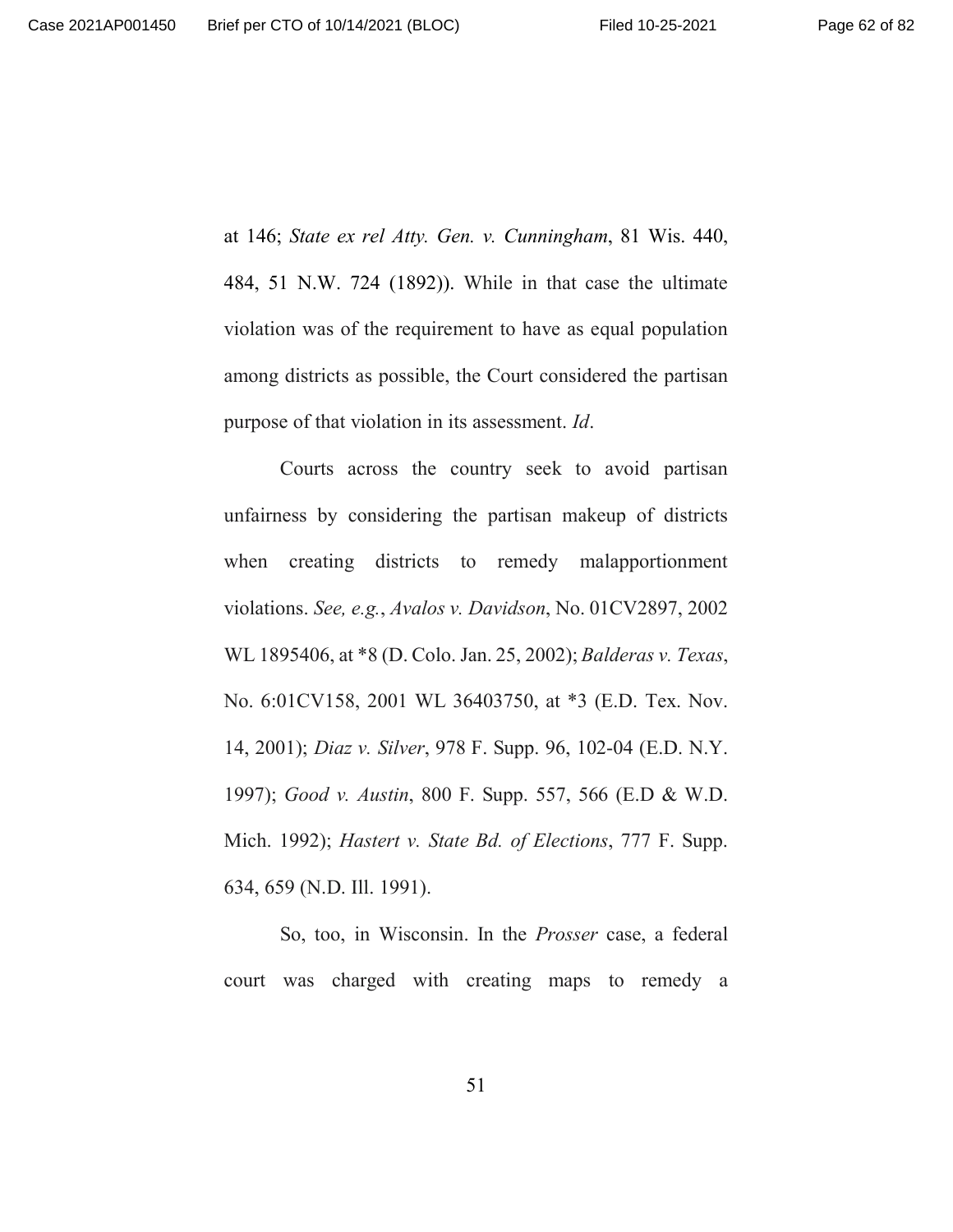malapportionment violation in our state. In doing so, the court considered the partisan effects of the maps submitted by the parties and the theoretical map it might create. The *Prosser* court emphasized the specific duty of courts when they "are not reviewing an enacted plan" but are instead "comparing submitted plans with a view to picking the one (or devising [their] own) most consistent with judicial neutrality." 793 F. Supp. at 867. At bottom, "[j]udges should not select a plan that seeks partisan advantage," and must not favor a plan that ensure "that one party can do better than it would do under a plan drawn up by persons having no political agenda." *Id*; *see also Colleton Cnty. Council v. McConnell*, 201 F. Supp. 2d 618, 629 (D.S.C. 2002) ("[I]t is inappropriate for the court to engage in political gerrymandering."). Ultimately, the *Prosser* court crafted its own map for Wisconsin, highlighting that such an approach seemed "least partisan." 793 F. Supp. at 871.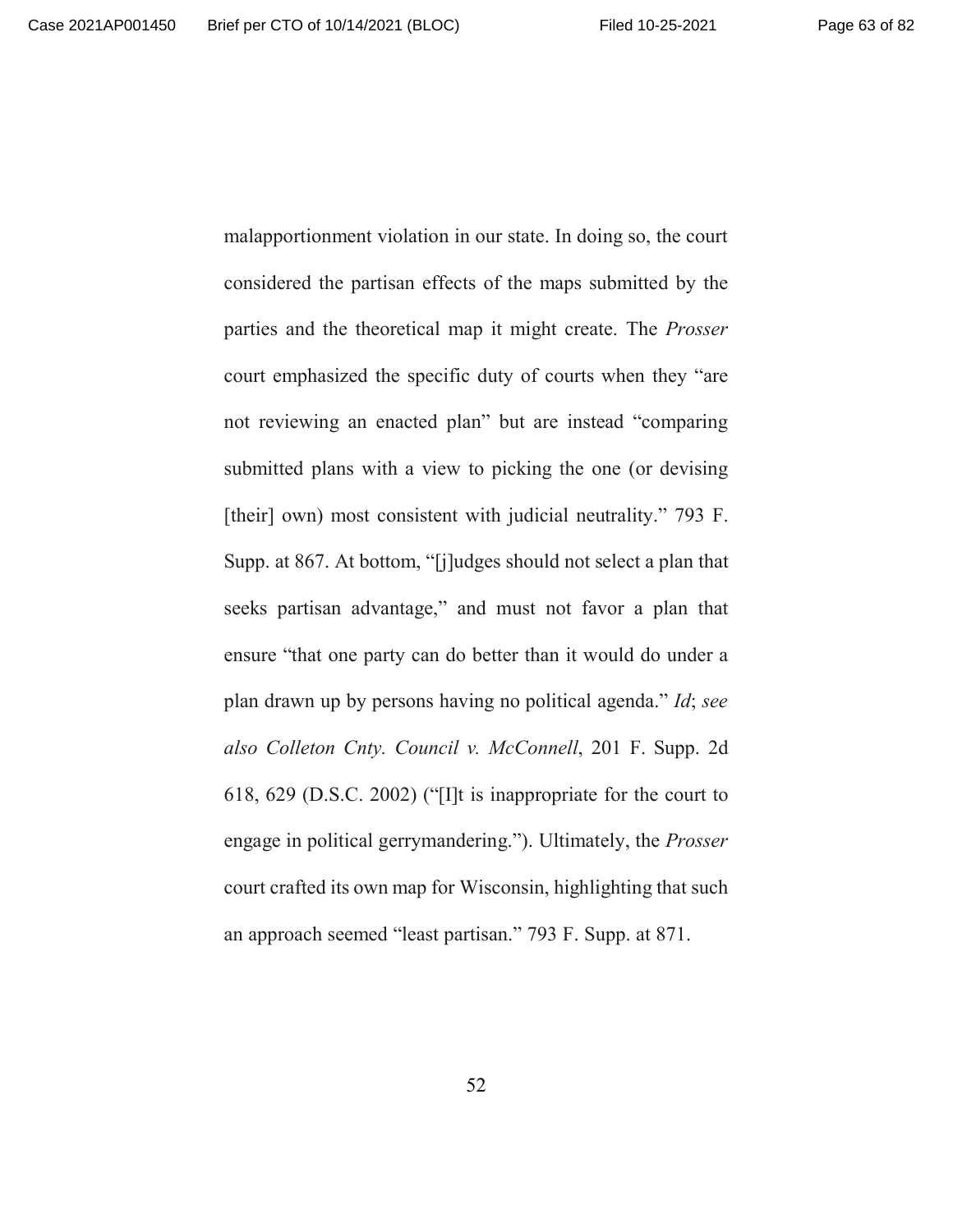It is essential that this Court not blind itself to the partisan effects of maps it considers and adopts. The unsubtle elephant in the courtroom is the fact that Wisconsin's existing legislative maps comprise extreme partisan gerrymanders in favor of Republican politicians. Indeed, no one—probably not even the Legislature—would contend that the existing state Assembly and Senate district lines reflect an exercise in "moderation," "temperance," or frugality." Wis. Const. art. I, § 22. Indeed, the map-drawers named the GIS files "assertive" and "aggressive" to reflect the magnitude of their skew in favor of Republicans, *Whitford*, 218 F. Supp. 3d at 849. The current state Assembly plan was found by a three-judge federal court, whose findings regarding the map were never overturned, to be an intentional, severe partisan gerrymander. *Id.* at 910. ("[T]he plaintiffs have established, by a preponderance of the evidence, that Act 43 burdens the representational rights of Democratic voters in Wisconsin by impeding their ability to translate their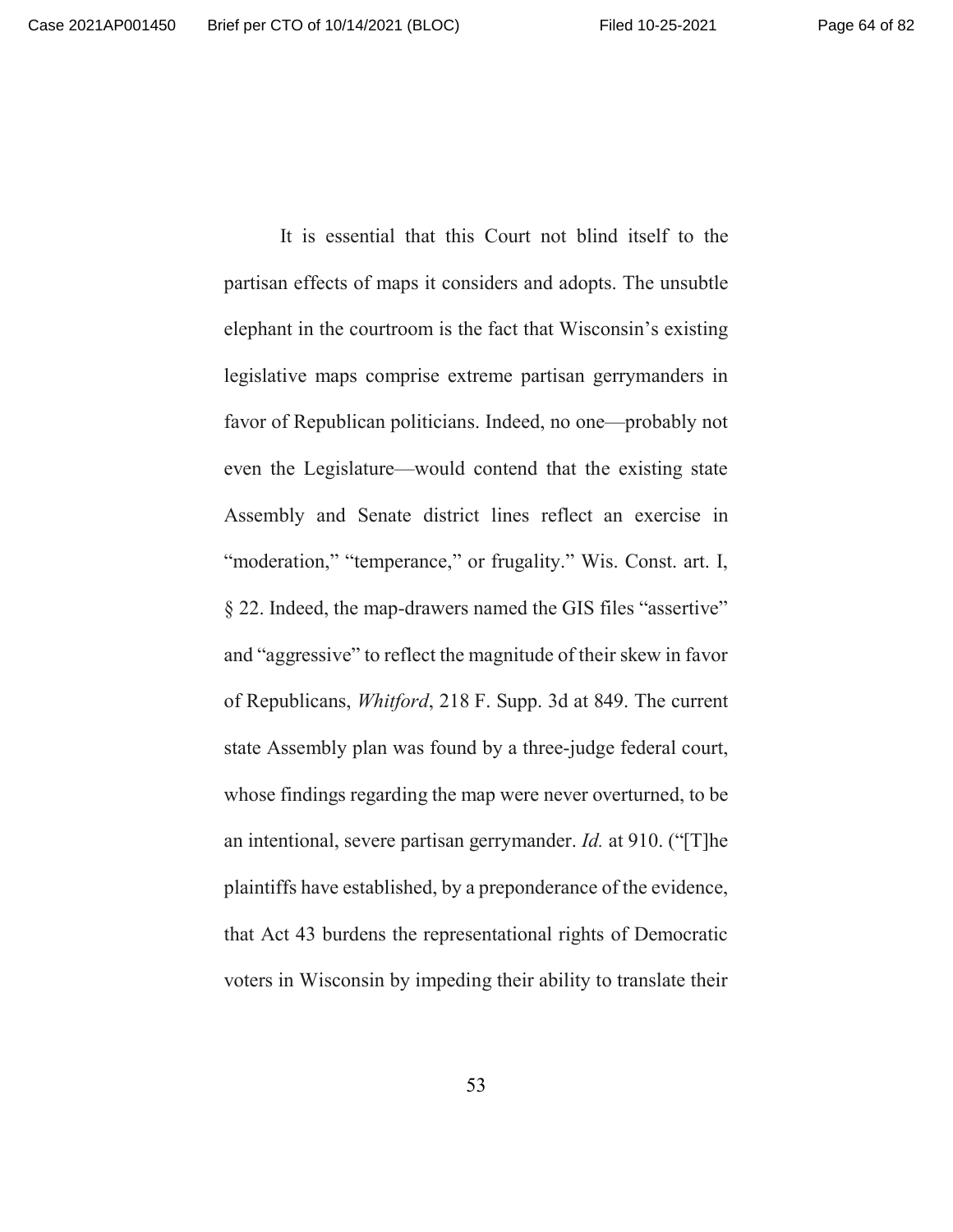votes into legislative seats, not simply for one election but throughout the life of Act 43.").

Consider just one stark example of the gerrymander's impact: President Biden, who won the state of Wisconsin by  $20,682$  votes in his  $2020$  election,<sup>13</sup> carried only 37 of the 99 Assembly districts under the current maps. Accordingly, were this Court to decline to consider the partisan makeup of districts in evaluating enacted or proposed maps, it would risk approving a clear partisan gerrymander.

Last week, the Legislature unveiled proposed maps (S.B. 621) that would exacerbate the existing gerrymander. Under this new map, President Biden would have carried just 35 of the 99 seats—two fewer than under the current map. And while the Legislature contends that "least change" and "core

<sup>&</sup>lt;sup>13</sup> Wisconsin Elections Commission Canvass Reporting System, County by County Report 2020 General Election 5, *available at* https://elections.wi.gov/sites/elections.wi.gov/files/County%20by%20Co unty%20Report%20-%20President%20of%20the%20United%20States %20post%20recount.pdf.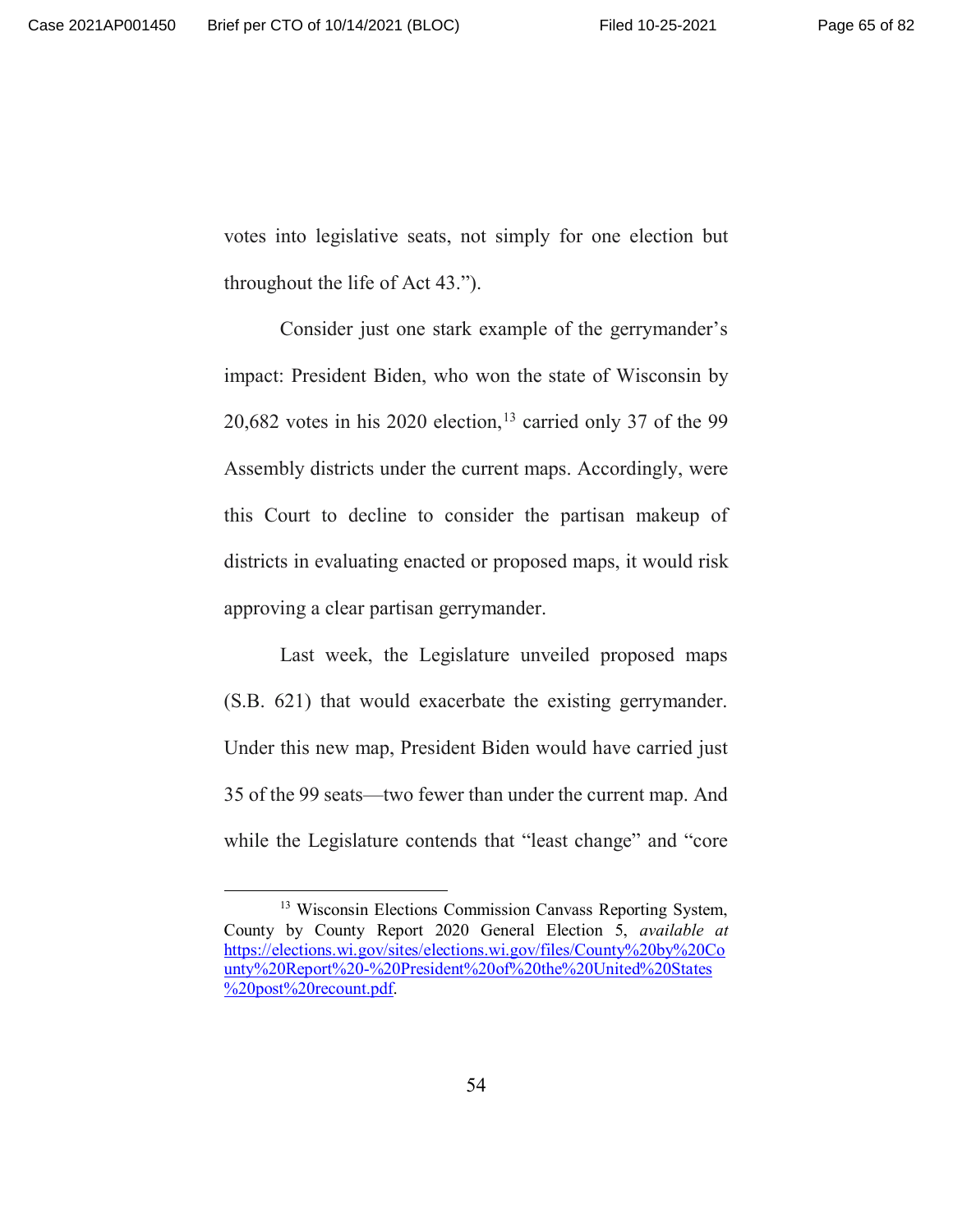retention" are districting principles to which it adheres, 2011 Act 43 flagrantly departed from both of these concepts to create the existing gerrymander. The Legislature now advances leastchange and core-retention arguments only when doing so would advance its partisan interests. Indeed, even now the Legislature jettisons those professed principles; to flip Districts 14 and 24 from seats won by President Biden to seats former President Trump would have carried, S.B. 621 would retain just 40.3% of District 14's existing geography and 55.1% of District 24's. For the current residents of those districts, this proposal is anything but a least-change or core-retention approach.

If this Court declines to consider partisan effects while redistricting, there could be significant undemocratic consequences regardless of the intention. "It may be suggested that those who redistrict and reapportion should work with census, not political, data and achieve population equality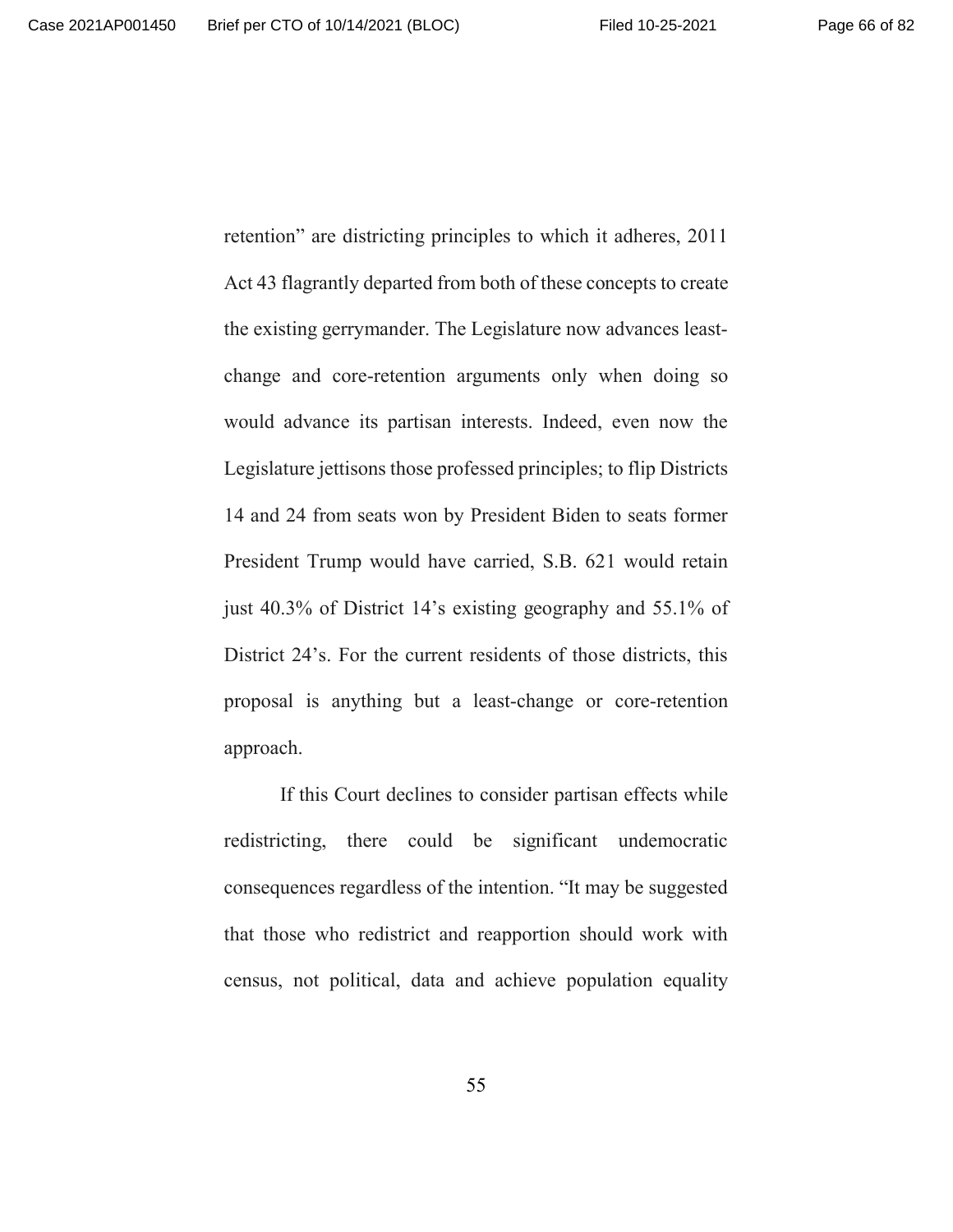without regard for political impact. But this politically mindless approach may produce, whether intended or not, the most grossly gerrymandered results." *Gaffney v. Cummings*, 412 U.S. 735, 753 (1973). In addition to the risk of creating a partisan gerrymander by adopting maps drawn anew without partisan consideration, it is almost certain that a partisan gerrymander will result if this Court adopts maps only slightly altered from the maps currently in effect. *See supra*, Section II*.*

As the prior paragraphs discuss, Wisconsin's current district plan is a severe partisan gerrymander, as is the map most recently put forward by the Legislature. The adoption of a plan like that proffered in S.B. 621 would be a judicial cementing of a partisan gerrymander in violation of court redistricting principles, *see Prosser*, 793 F. Supp. at 867, and the Wisconsin Constitution, *see* Wis. Const. art I, § 22.

Justice is not blind when courts blind themselves to facts. Especially when it is no secret what those facts reveal.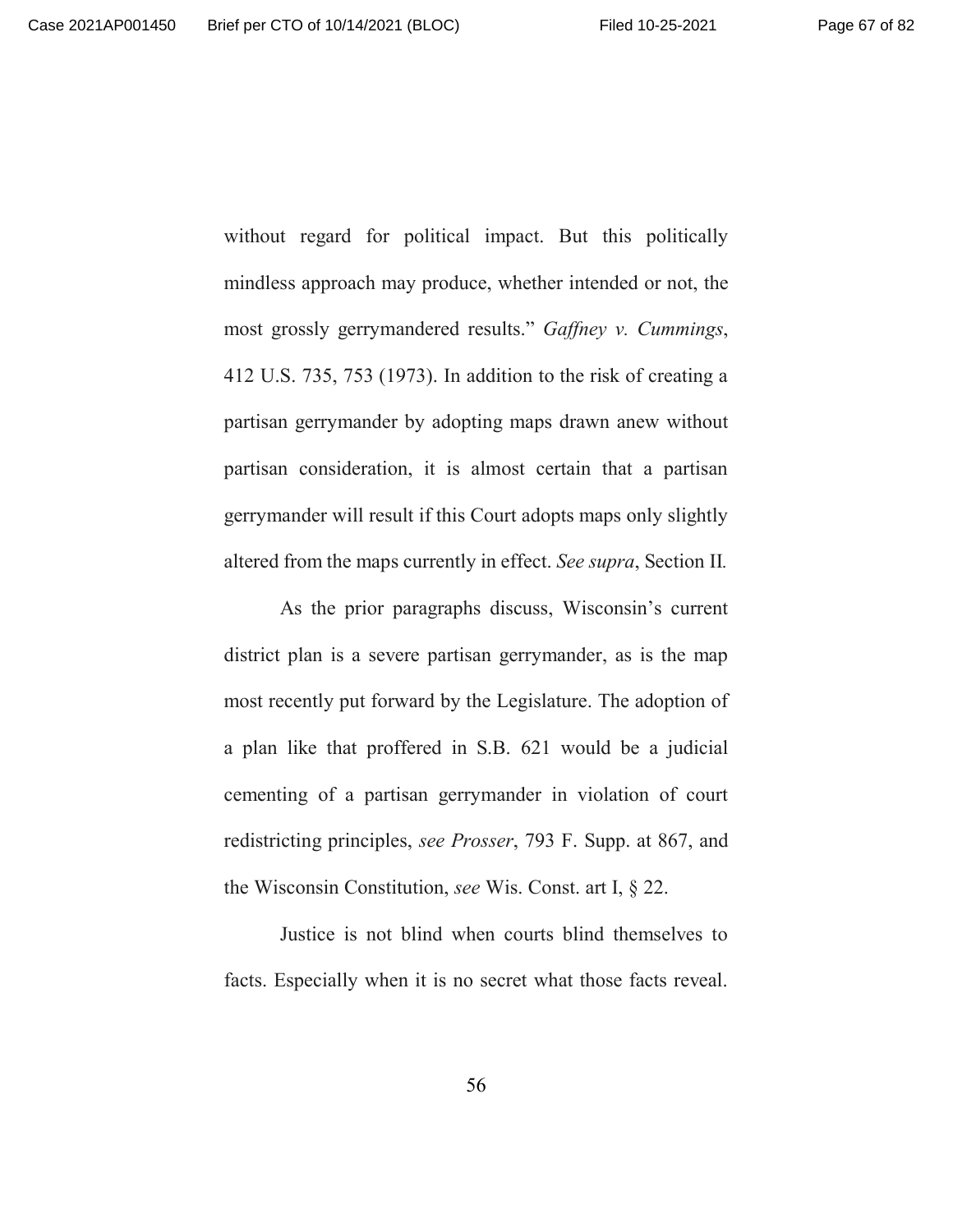To fulfill its obligations under the Wisconsin Constitution, and to ensure judicial neutrality, the Court must invite information about the political facts presented by the maps it considers and must acknowledge the practical implications of any maps the Court ultimately blesses or adopts.

#### **IV. Any Litigation Process Must Allow For Developing Evidence And Holding A Trial.**

Any litigation process this Court adopts for this case must be geared towards an eventual trial on the merits before the Court. It must also allow adequate time for the Court to adopt maps before the currently scheduled federal trial.

This Court should adopt a process that allows for a trial on the merits to the Court the week of January 10, 2022, and a final decision no later than January 21, 2022. To accomplish a mid-January trial, the BLOC Petitioners propose the following schedule: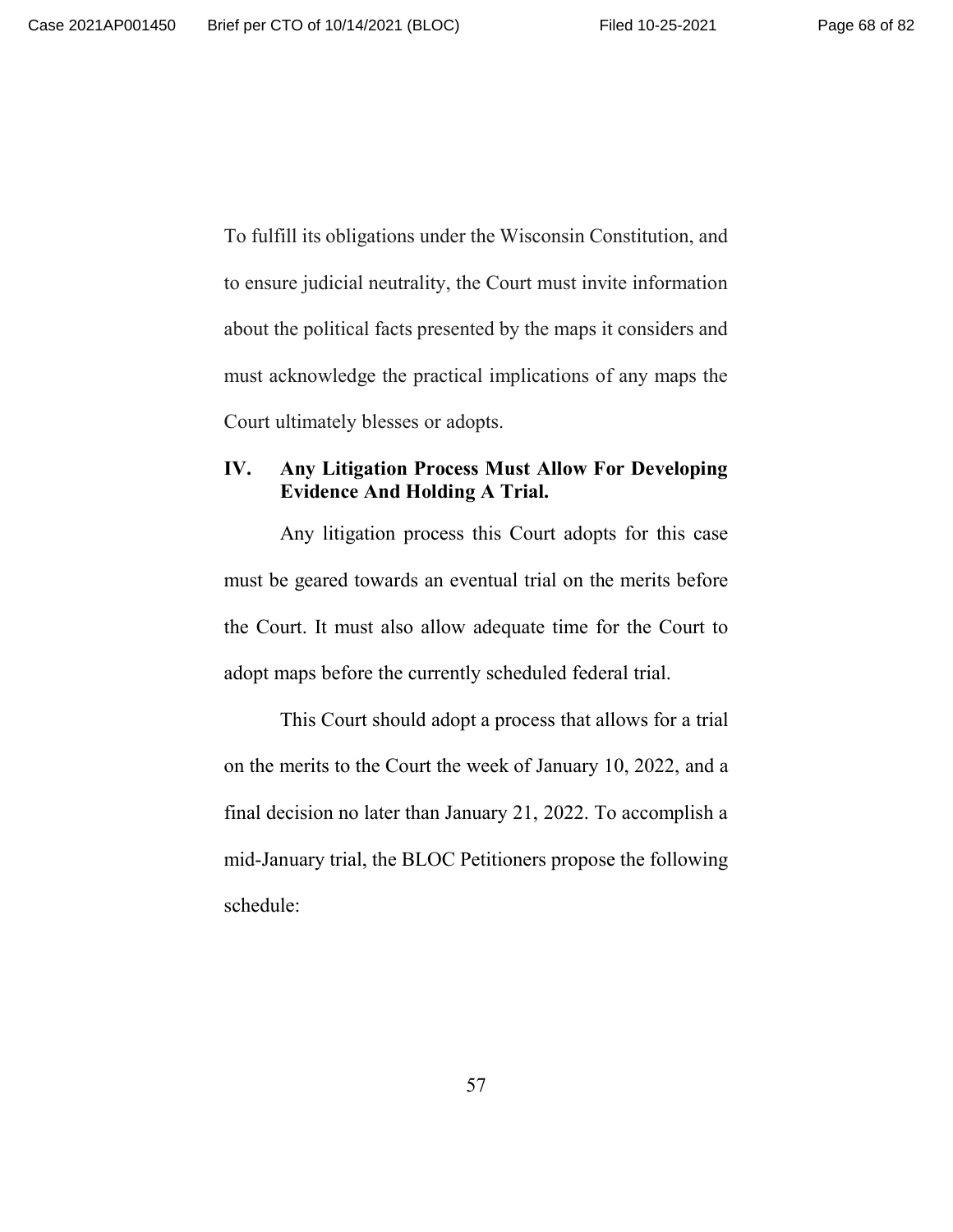| <b>Substantive Action</b>                                        | Date                             |
|------------------------------------------------------------------|----------------------------------|
| <b>Court Issues Determination of Factors</b><br>to Evaluate Maps | 11/15/2021                       |
| Discovery Commences                                              | 11/19/2021                       |
| <b>Expert Reports Due</b>                                        | 12/3/2021                        |
| <b>Rebuttal Expert Reports Due</b>                               | 12/24/2021                       |
| Discovery Closes                                                 | 12/30/2021                       |
| Pre-Trial Briefs Due                                             | 1/7/2022                         |
| Trial                                                            | $1/10/2022$ through<br>1/14/2022 |
| Court Approves Final Legislative<br>Maps                         | 1/21/2022                        |

Below is an explanation of each recommended action and timeline.

# **A. The Court Must Allow The Parties To Develop Evidence.**

Discovery is a necessary precondition for a trial that will attempt to discern facts through the crucible of public, adversarial litigation. A truncated discovery schedule will allow all parties to test and evaluate any proposed maps. That, in turn, will lead to a more efficient and comprehensive presentation of evidence for the Court.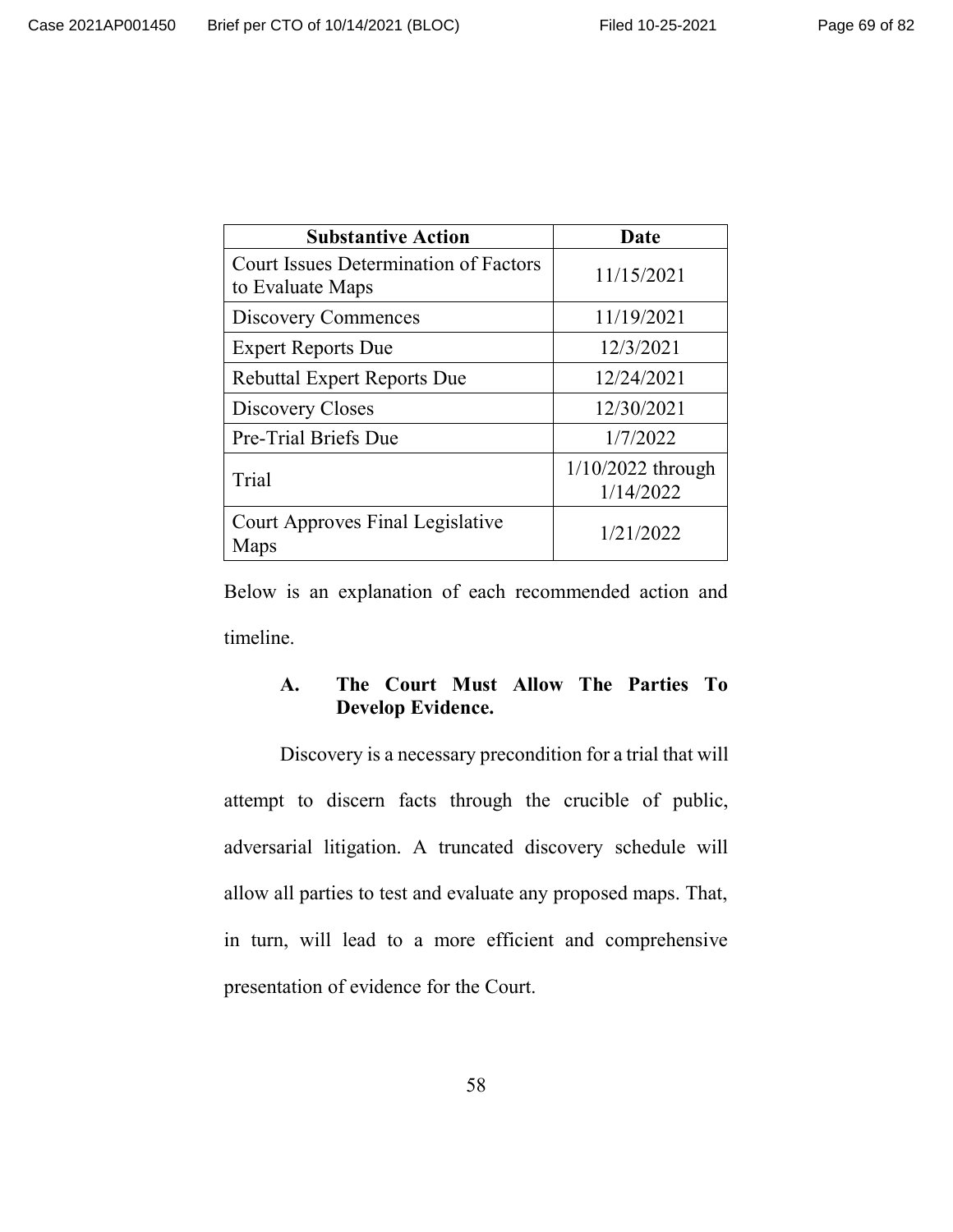Before discovery can commence, this Court should determine the criteria it will use to evaluate maps so that the parties can focus their discovery, especially of the other parties' experts, on those criteria. This Court's October 14, 2021 Order requested briefing on the four questions addressed in this brief. In light of briefing on the first three questions, the Court should determine the evaluative factors it will use and notify the parties of its determinations before discovery begins. That will allow all parties to plan for trial during the discovery process. The BLOC Petitioners propose that the Court declare its criteria no later than November 15, 2021. That date permits all parties to review their maps in accordance with Courtmandated criteria and make necessary adjustments prior to discovery and trial.

After identifying the evaluative factors, discovery can commence. Assuming the Court determines its evaluation criteria on November 15, 2021, the BLOC Petitioners propose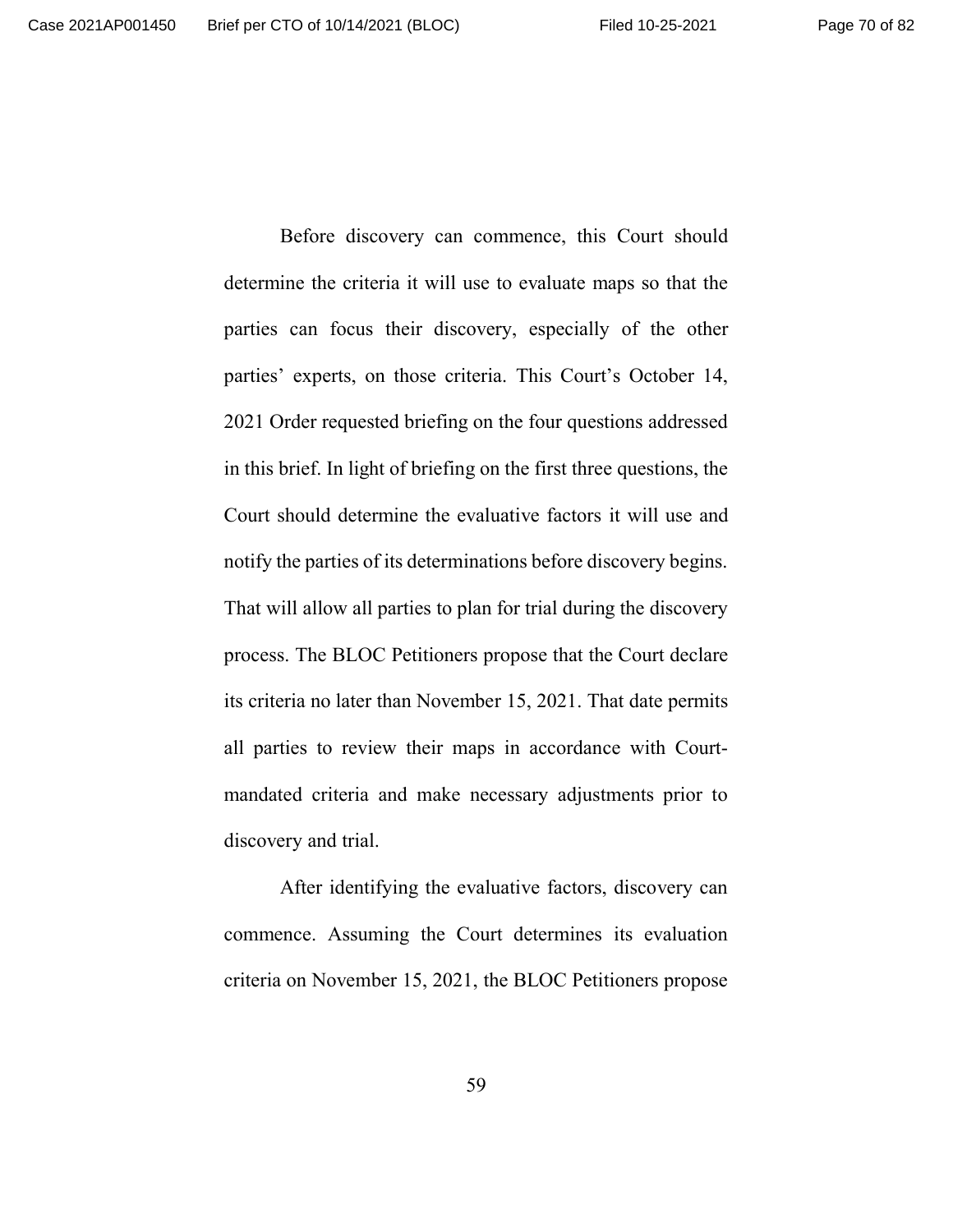that discovery commence on November 19, 2021, and close on December 30, 2021. Given the brief discovery window and limited time to prepare for trial, parties should be prepared to respond to discovery demands on an expedited basis. Discovery must include disclosure of proposed maps and any underlying data used to draw those maps. The underlying data will be critical for each party to understand how other parties' proposed maps were drawn, how those processes align with (or deviate from) the Court-delineated factors, and to properly advise the Court of the perceived strengths and weaknesses of each proposed map.

Multiple parties will assuredly propose maps for this Court's consideration. Any proposed map must be supported by an expert opinion. To ensure an orderly discovery process, the BLOC Petitioners propose that parties would submit expert reports by December 3, 2021. Depositions of those experts presumably would occur as soon as possible after reports are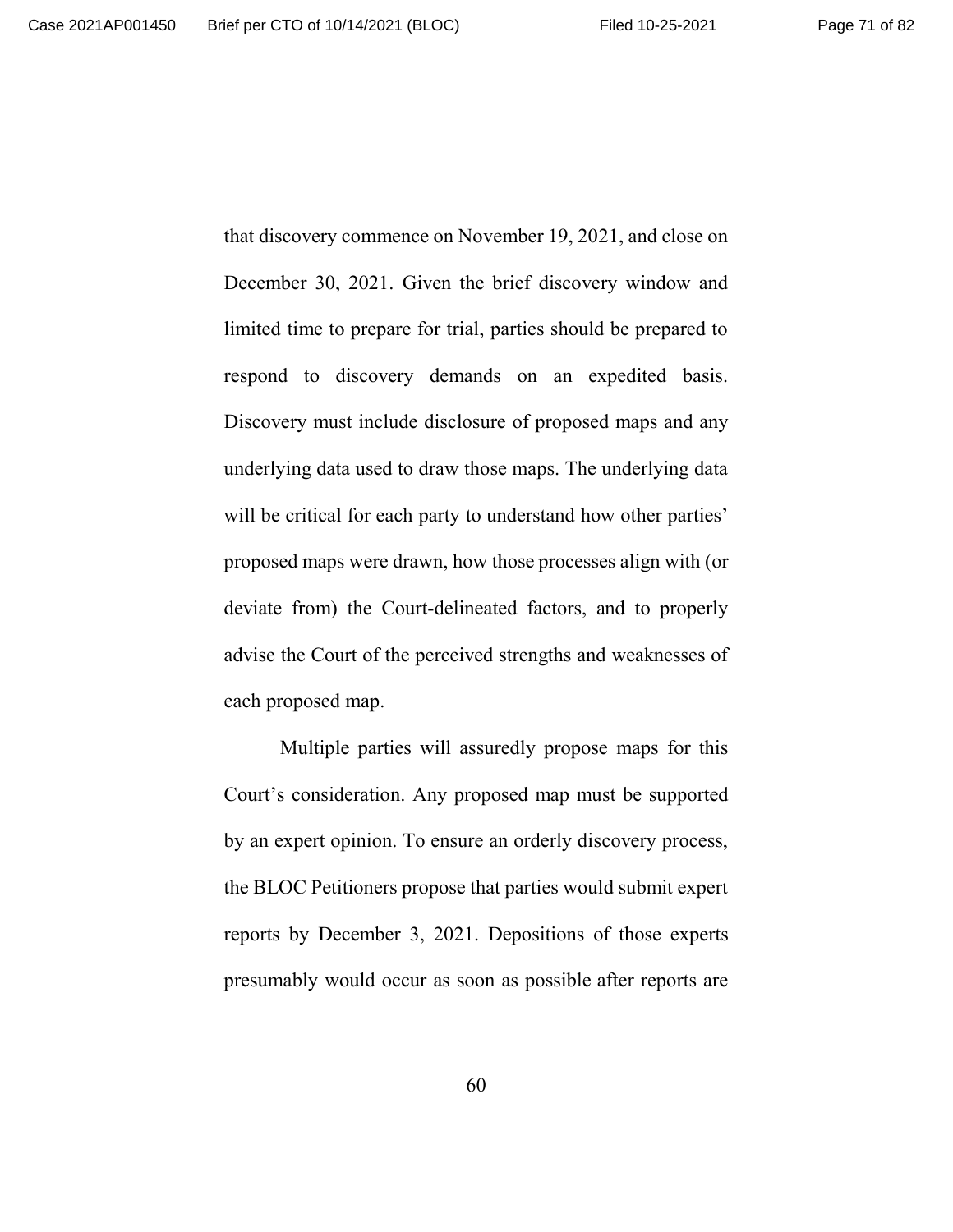exchanged, but no later than December 20, 2021. All parties would be permitted to submit rebuttal expert reports by December 24, 2021.

To aid the Court's review of all the proposed maps, the BLOC Petitioners suggest that parties submit pre-trial briefs by January 7, 2022. These briefs would support the merits of a party's proposed maps, and critique maps submitted by other parties.

#### **B. The Court Should Hold a Trial on the Merits the Week of January 10, 2022.**

The BLOC Petitioners propose a trial to the Court the week of January 10, 2022. A trial of between three and five days, with special procedures, would provide sufficient time for all parties to present maps and cross-examine experts.

For the presentation of evidence at the trial, the BLOC Petitioners propose that all expert reports and maps be admitted without any direct examination. Rather, the reports and maps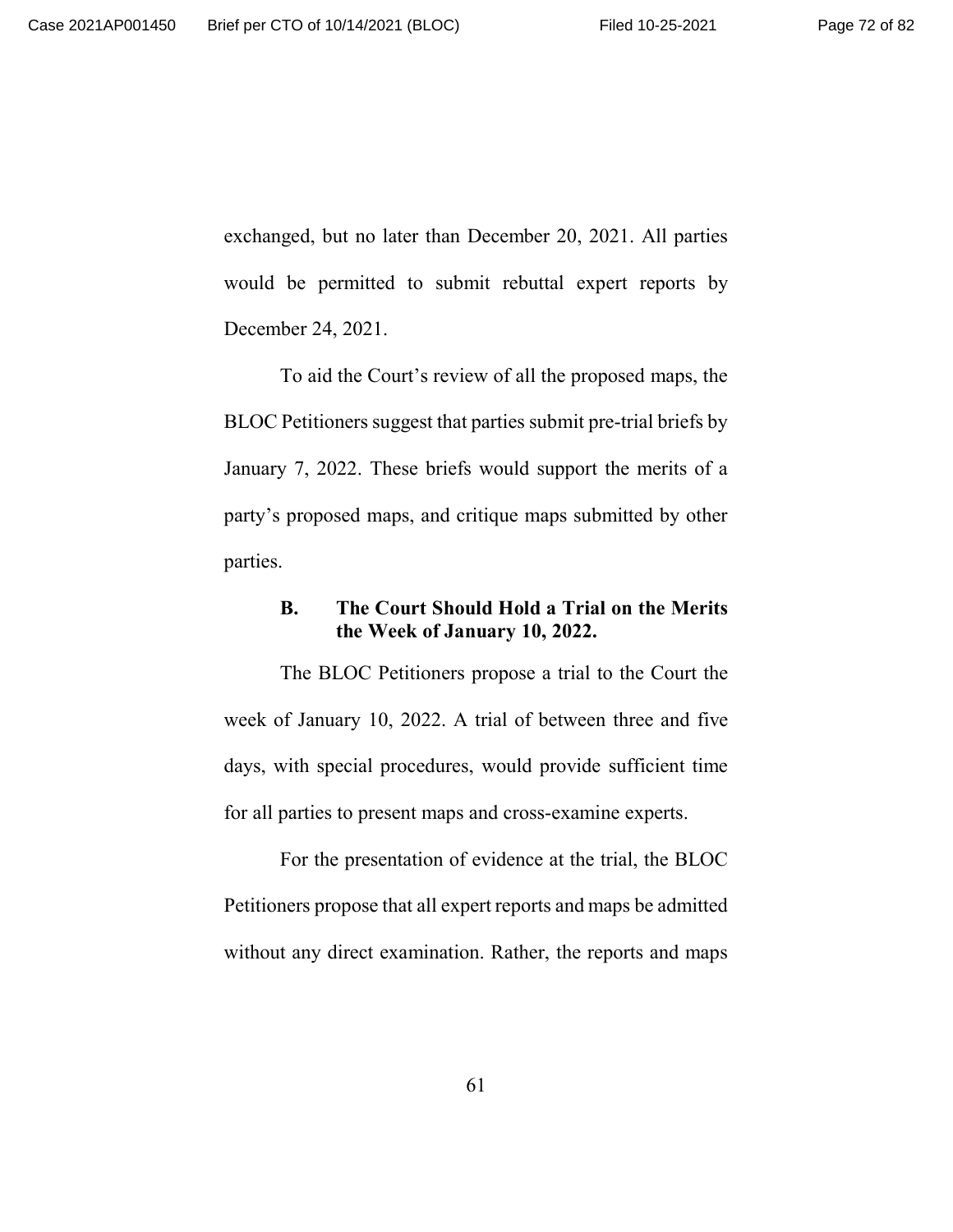themselves would serve as each expert's direct testimony. However, any parties proposing maps must subject their experts to cross-examination by the Court and all parties. The federal panel in *Baumgart* used a similar process for its redistricting trial in 2002.<sup>14</sup> Judge Conley recently used this method of admitting expert testimony in a spring of 2020 election case. *See Democratic Nat'l Comm. v. Bostelmann*, 488 F. Supp. 3d 776 (W.D. Wis. 2020). By allowing expert reports in lieu of direct examination, the Court will save countless hours of testimony and allow the parties to focus only on crossexamining other experts.

It is anticipated that a majority of the nine parties to this proceeding will present their own maps and proffer one or more experts to testify in support of the maps. Assuming that

<sup>14</sup> The *Baumgart* decision does not explicitly state how it conducted the trial, except one reference to an expert testifying by affidavit. But counsel for the BLOC Petitioners are familiar with how the federal court conducted this proceeding.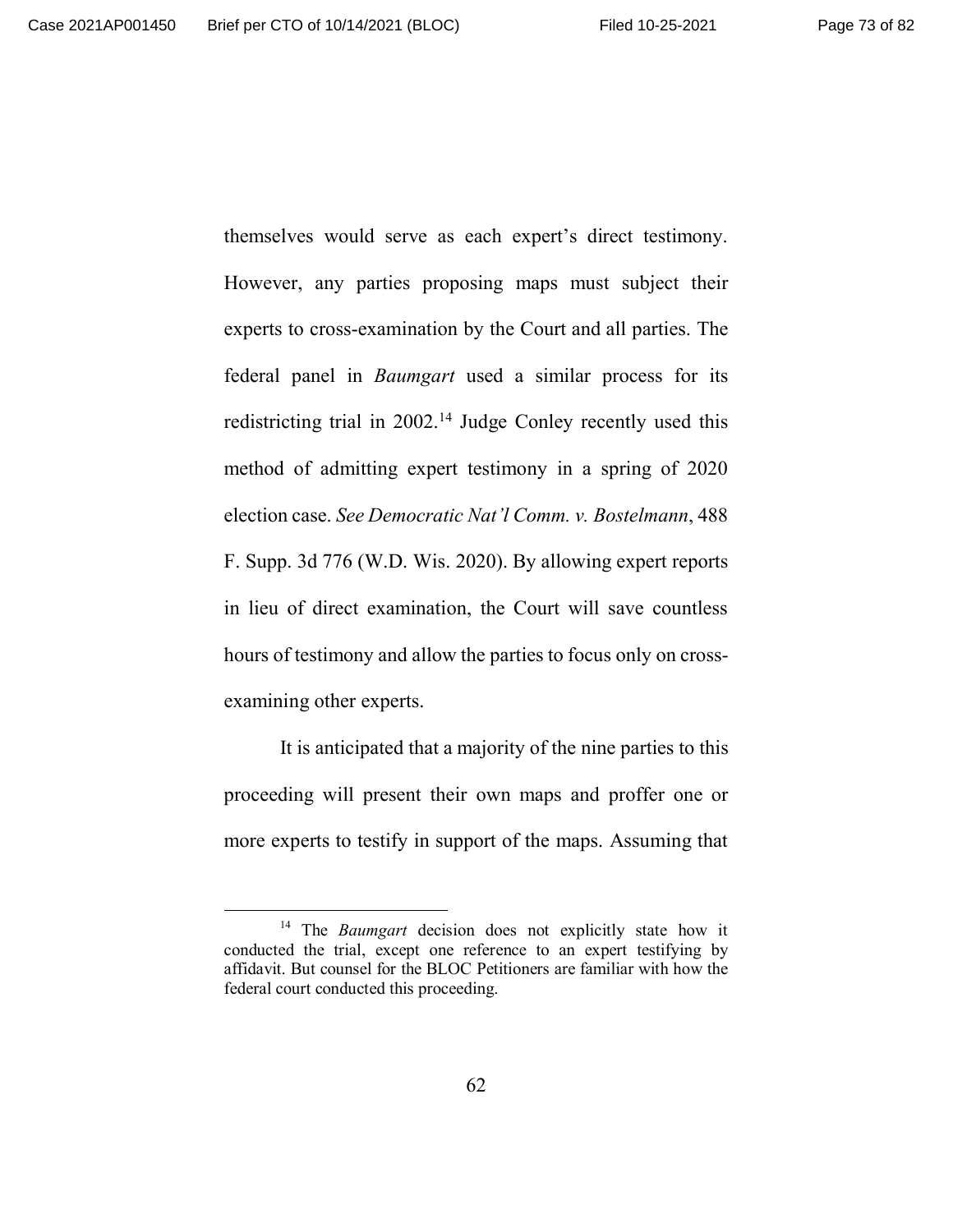the Wisconsin Elections Commission does not propose any maps, that leaves potentially at least eight experts to testify at trial. Testimony could be taken for eight hours each day, with time allotted for each party to cross-examine each expert, and for the Court to ask questions of each expert. This proposal properly balances the need for an efficient trial, while also allowing every party the opportunity to test maps through the crucible of litigation.

A trial would likely include only expert witnesses. While fact witnesses may be necessary depending on what criteria the Court establishes, and the possibility that they might need to testify at trial cannot be ruled out before a record has even been developed, fact witnesses will likely not play a prominent role in this litigation. Even if fact witnesses are necessary, their testimony could potentially be admitted via deposition transcript or recorded video. Therefore, it is likely any trial would be limited to expert testimony.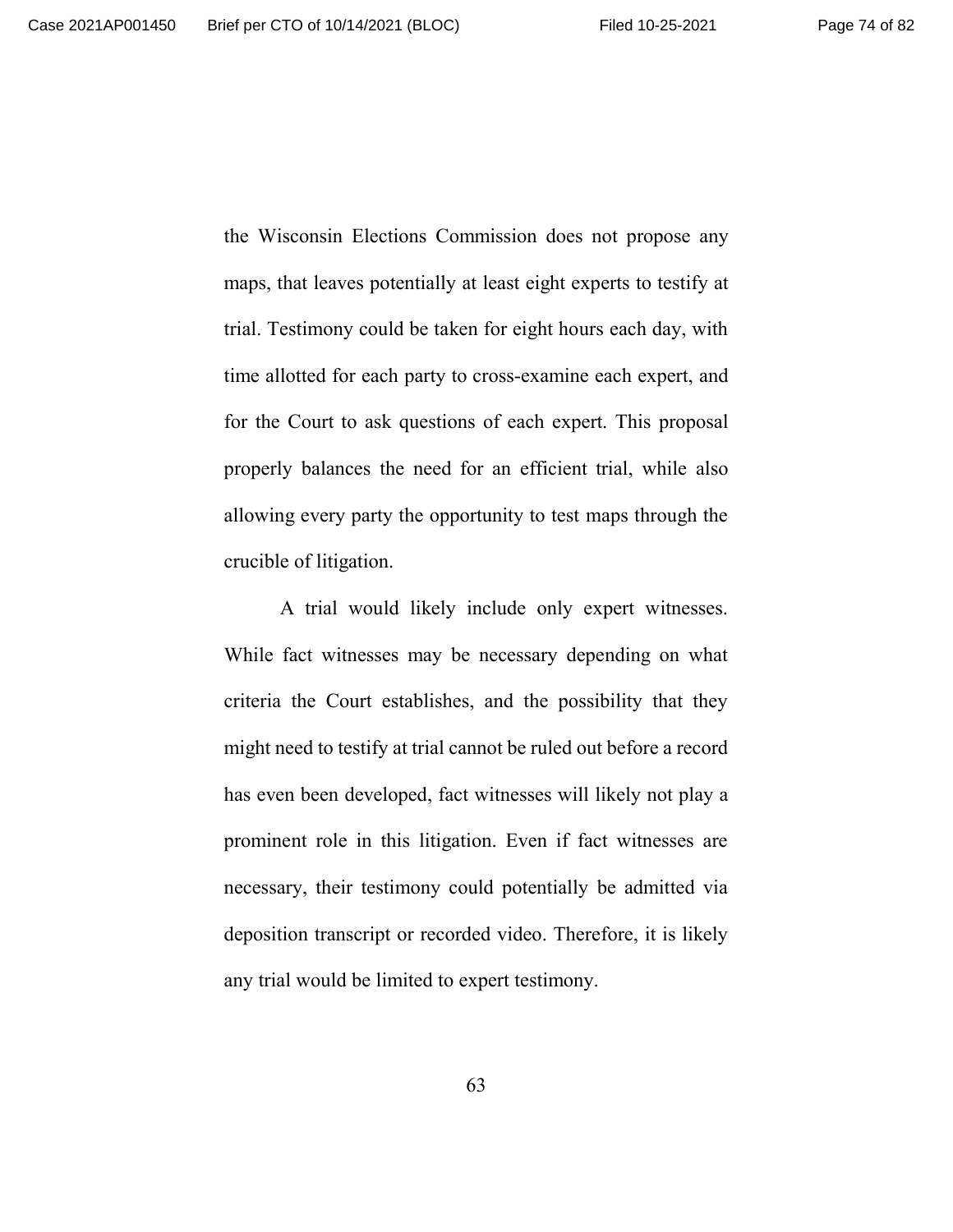The BLOC Petitioners also posit that opening statements would be unnecessary for this trial. Since under the BLOC Petitioners' proposal the parties would submit pretrial briefs, opening statements would be superfluous. However, the Court should allow time for all parties to make closing arguments, which could occur on the final day of the trial, or the following day.

A three-to-five-day trial would be in line with previous redistricting litigation. In *Whitford*, the federal court conducted a four-day trial to determine whether Wisconsin's current maps were unconstitutional due to partisan gerrymandering. In *Baldus*, the court conducted a two-day trial to evaluate whether Milwaukee-area Assembly districts were unconstitutional. Thus, a three-to-five-day trial would be consistent with prior cases involving redistricting disputes and allow adequate time for all parties and the Court to cross-examine expert witnesses.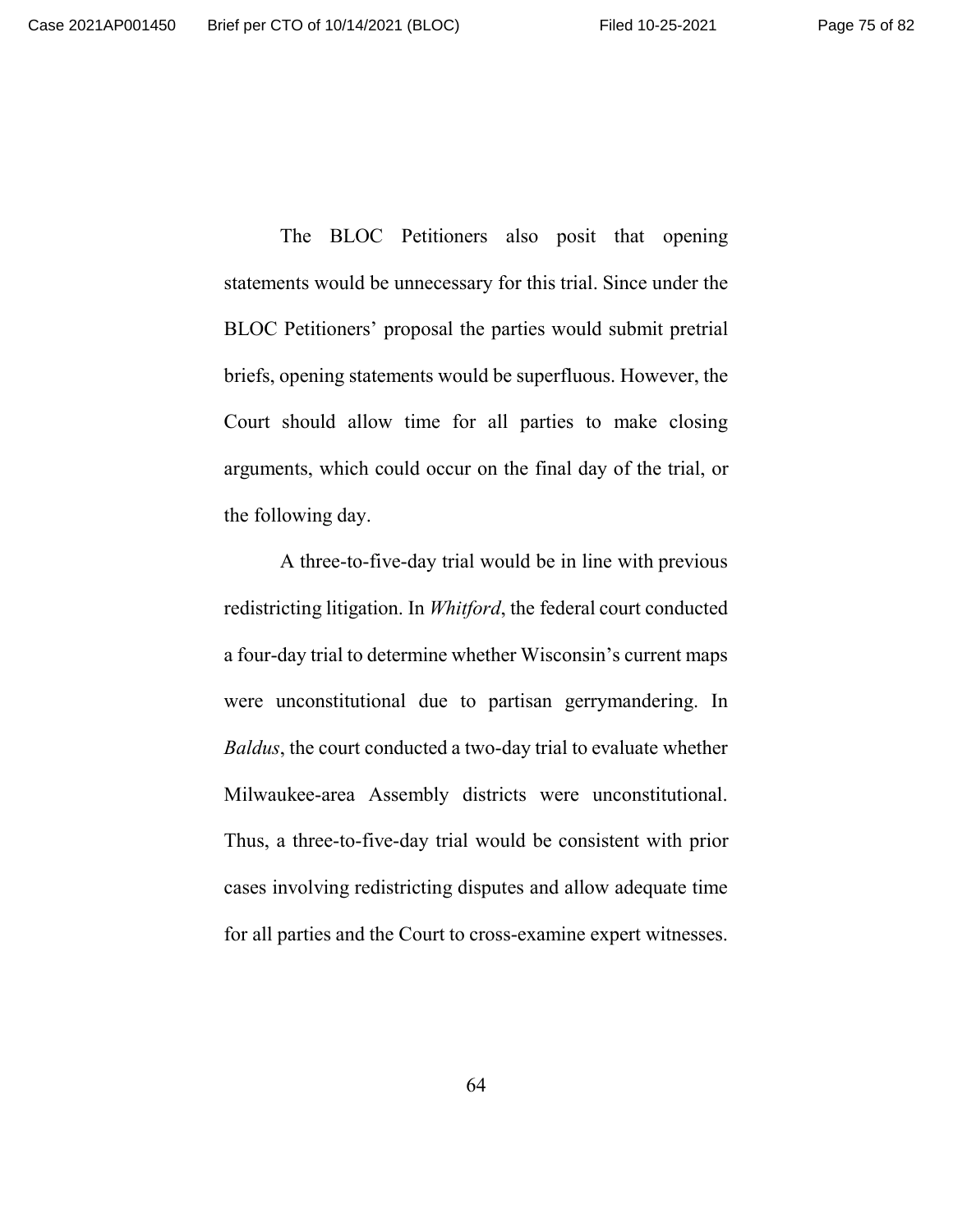# **C. The Court Should Issue Its Final Apportionment Plan by January 21, 2022.**

The federal panel has reserved the week of January 31, 2021 for a legislative reapportionment trial. Therefore, this Court must have its maps in place by January 21, 2022 to allow time for adequate, orderly federal review.

While federal courts must defer to state redistricting proceedings, final maps adopted by this Court are still subject to review. As the U. S. Supreme Court stated in *Growe v. Emison*, the "federal court was empowered to entertain … claims relating to legislative redistricting only to the extent those claims challenged the *state court's* plan." 507 U.S. 25, 36 (1993) (emphasis in original). This directive is clear. Any maps created by this Court remain subject to review and collateral attack. Accordingly, this Court must allow sufficient time for federal courts to review maps adopted by this Court. As the BLOC Petitioners have previously argued, Wisconsin's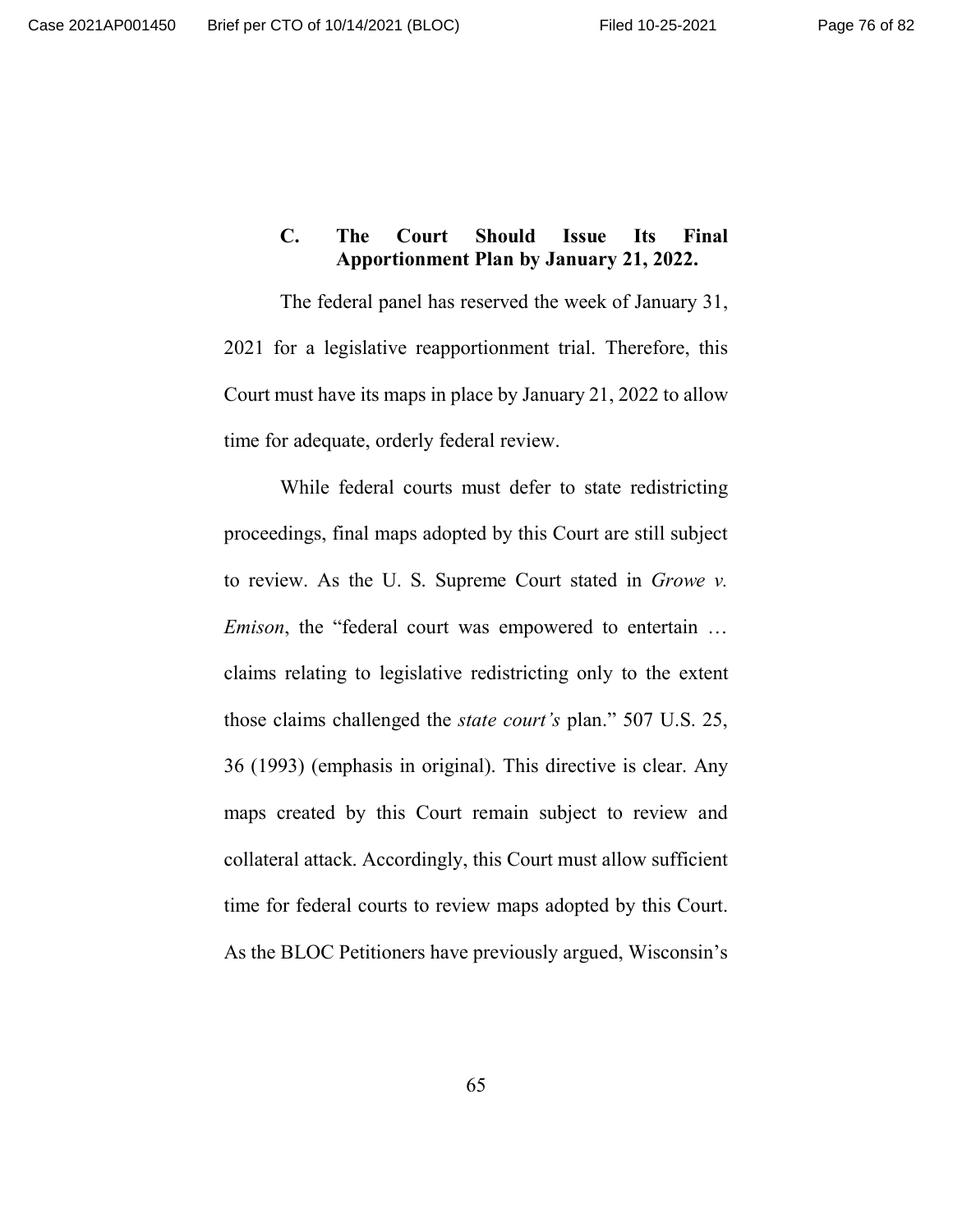elections statutes clearly require that final maps be in place no later than March 14, 2022. If the Court finalizes its legislative maps by January 21, 2022, that will leave enough time for the federal panel to review those maps, and time for any possible appeal to the U.S. Supreme Court, before the March 14, 2022 deadline.

#### **CONCLUSION**

For the reasons argued above, the BLOC Petitioners urge the Court to accept their answers to the four questions posed by the Court. Those answers:

(1) delineate the relevant considerations as this Court assesses possible apportionment maps;

(2) reject Petitioners' proffered least-changes approach as irreconcilable with the Wisconsin Constitution, applicable legal standards, and precedent;

(3) recognize the necessity of considering the partisan impact of any apportionment maps considered; and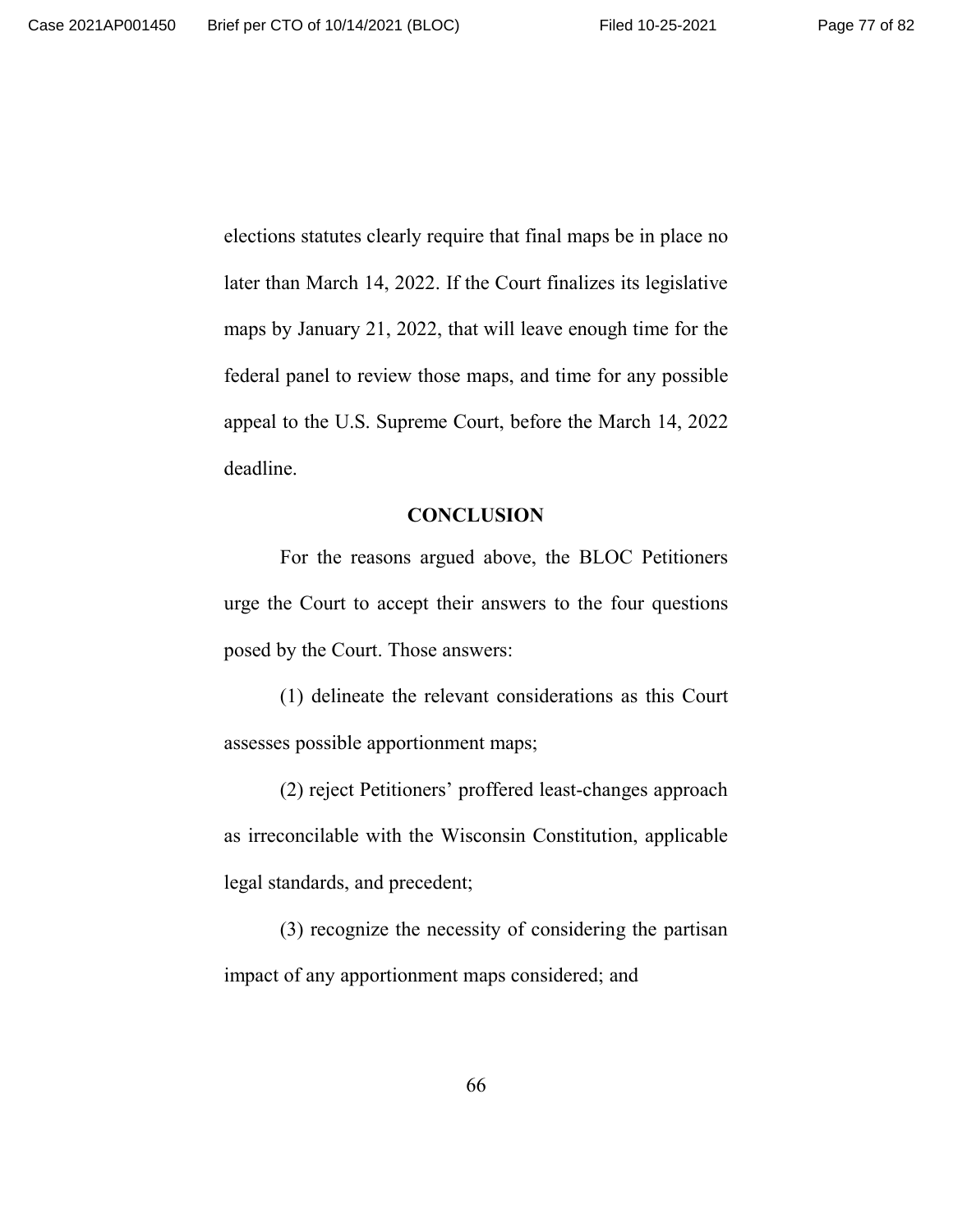(4) adopt a schedule and procedures that allow for efficient discovery, a three-to-five-day trial that allows for cross-examination and closing arguments, and concludes this Court's function by January 21, 2022, leaving time for adequate, orderly federal review before maps must be in place under Wisconsin's election statutes.

Dated: October 25, 2021.

By Electronically signed by Douglas M. Poland Douglas M. Poland, SBN 1055189 Jeffrey A. Mandell, SBN 1100406 Rachel E. Snyder, SBN 1090427 Richard A. Manthe, SBN 1099199 Carly Gerads, SBN 1106808 STAFFORD ROSENBAUM LLP 222 West Washington Avenue, Suite 900 P.O. Box 1784 Madison, WI 53701-1784 dpoland@staffordlaw.com jmandell@staffordlaw.com rsnyder@staffordlaw.com rmanthe@staffordlaw.com cgerads@staffordlaw.com 608.256.0226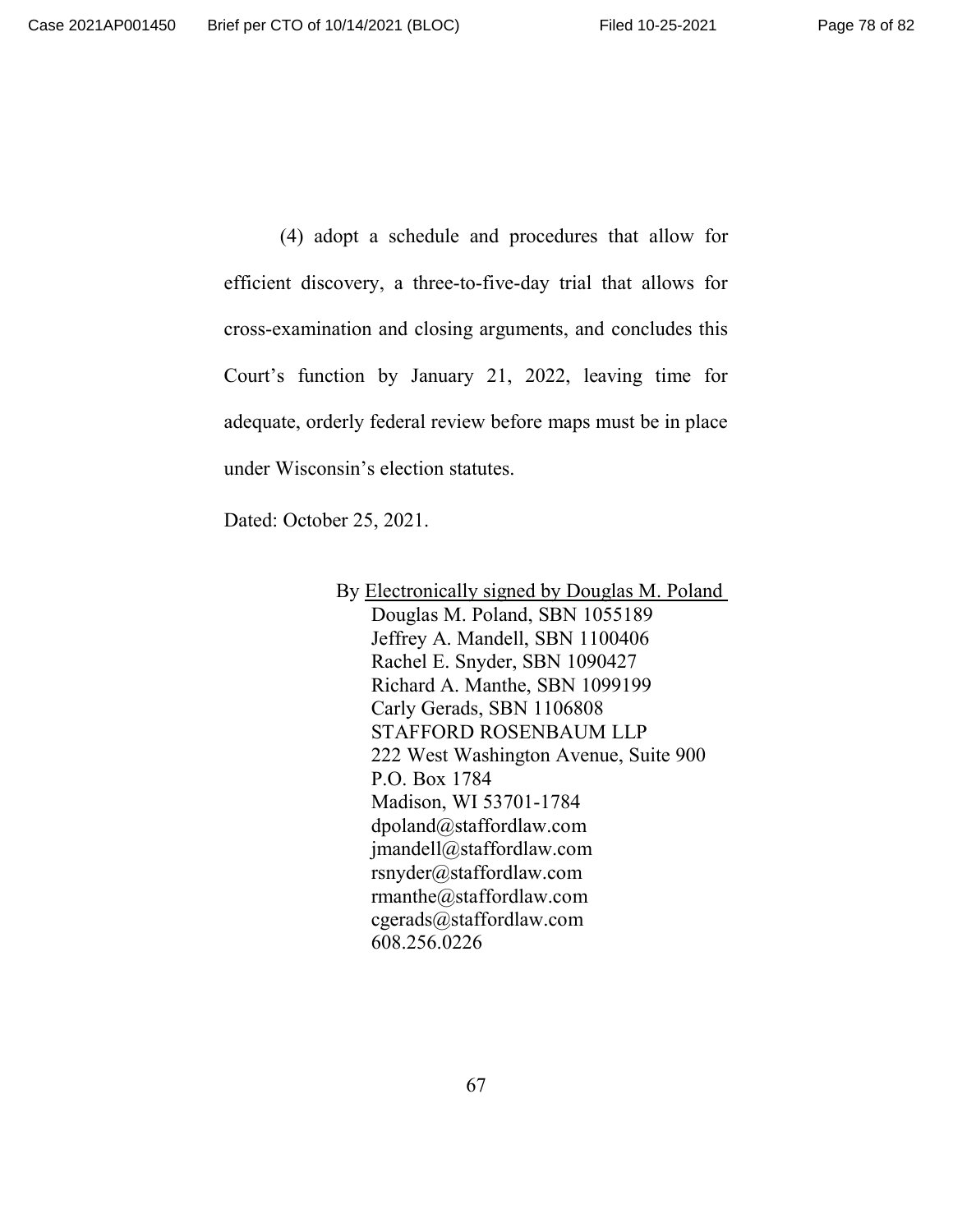Mel Barnes, SBN 1096012 LAW FORWARD, INC. P.O. Box 326 Madison, WI 53703-0326 mbarnes@lawforward.org 608.535.9808

Mark P. Gaber\* Christopher Lamar\* CAMPAIGN LEGAL CENTER 1101 14th St. NW Suite 400 Washington, DC 20005 mgaber@campaignlegal.org clamar@campaignlegal.org 202.736.2200

Annabelle Harless\* CAMPAIGN LEGAL CENTER 55 W. Monroe St., Ste. 1925 Chicago, IL 60603 aharless@campaignlegal.org 312.312.2885

\*Admitted *pro hac vice*

*Attorneys for Intervenor-Petitioners, Black Leaders Organizing for Communities, Voces de la Frontera, the League of Women Voters of Wisconsin, Cindy Fallona, Lauren Stephenson, and Rebecca Alwin*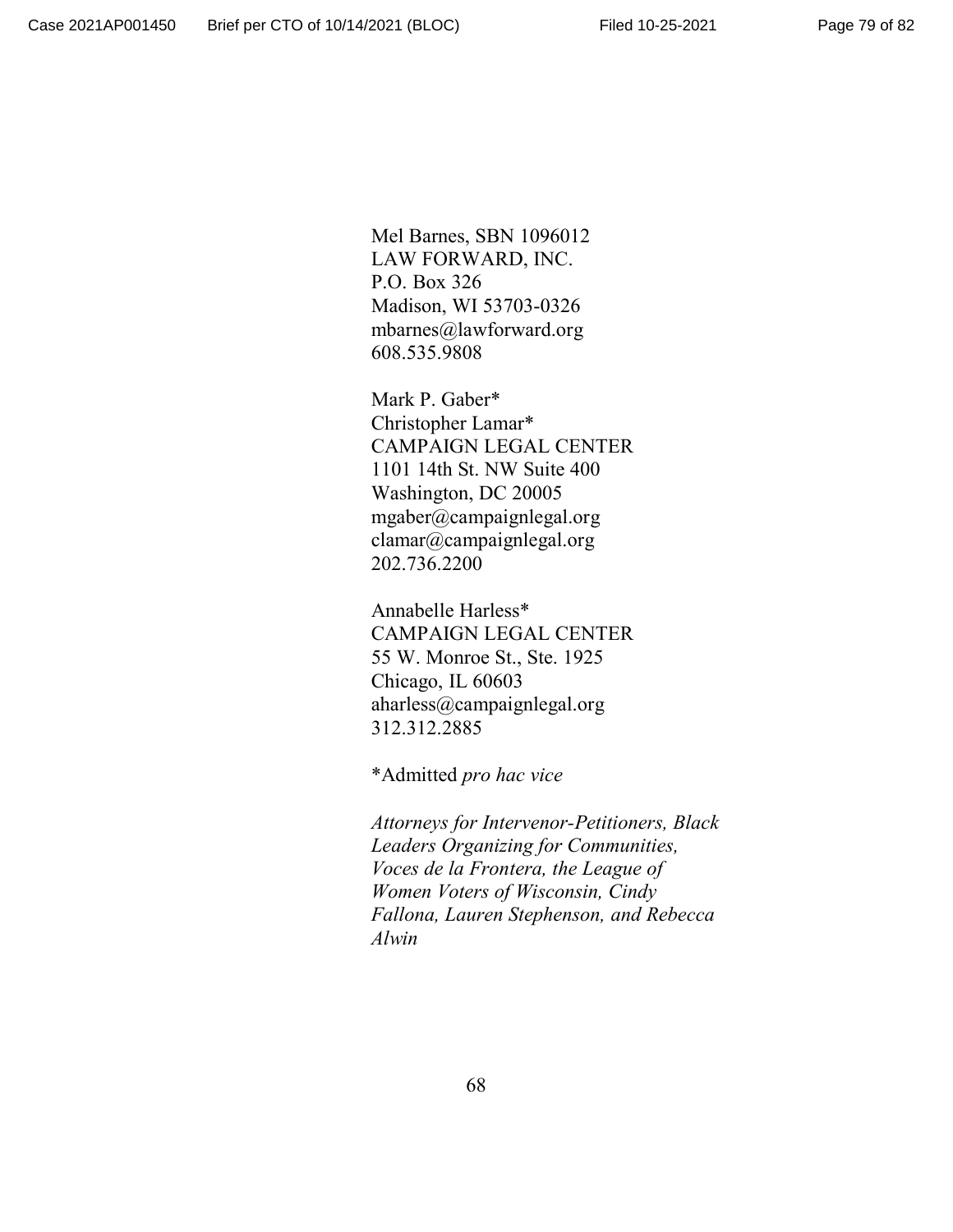## **CERTIFICATION OF COMPLIANCE WITH WIS. STAT. § 809.19(8g)(a)**

I hereby certify that this brief conforms to the rules contained in Wis. Stat. § (Rule) 809.19(8)(b), (bm), and (c) for a brief produced with a proportional serif font. The length of this brief, exclusive of the caption, Table of Contents, and Table of Authorities, is 10,279 words.

Dated: October 25, 2021.

Electronically signed by Douglas M. Poland Douglas M. Poland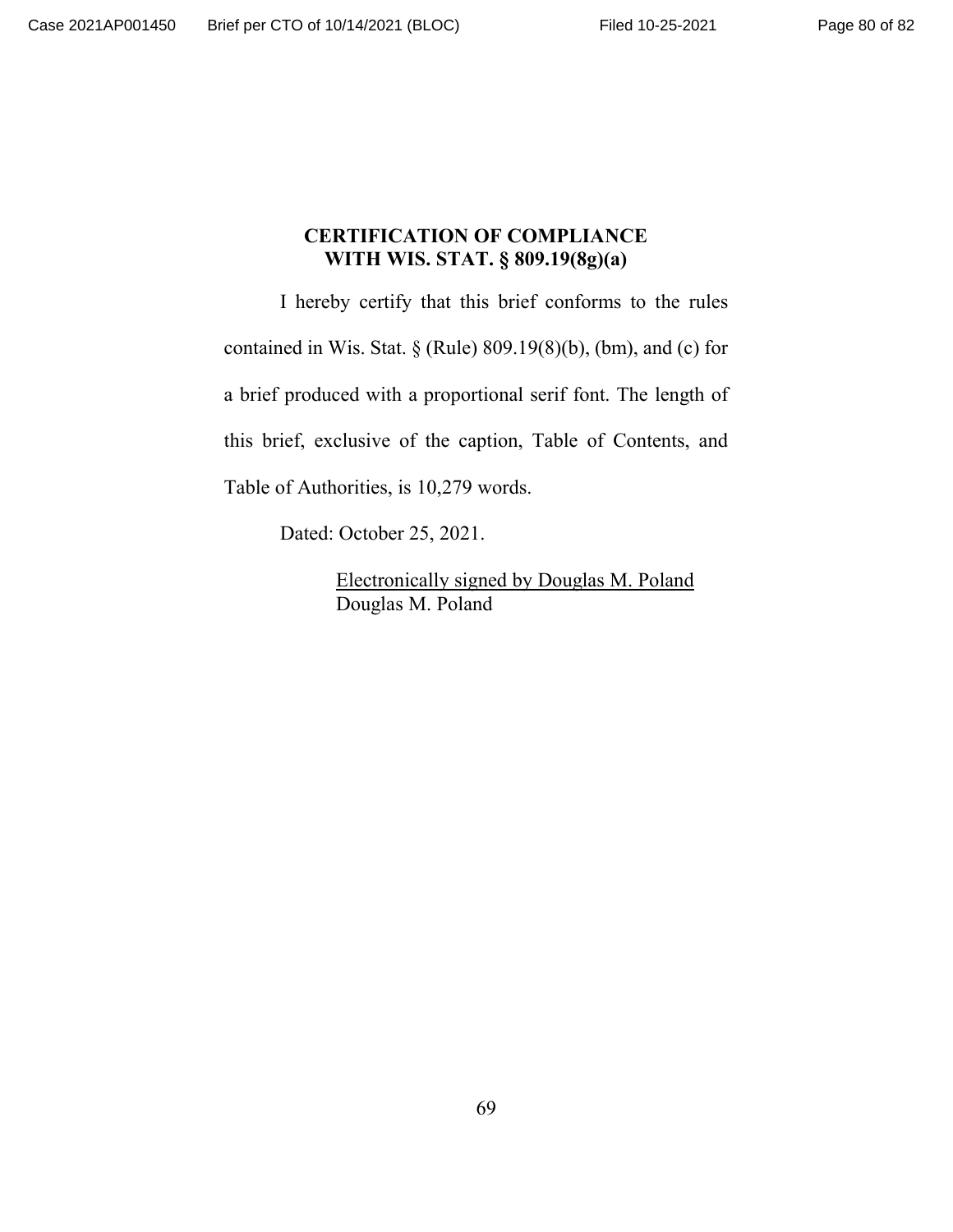### **CERTIFICATION OF FILING AND SERVICE**

I certify that I caused the foregoing brief to be filed with the Court as attachments to an email to clerk@wicourts.gov, sent on or before 12:00 noon and dated this day. I further certify that I will cause a paper original and 10 copies of these materials with a notation that "This document was previously filed via email" to be filed with the clerk no later than 12:00 noon on Tuesday, October 26, 2021.

I further certify that on this day, I caused service copies of these documents to be sent by email to all counsel of record who have consented to service by email. I caused service copies to be sent by U.S. mail and email to all counsel of record who have not consented to service by email.

> Electronically signed by Douglas M. Poland Douglas M. Poland